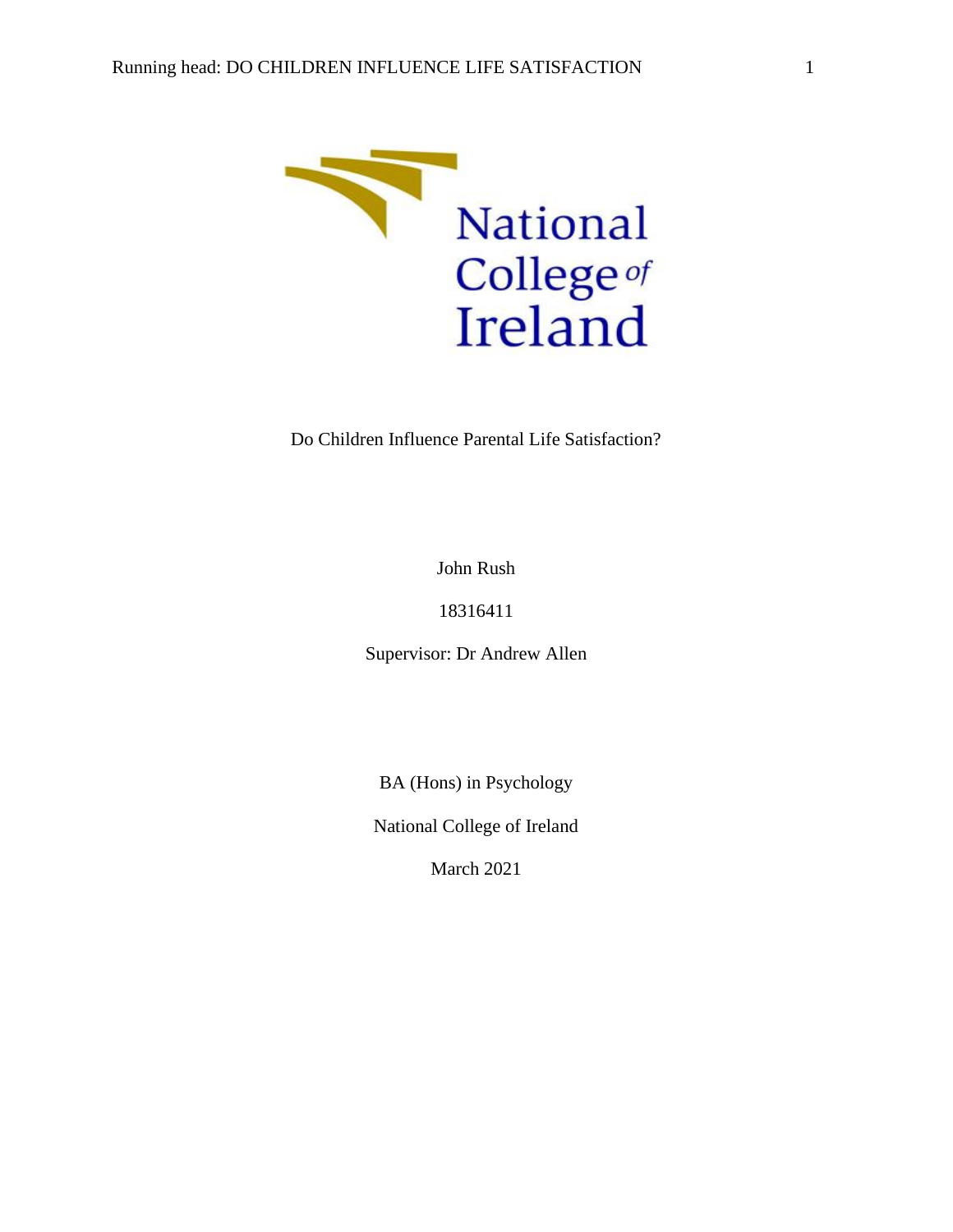# **Submission of Thesis and Dissertation**

**National College of Ireland Research Students Declaration Form** *(Thesis/Author Declaration Form)*

**Name: John Rush Student Number: 18316411 Degree for which thesis is submitted: BA (Hons) in Psychology Title of Thesis: Do Children Influence Parental Life Satisfaction? Date: 15/3/2021**

## **Material submitted for award**

|  |  |  |  |  |  | A. I declare that this work submitted has been composed by myself. |  | $\blacktriangledown$ |
|--|--|--|--|--|--|--------------------------------------------------------------------|--|----------------------|
|--|--|--|--|--|--|--------------------------------------------------------------------|--|----------------------|

- B. I declare that all verbatim extracts contained in the thesis have been distinguished by quotation marks and the sources of information specifically acknowledged.
- C. I agree to my thesis being deposited in the NCI Library online open access repository NORMA.
- D. *Either* \*I declare that no material contained in the thesis has been used in any other submission for an academic award. *Or* \*I declare that the following material contained in the thesis formed part of a submission for the award of

*\_\_\_\_\_\_\_\_\_\_\_\_\_\_\_\_\_\_\_\_\_\_\_\_\_\_\_\_\_\_\_\_\_\_\_\_\_\_\_\_\_\_\_\_\_\_\_\_\_\_\_\_*

*(State the award and the awarding body and list the material below)*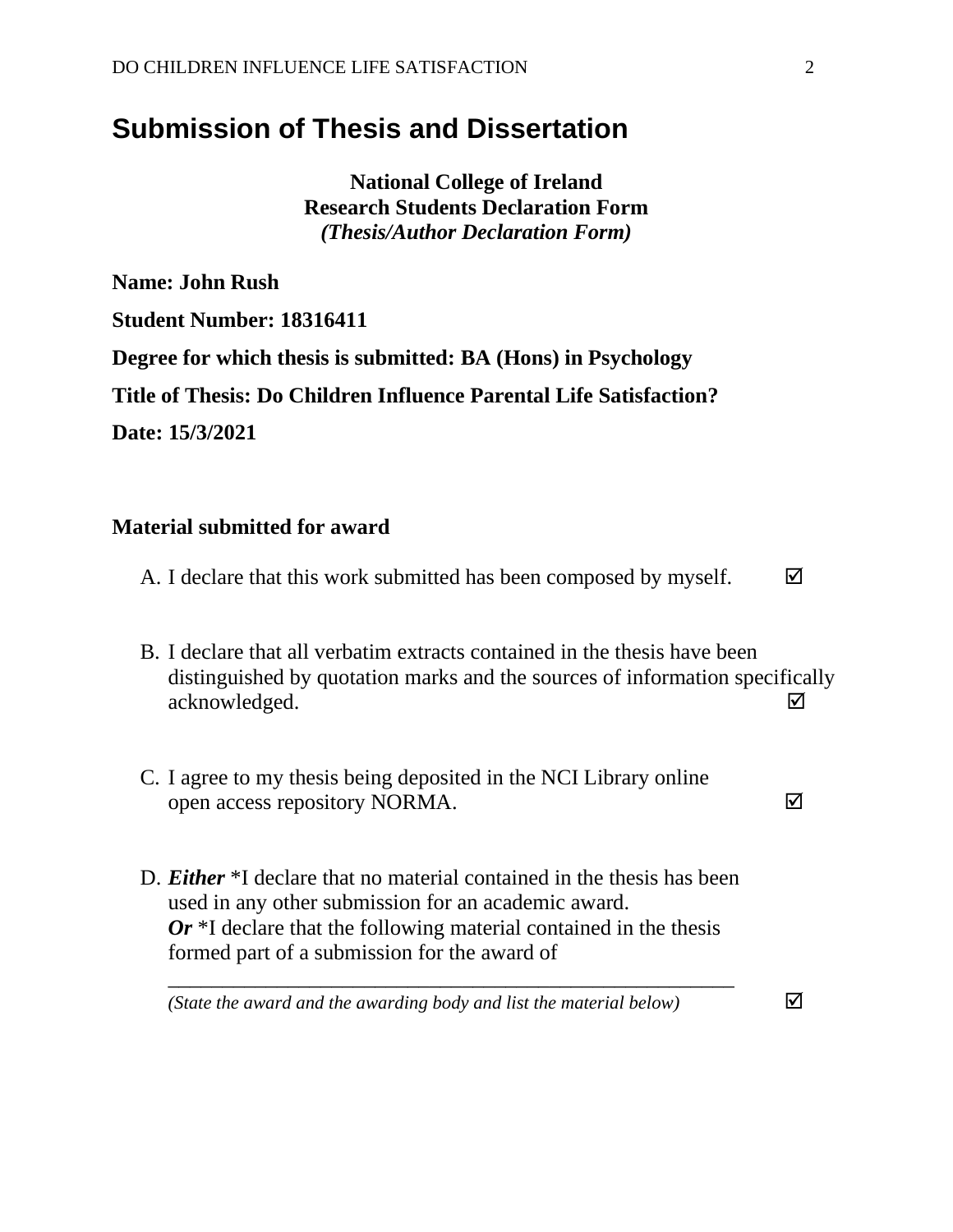#### **ABSTRACT**

Previous research into life satisfaction shows just how complex a topic this can be. Parental life satisfaction literature shows no definitive answer to questions such as does number of children or age of children impact on an individuals life satisfaction and what is the biggest single predictor of life satisfaction. This study aimed to provide an explanation to the questions raised. Participants were recruited through and online snowball sampling method via social media outlets (N=222). They then completed a survey with demographic question alongside three scales the Satisfaction with Life Scale (SWLS), the Subjective Happiness Scale (SHS) and the Riverside Life Satisfaction Scale (RLSS). Results showed that that higher number of children were significantly correlated with higher life satisfaction ( $p < .001$ ). It was also shown that parents of young children aged 0-4 did not differ on life satisfaction scores to those who did not have a child of this age, but it was seen that parents with kids aged 5 up until 16 ( $p = .014$ ) and  $17+(p = .002)$  differing in terms of life satisfaction with these groups scoring significantly higher. None of these groups differed significantly on subjective happiness. When investigating if satisfaction with socio-economic status was related to life satisfaction it was found that they were positively correlated and that this would be the best predictor of life satisfaction ( $\beta$  = .47, p < .001) in the model, with two other variables significantly predicting life satisfaction them being marital status and number of children with the whole model account for 32% variance. These findings show somewhat contradictory results to the previous literature showing that the more kids an individual has is associated with better life satisfaction and that the older the children are will again raise life satisfaction scores. It also shows again just how important an individual's socio-economic status is for the course of life satisfaction. Practical implications of these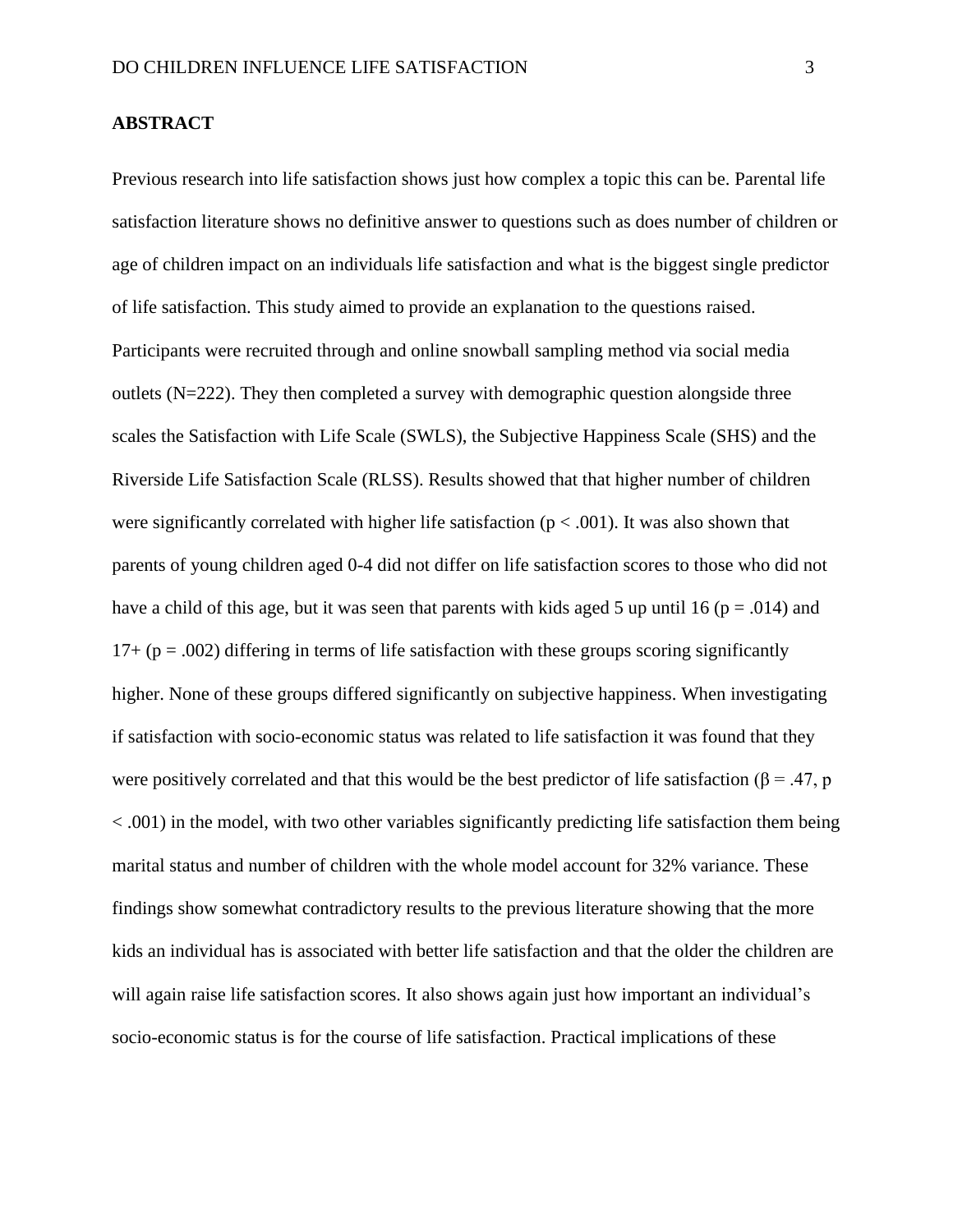findings demonstrate the power money and wealth have over the vast majority people's mental health and attitudes towards how they view satisfaction in their own life.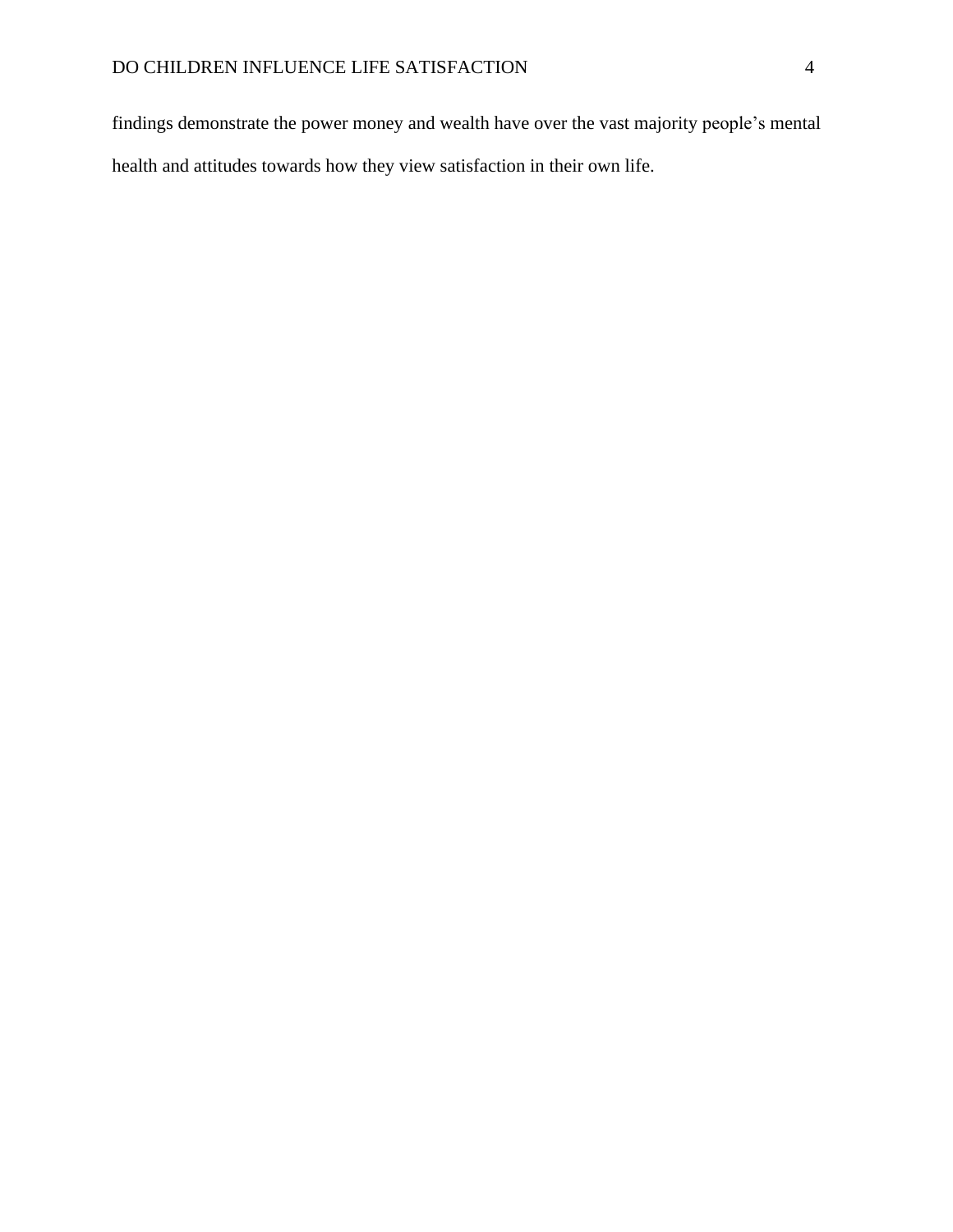#### **Acknowledgements**

Firstly, I would like to thank my supervisor Dr Andrew Allen and Lecturer Dr Michelle Kelly for the continued assistance and guidance through this process as I know it would not be an easy task to deal with the continued questions and queries coming particularly in the latter stage of the course. I would also like to thank all the friends I have made whilst in college all of you have made every second together in this place as enjoyable as I would have ever hoped. I wish everyone of you the best in whatever you decide to do. To all the lecturers and staff at NCI I have no doubt in my mind each and every one of you is the best at what you do and the effort that gets put in day to day for the benefit of us is appreciated greatly. Lastly, to my family I cannot begin to explain how thankful I am for putting me in this position. I appreciate everything you do for me as individuals and as a collective. I know over the last couple years at times I may have not been the nicest while stressed or prioritised college over certain things, but I thank you for never taking it to heart and for the continued support not just through college but in whatever I do.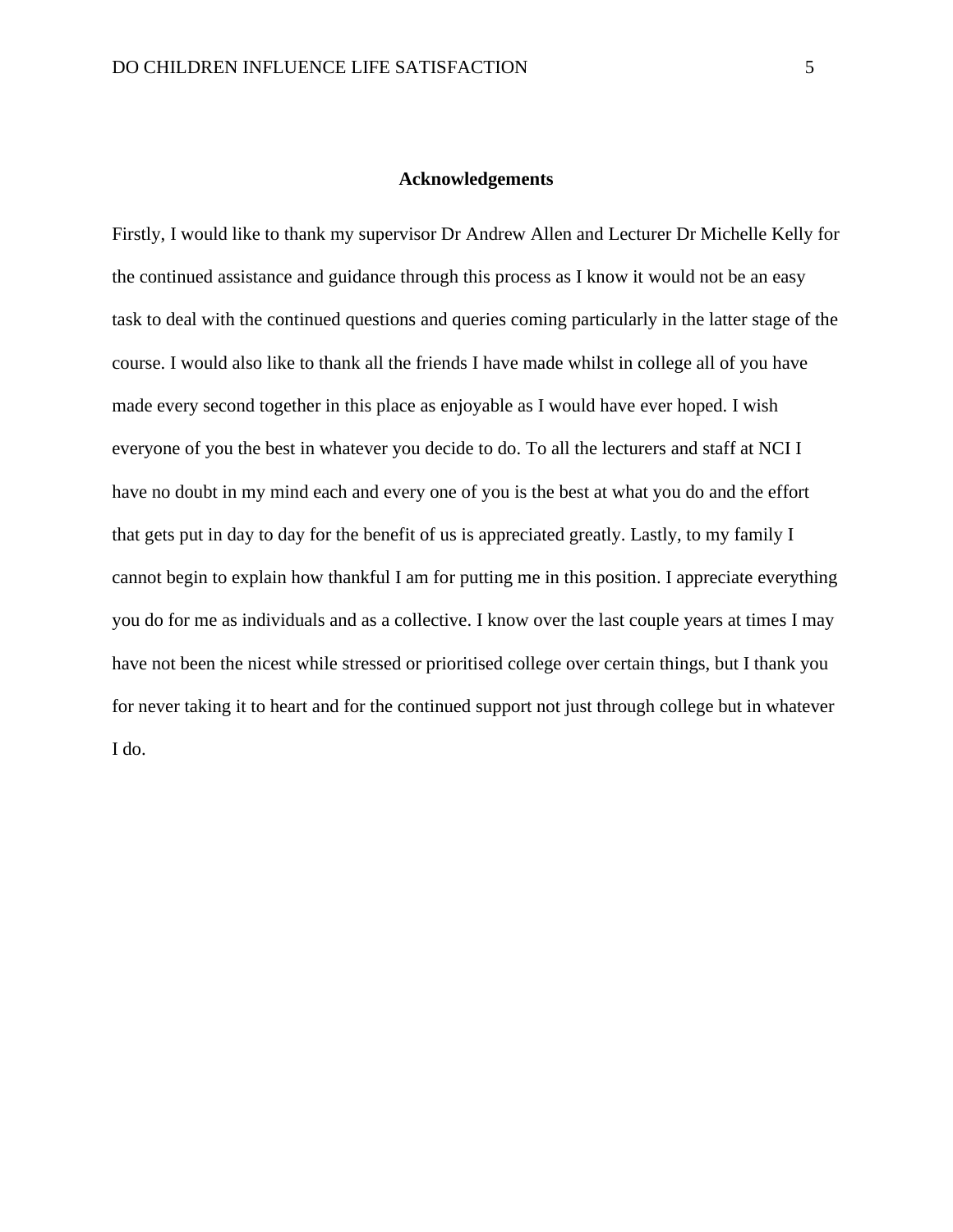# **Table of Contents**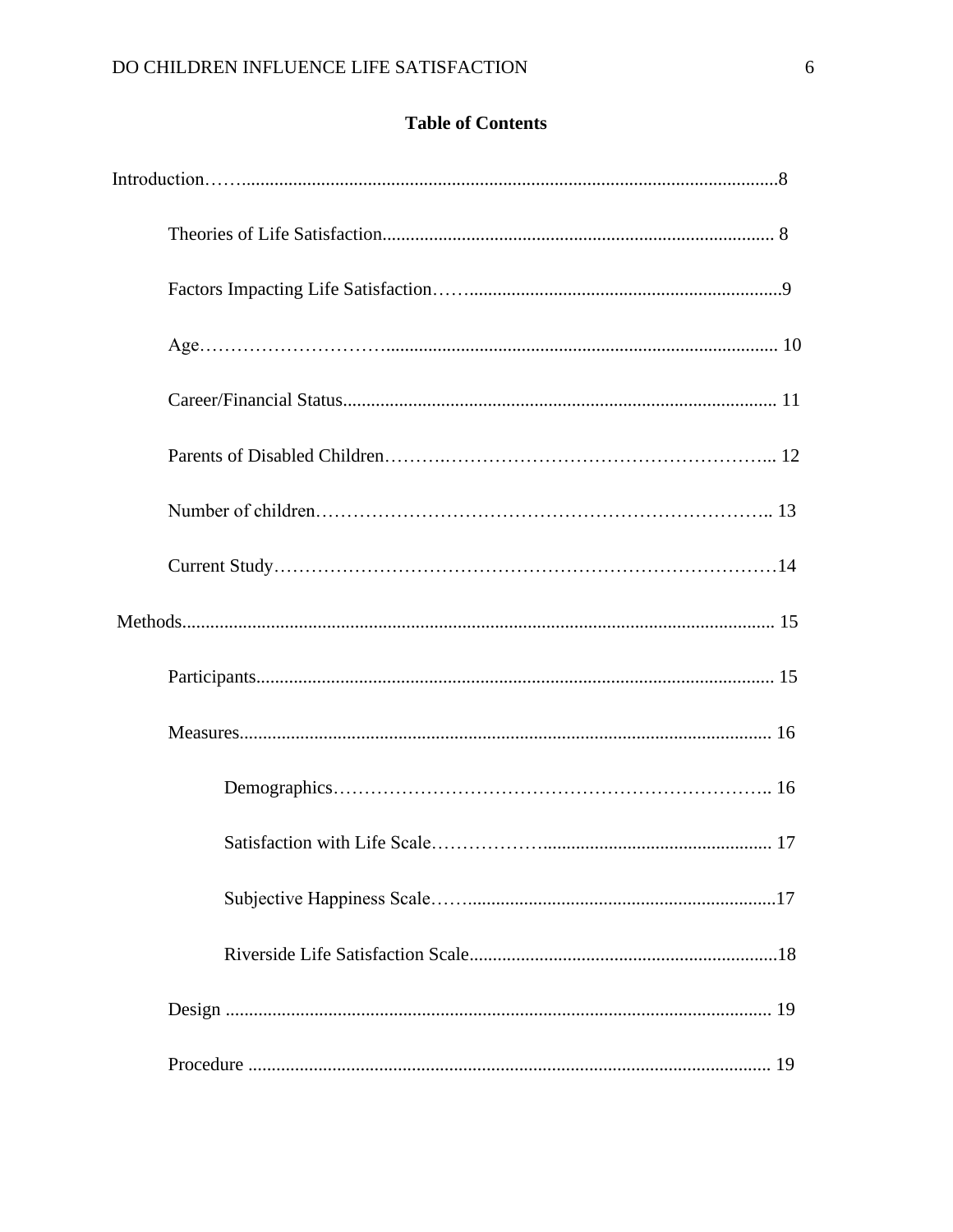# DO CHILDREN INFLUENCE LIFE SATISFACTION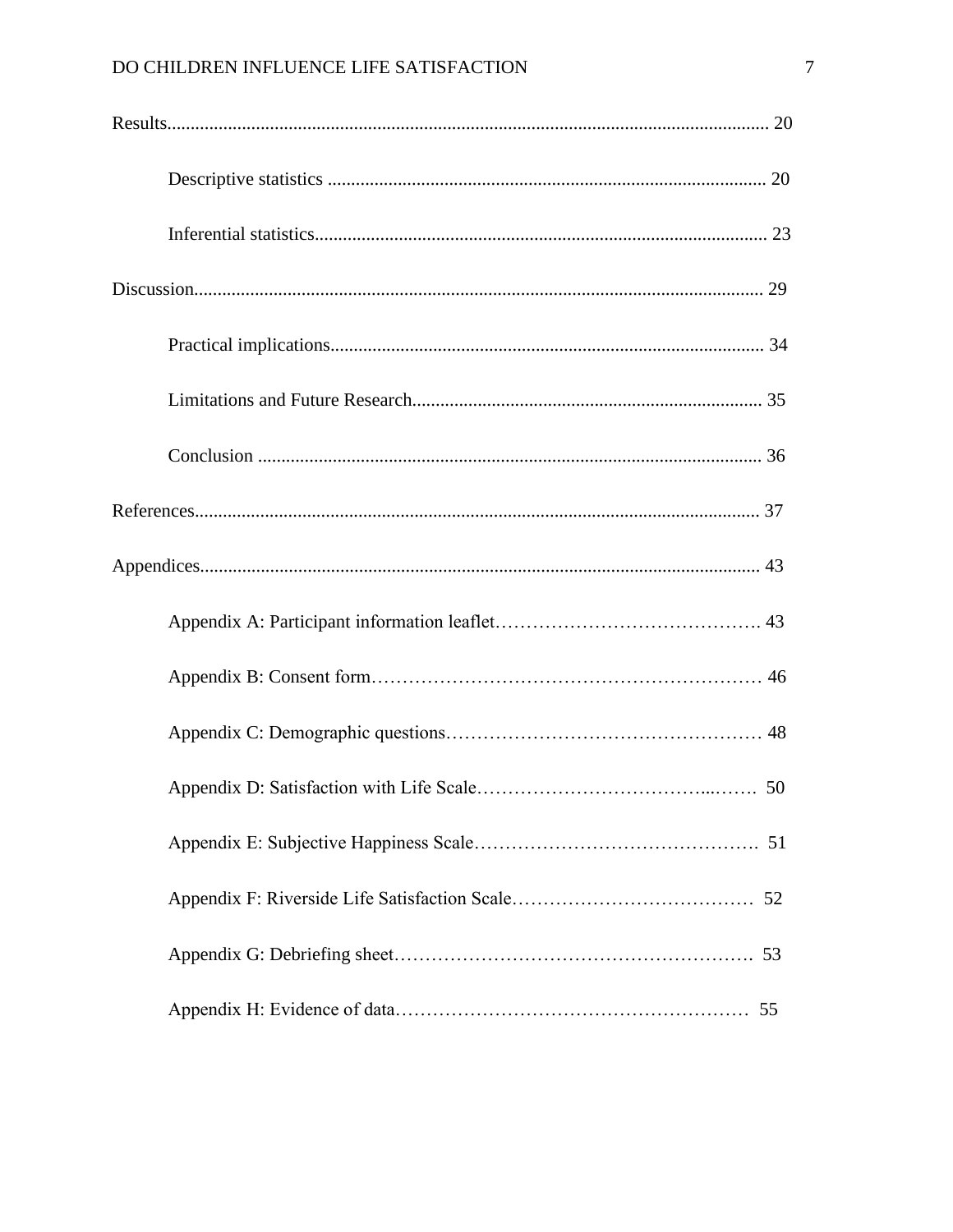#### **Introduction**

Before looking at areas of importance for life satisfaction such as theories and prior research I firstly want to make a distinction between happiness and life satisfaction as many may consider them virtually the same. They are similar but are not the same construct referred to as to different things. Happiness is a much shorter in the moment construct as people can experience happiness in that moment but not have adequate life satisfaction overall. It has been shown that different kinds of happiness are required for life satisfaction, but life satisfaction is a much broader construct with more variables at play and types of happiness falling into those variables (Peterson, Ruch, Beermann, Park & Seligman, 2007).

#### **Theories of Life Satisfaction**

Now, life satisfaction can be defined by how individuals show their feelings in terms of how their life has gone or is going in terms of factors such as relationships, career, goals and overall image of who and what they are (Anand, 2016). There are two main theories of life satisfaction them being the bottom up and top-down theories of life satisfaction. The bottom-up theory of life satisfaction states that life satisfaction is the sum of all its parts. This meaning that life satisfaction is determined by the average of one's satisfaction within all the distinct domains in their life (Headey, 2014). Top down suggests the view that the satisfaction within these domains in that individuals life is a consequence of overall life satisfaction and this view can depend on personality traits and fixed genetic effects as opposed to bottom up which states that the sum of life's parts together brings life satisfaction compared to overall life satisfaction being a contributor to satisfaction in certain domains of life, top down can be summed up in the view that satisfaction in these domains is a consequence of overall life satisfaction (Lucas, 2004). Seeing how these two theories try to explain how people experience life satisfaction it only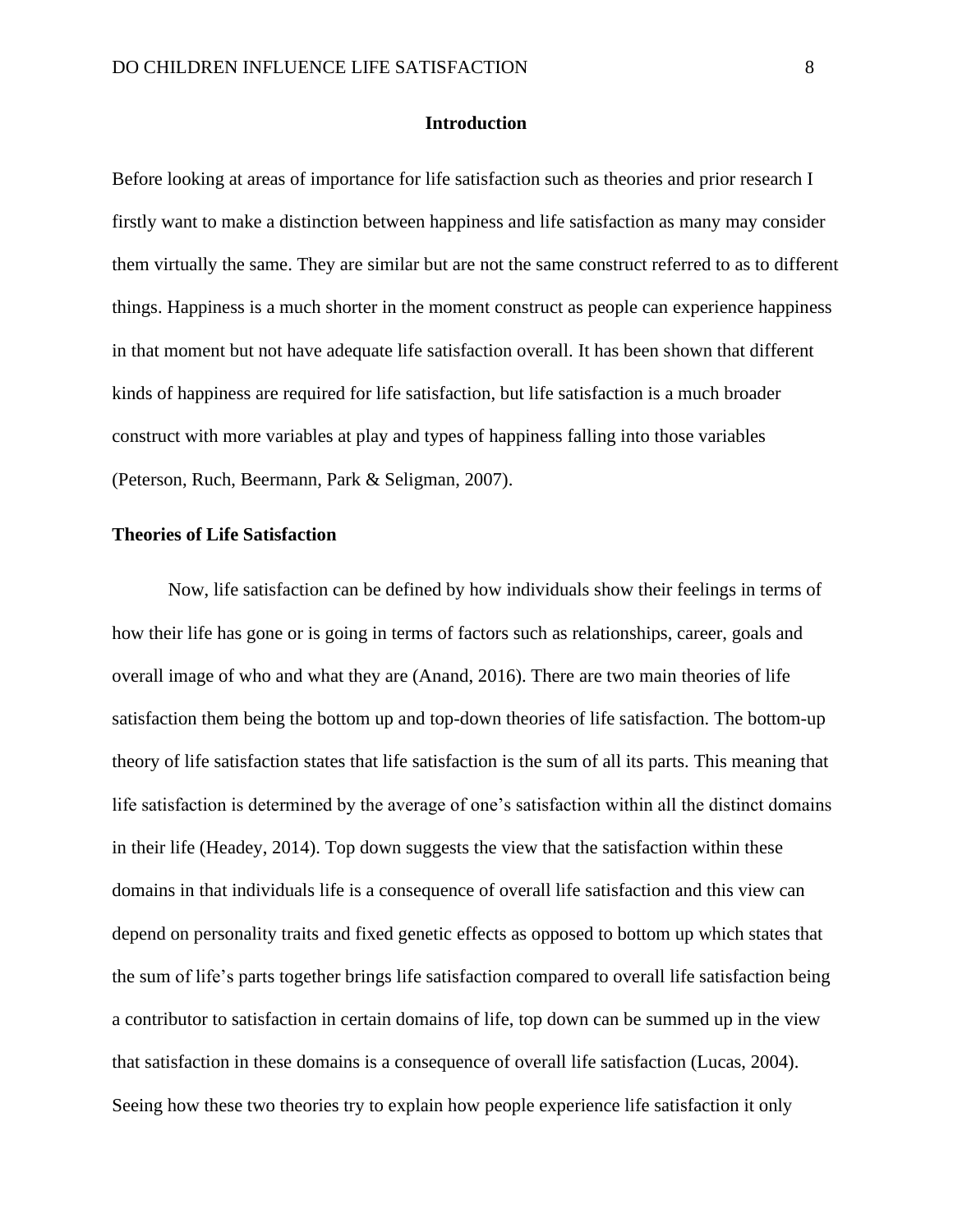accounts for certain people who either are very personality based and then those who are mainly situational. There have been studies showing that people use these in combination to feel overall life satisfaction instead of being in line with one or the other (Heller, Watson & Ilies, 2004).

#### **Factors Impacting Life Satisfaction**

Life satisfaction can have a lot of different variables at play feeding into it for example as previously mentioned personality types, age can be another factor, a person's career, financial situation if the person is comfortable or unhappy with what they earn, goals they have set and may or may not have accomplished as of yet and family, this being the way they grew up or starting their own family and have a certain number of children or choosing to not start a family. A lot of research has been done about income differences being a significant predictor of life satisfaction and it can be, but it was shown that only if the person perceives they have more restrictions and are less mobile in life they have lower life satisfaction scores (Schalembier, 2019). Again, this could fall in with the personality type in viewing life satisfaction. There has also been extensive research into the goal's domain of life satisfaction with research showing that in older adults particularly they have higher life satisfaction when they have accomplished goals and are still creating and continually beating goals (Rapkin, & Fischer, 1992). With all these areas being well researched family life seems to have a small gap with the majority of studies being on adolescent or child life satisfaction with parents being a strongly looked at variable. For example, parents can be used situationally to measure life satisfaction of kids. This being how many parents in the home and how well the child communicates with the parents, if they have a strong relationship or not (Levin & Currie, 2010), or parents are evaluated from a standpoint of any recent changes in family status that being a break up or divorce or a new family member all these being contributing factors to adolescent life satisfaction (Antaramian,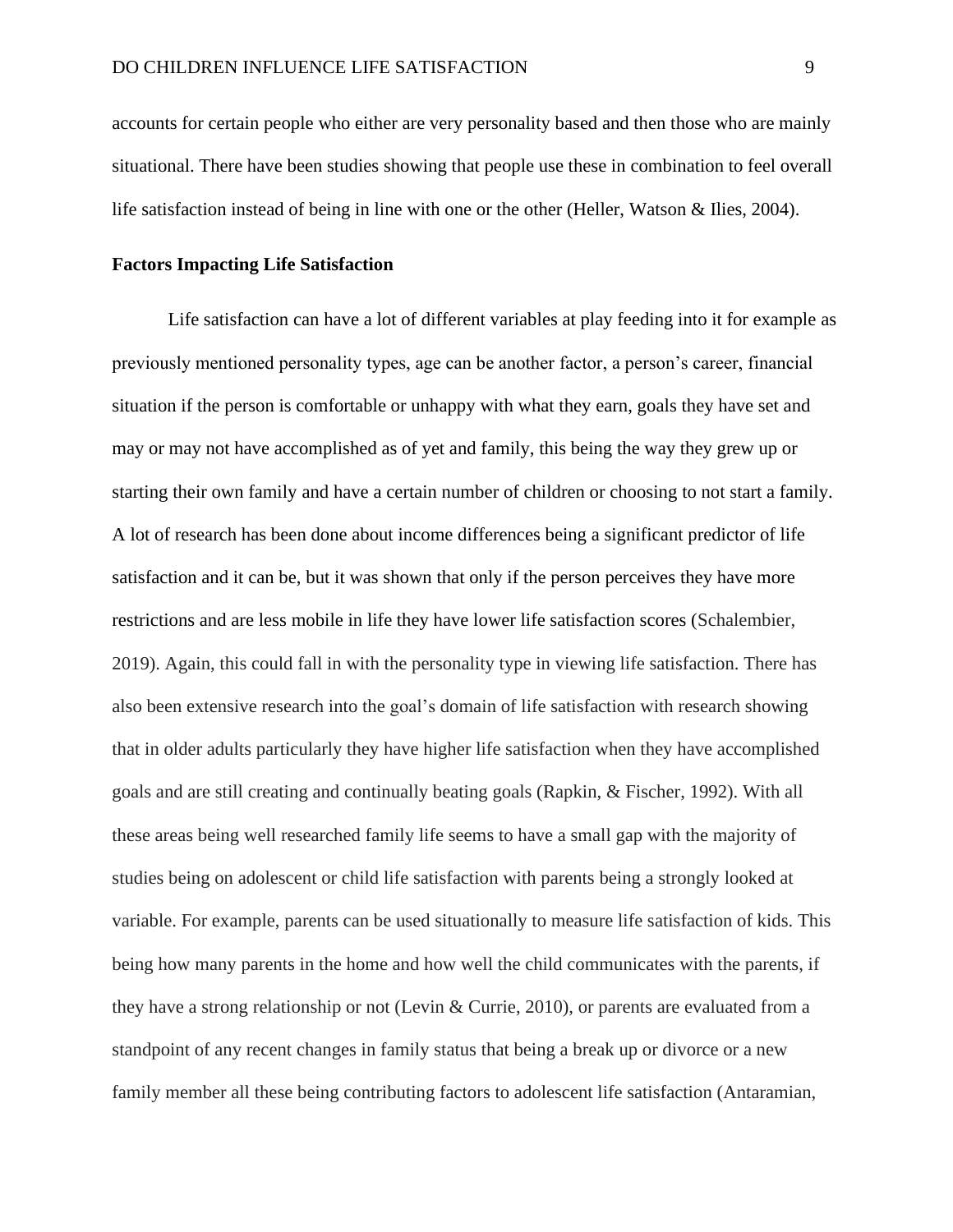Huebner & Valois, 2008). The strength and current state of the relationship status can also show to predict life satisfaction later on in life with a divorce from a bad relationship causing some increase in life satisfaction and the opposite from individuals who viewed the relationship positively (Bourassa, Sbarra & Whisman, 2015;Gustavson, Røysamb, von Soest, Helland & Mathiesen, 2012)

#### **Age**

Life satisfaction can have a lot of different variables at play feeding into it for example age, longitudinal studies on life satisfaction and age have mixed findings with Hamarat et al, (2002) finding no difference in life satisfaction scores between age groups of people 45-89. Studies do however show that life satisfaction when put on a linear graph can be amongst the highest in childhood then gradually drop until reaching its lowest scores in middle adulthood before returning to higher levels in late adulthood this leaves the graphs looking like a U shape often (De Ree & Alessie, 2011). Other studies like Blanchflower and Oswald (2008) showed that life satisfaction decreased from young adulthood to around age 47 and then rose again which are consistent with the previous apart from not measuring the satisfaction in childhood. Even though it has been shown in studies above that life satisfaction can reach a high in older age it is important that the parent is still a provider of help in situations and that the adult child does not solely provide all the help and lets the relationship be reciprocal both with physical needs and emotional needs in a study of over 1700 participants (Lowenstein, Katz & Gur-Yaish, 2007). If this is not the case and the relationship is just the adult child helping or taking care of the parent, then it is strongly related to lower life satisfaction levels being reported. However, there can be conflict to this idea that life satisfaction is at a new high in adolescence. Life satisfaction as adults age beyond 60 can majorly depend on a social circle or activities they are involved in with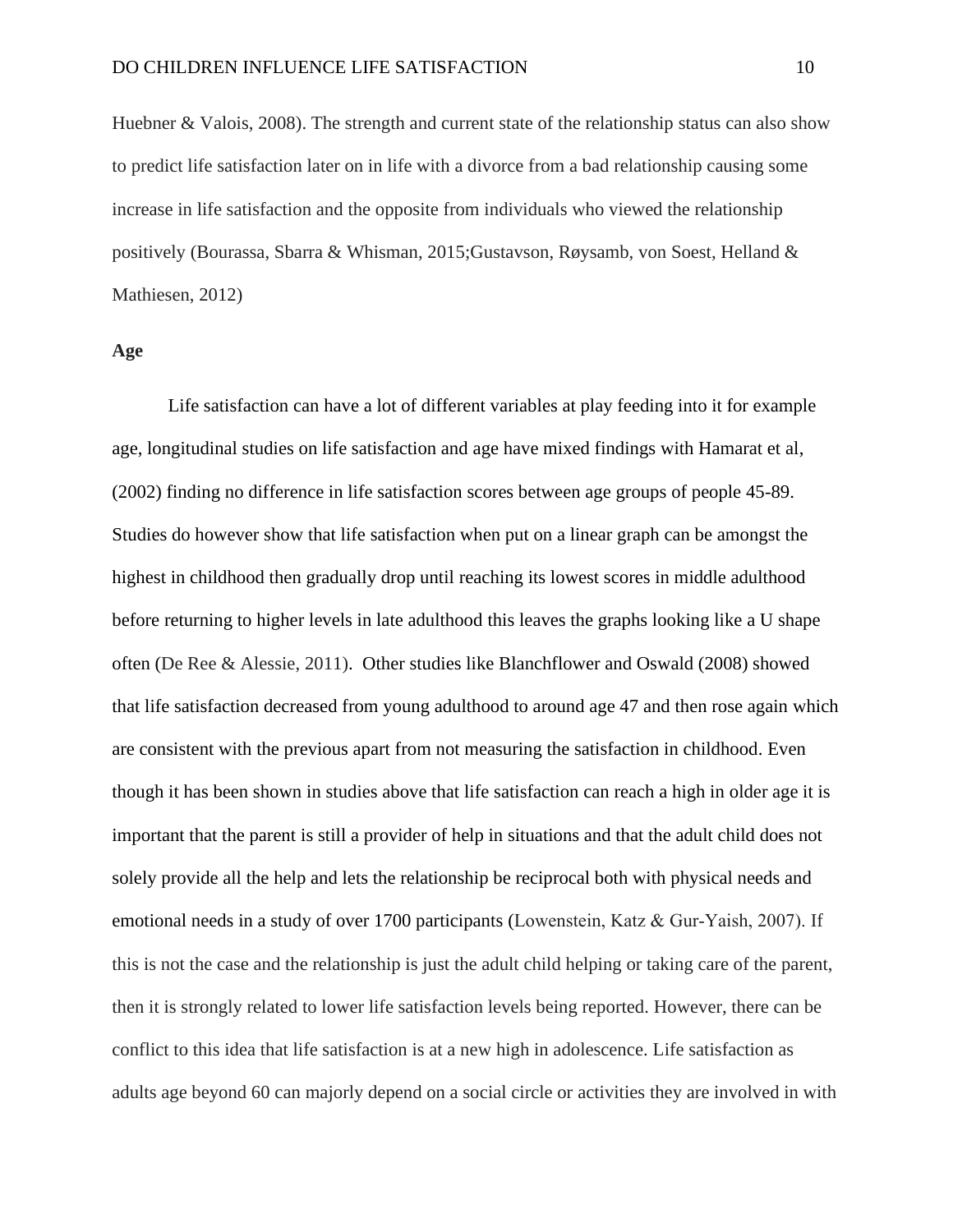adverse effects being seen if these are not present (Ayele, Mulligan, Gheorghiu & Reyes‐Ortiz, 1999;Brown & Frankel, 1993;Ragheb & Griffith, 1982). It was shown that certain areas like sexuality and friendship satisfaction rise significantly during this time, but overall life satisfaction can drop with a bigger drop appearing in females as during adolescence there is a high chance the individuals will come in contact with mental health issues such as anxiety and depression (Goldbeck, Schmitz, Besier, Herschbach & Henrich, 2007)

#### **Career/Financial Status**

A person's career and financial status also plays apart with Hagmaier, Abele and Goebel (2018) showing that an individual's career and life satisfaction are both positively associated with each other across time. Financial status comes up quite frequently as a variable under life satisfaction whether be it career related as above or taken from a family context where there is financial strain. Along with someone being happy and satisfied with their own career it is shown that they need to feel as if they have adaptability in their career path along with liking what they do (Hirschi, 2009). This adaptability in turn brings with it a sense of power in people and life satisfaction rises significantly when adaptability is felt and then sense of power grows. Financial freedom may come as a direct effect of a person's career but if they choose to have children or a number of children this may introduce strain. A study by Wei and Chen (2013) shows that financial stress caused by children leads to more mental health problems in parents and in turn poorer life satisfaction and child rearing effort. The stress that tight finances can cause leads to the importance of wealth/money in an individual's career this has been demonstrated many times (Frijters, Haisken-DeNew & Shields, 2004; Johnson & Krueger, 2006). When it comes to the specific case of parental life satisfaction it is important to look at because as stated above poorer mental health in parents can directly lead to poorer child rearing effort. Children themselves do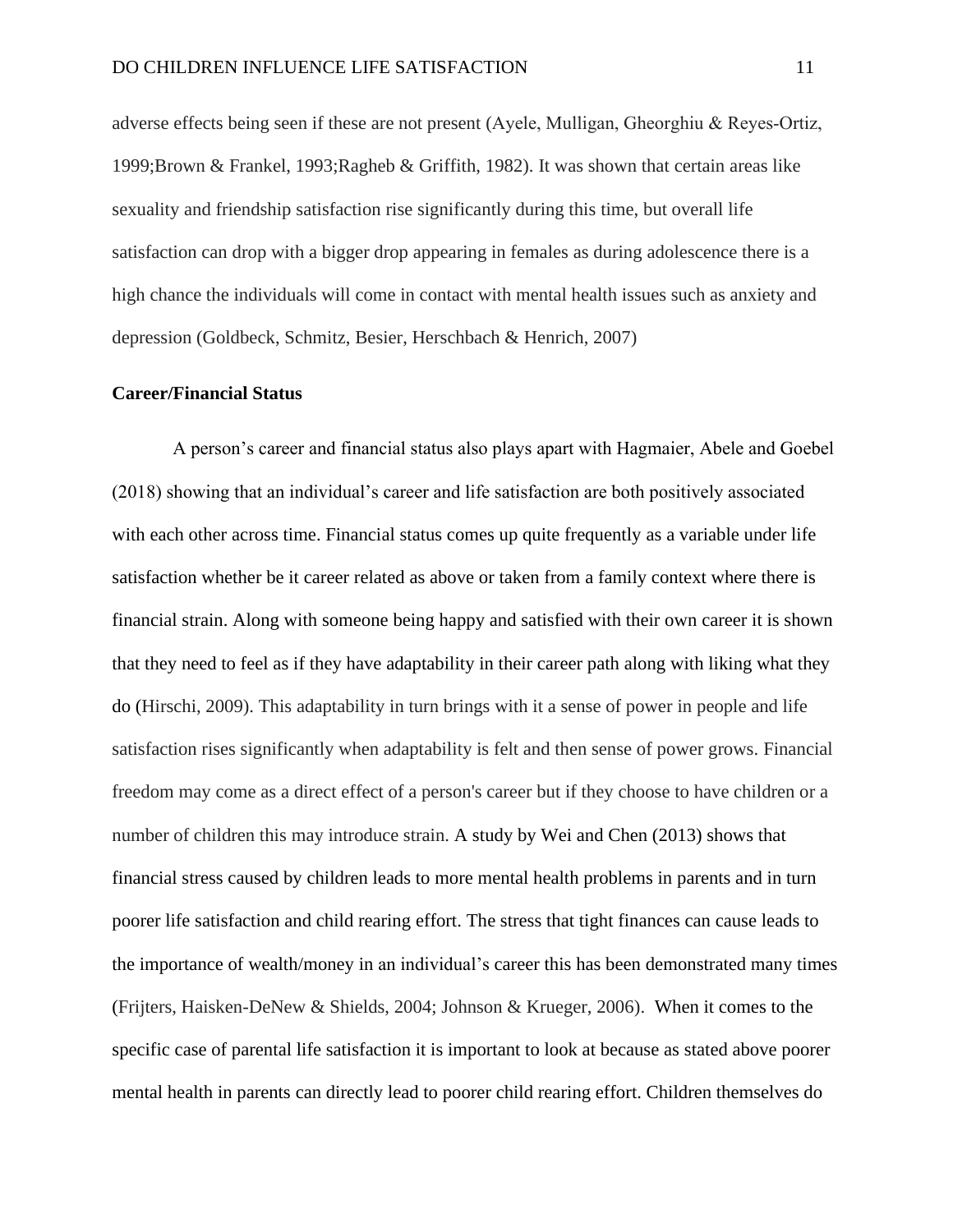have an effect on parents' life satisfaction. There are gaps however to be looked at here as many of the studies done use parents as a variable for children and adolescent life satisfaction. For example, Clair (2012) found that the wellbeing of parents influences child life satisfaction. So, we know that they both play a part in each other's life satisfaction but is there conclusive evidence then on the number of children and life satisfaction or even the age of children and life satisfaction?

#### **Parents of Disabled Children**

These more niche examples to the general public come in the form of parents having decreased life satisfaction and developing mental illnesses from being full time carer or having to care for children with autism or other disabilities that they find particularly challenging and just different than what they have previously experienced (Öz, Yüksel & Nasiroğlu, 2020). Similar studies show the children do have a significant effect on life satisfaction but again a vast majority of these is due to different disabilities. Research shows that parents do become less satisfied with life when dealing with their children's disabilities but there is a connection that this maybe syndrome specific and not completely generalizable to all disabilities or syndromes (Ashworth, Palikara & Van Herwegen, 2019). With Some of these parents never getting a break or being carers for the majority of there lives they may not hit the later life rise in life satisfaction that would be expected and may be stuck with lower life satisfaction as previous research shows how the stress impacts not just life satisfaction but mental and physical health (Darling, Senatore  $\&$ Strachan, 2012;Küçük & Alemdar, 2018).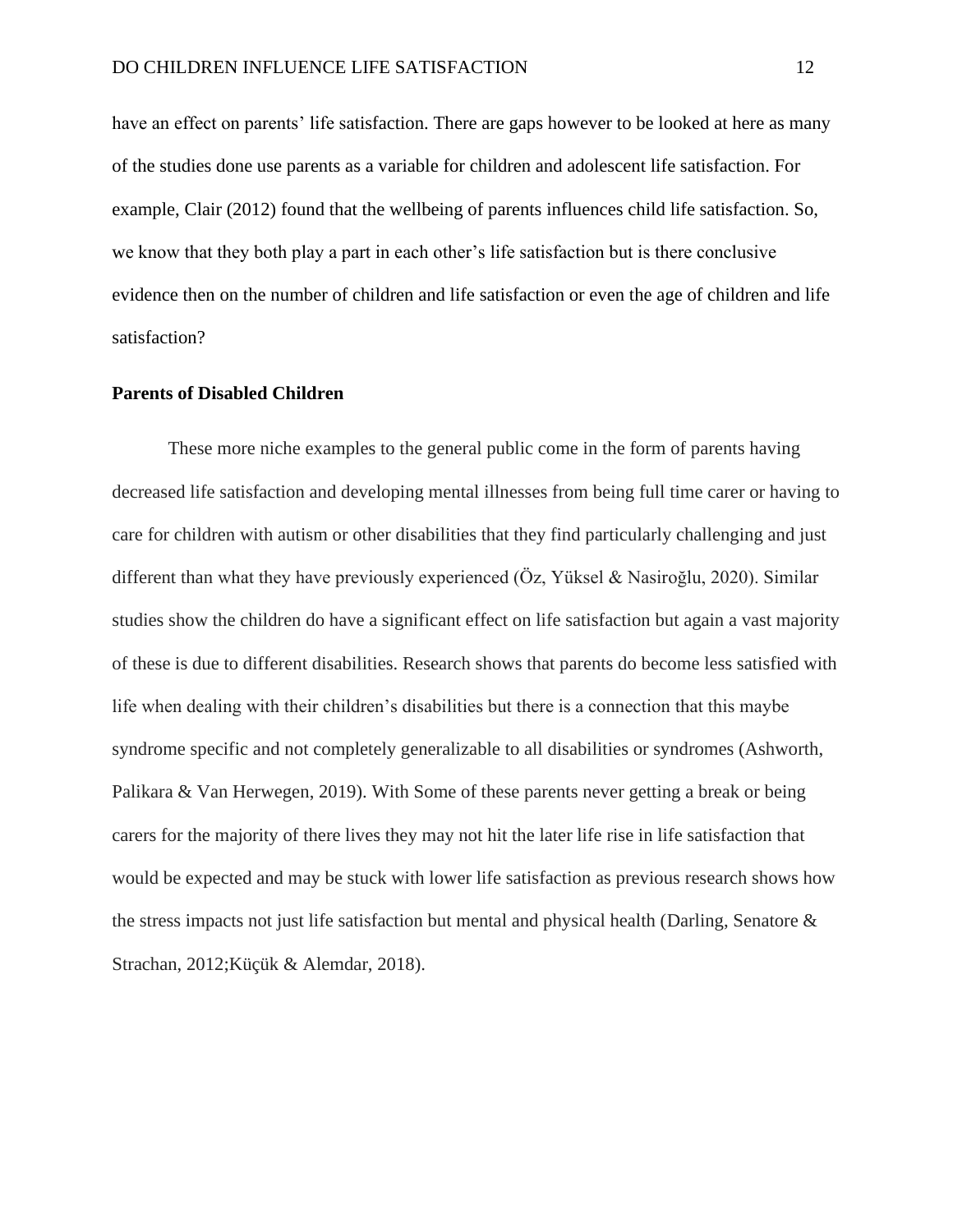#### **Number of Children**

When looking from the other perspective as to what children do to parents' life satisfaction there is research on parent's life satisfaction but not a lot that focuses on parents and non-parents or parents taking into account if these parents have multiple children and how that may affect their life satisfaction. For the number of children, the answer is inconclusive. Nauck (2007) found that one child may give as much satisfaction as two or 3 but other studies like Stutzer and Frey (2006) found that life satisfaction declines with number of children. When the age of children is looked at in the literature there is no clear-cut answer on what age or even a close age of between 1–3-year period where parents life satisfaction is best. Nomaguchi (2012) states they found parents life satisfaction is highest when the oldest child is under the age of 5 or has not entered school yet. This does not however give any account if the parents have multiple other children and what that would do if it would have a greater positive effect or detrimental effect. This may leave room for research to carry on and test to see if there is an effect in life satisfaction particularly on parents when income or disabilities are not the main focus of the study but looking at parents versus nonparents and seeing if children or a number of children is a significant predictor of life satisfaction levels. Even though there is not a vast pile of research of this area there are some studies that investigate whether there is an effect on life satisfaction, but the literature has mixed results. For example, a study was recently completed to see if just first childbirth influenced life satisfaction for parents and from the data recorded it was shown that in the months immediately after the birth both parents life satisfaction was high. After a period of five years, it was shown that they had both then returned to baseline with the mothers reporting lower than baseline satisfaction in specific domains of their now altered lives (Krämer & Rodgers, 2019). So, this shows that yes children do increase life satisfaction to an extent. This is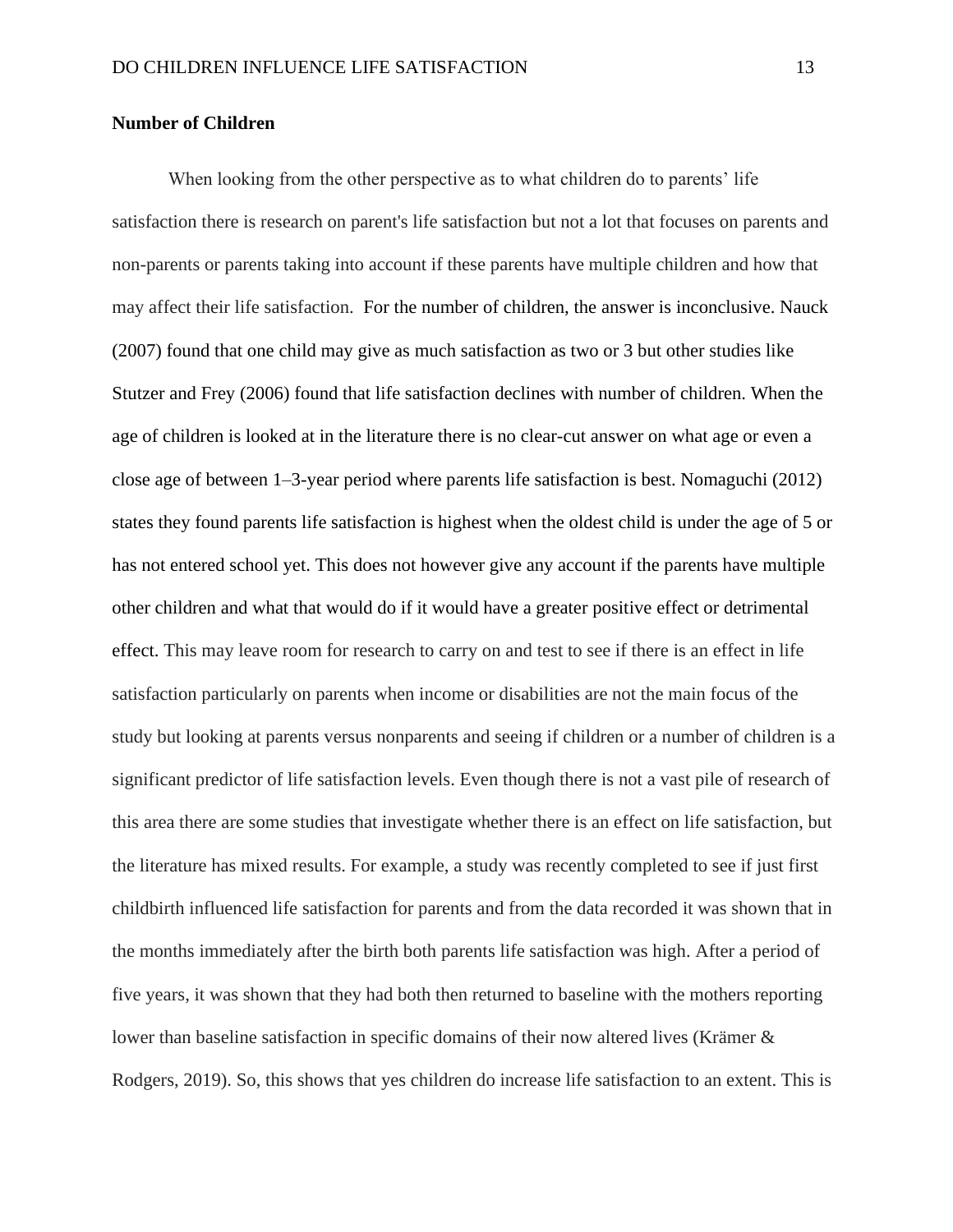backed by previous research looking at areas of life satisfaction it noticed that in the case of career and goal chasing parenthood leads to higher life satisfaction as more goals are being fulfilled (Peronne, 2000). But with these type of findings as mentioned there are mixed results as more research shows that parenthood can bring some temporary life satisfaction, but it is easily offset with one of the variables mentioned needing more research, number of children (Pollmann‐Schult, 2014).

#### **The current study**

The rationale for one of the hypotheses in this project is based on studies that show inconclusive results for determining whether children of a certain age impact life satisfaction as it has been shown that coming up to childbirth and until the baby reaches around 2 years old life satisfaction is higher than prebirth (Frijters, Johnston & Shields, 2014). This is later countered by a study that shows small and often negative effects in life satisfaction post birth as opposed to positive effects (Baetschmann, Staub & Studer, 2016). There is no real evidence looking into what age range gives higher life satisfaction other than studies around children or as referenced above with babies. There is also mixed results when looking at the number of children and the effects it may have on life satisfaction, for example some say life satisfaction declines with the number of children an individual had (Stutzer & Frey, 2006) and others say children don't even bring life satisfaction (Nomaguchi, Milkie & Bianchi, 2005). The rationale for investigating the socio-economic aspect of life satisfaction is, it is always a common theme amongst studies with life satisfaction as a way of trying to explain less life satisfaction due to financial strain (Fingerman et al., 2012) in this study it will be looked at how strong a predictor it is and how other variables fair as predictors when compared to this.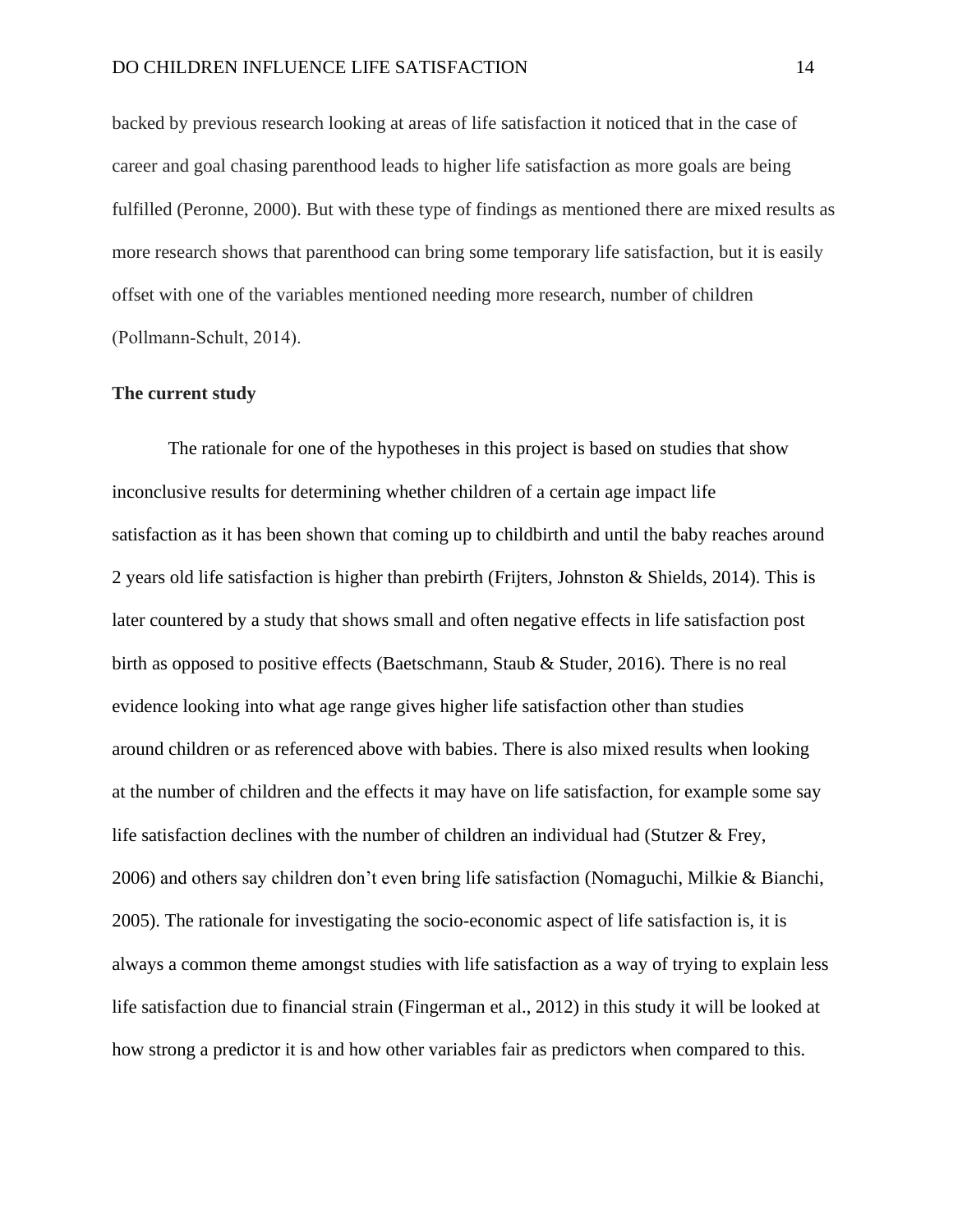Lastly life satisfaction in parents can be country specific (Pollmann-Schult, 2017) depending on things like child support etc. So, in an Irish context it would also be appropriate to find out.

With the previous areas of study involving life satisfaction above it can be concluded that life satisfaction is a more complex topic then happiness with more variables at play. The previous literature well covers areas such as parents' role in children's life satisfaction which as seen can have a major impact, income of the parents which can be often strained due to the expenses of bringing children into the world and parents vs non-parents but leaves gap when looking at parental life satisfaction particularly in the areas of age of child/children on life satisfaction, number of children on life satisfaction and how the parents view their own socio economic status on life satisfaction and which of these is the biggest predictor. With that taken into account this study is To investigate whether parenthood and its associated consequences (marital status, number of children and age of the children) impact on life satisfaction and which has the biggest affect?

Hypothesis 1: does the age of children have an effect on parental life satisfaction. Hypothesis 2: the number of children a person has impacts their level of life satisfaction. Hypothesis 3: does perceived socio-economic status of parent's impact life satisfaction. Hypothesis 4: what is the biggest predictor for life satisfaction.

#### **Method**

#### **Participants**

The current sample of participants for this study consisted of 222 (Males:  $n = 63$ ; Females:  $n = 159$ ) adults 18 years of age and above. For ethical reason it was decided to that to inform participants that only people 18 years or older could take part and to allow for older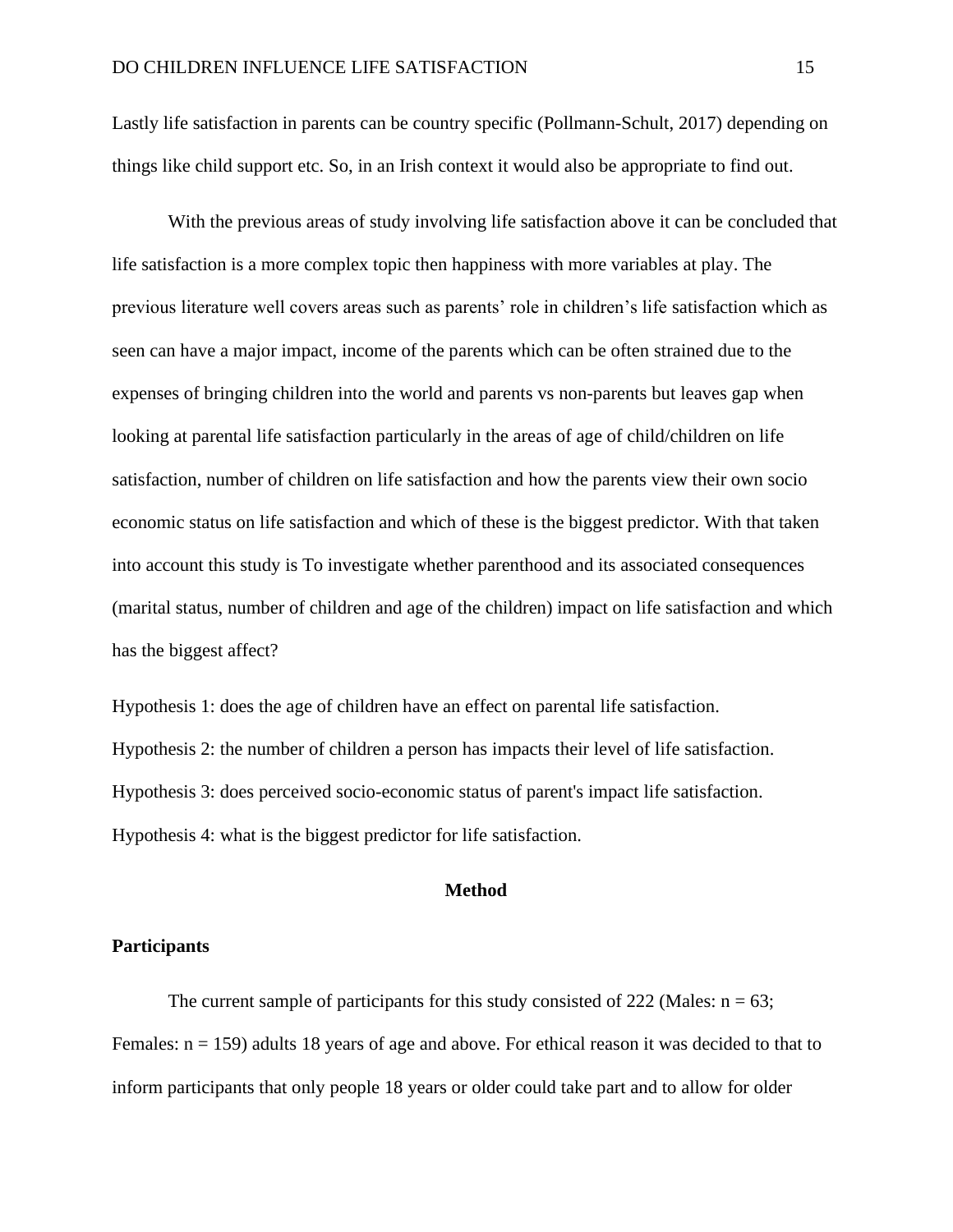participants who have had children for longer or experienced more life as to have better grasp at life satisfaction as a whole. Over 60% of the participants in this study had children with 17 participants (7.7%) having one child, 55 participants (24.8%) having two children, 35 participants (15.8%) having three children, 19 participants (8.6%) having 4 and 9 participants (4.1%) having 5 or more. The remaining 87 participants (39.2%) did not have any children. The initial sample contained 226 participants but 4 of those participants had data excluded due to a significantly large number of questions were left unanswered. Participants were recruited to the study using a snowball sampling technique. The study was posted to various social media sites including Facebook, Instagram, Snapchat and on Whatsapp with a brief summary of what the study was aiming to look at and what the participants may encounter if they choose to interact with the study. Upon completion of the study participants were also invited to share the link/post to the study on their own social media accounts or amongst any others they deemed eligible to take part. To estimate the sample size required for this study it was recommended that G\*Power Statistical Power Analyses (Faul, Erdfelder, Buchner, & Lang, 2009). This was due to the predetermined inclusion of a hierarchical regression in the statistical analyses. The G\*Power calculator showed there would be 95% chance that the R-squared value would significantly differ from 0 if the sample size contained 125 or more. The participants in this study were recruited voluntarily and without the use of any incentives.

#### **Measures**

#### **Demographics.**

Participants were asked to indicate which gender they belonged too (male, female, other), how many children they had, the age of the children, how satisfied they were with their socio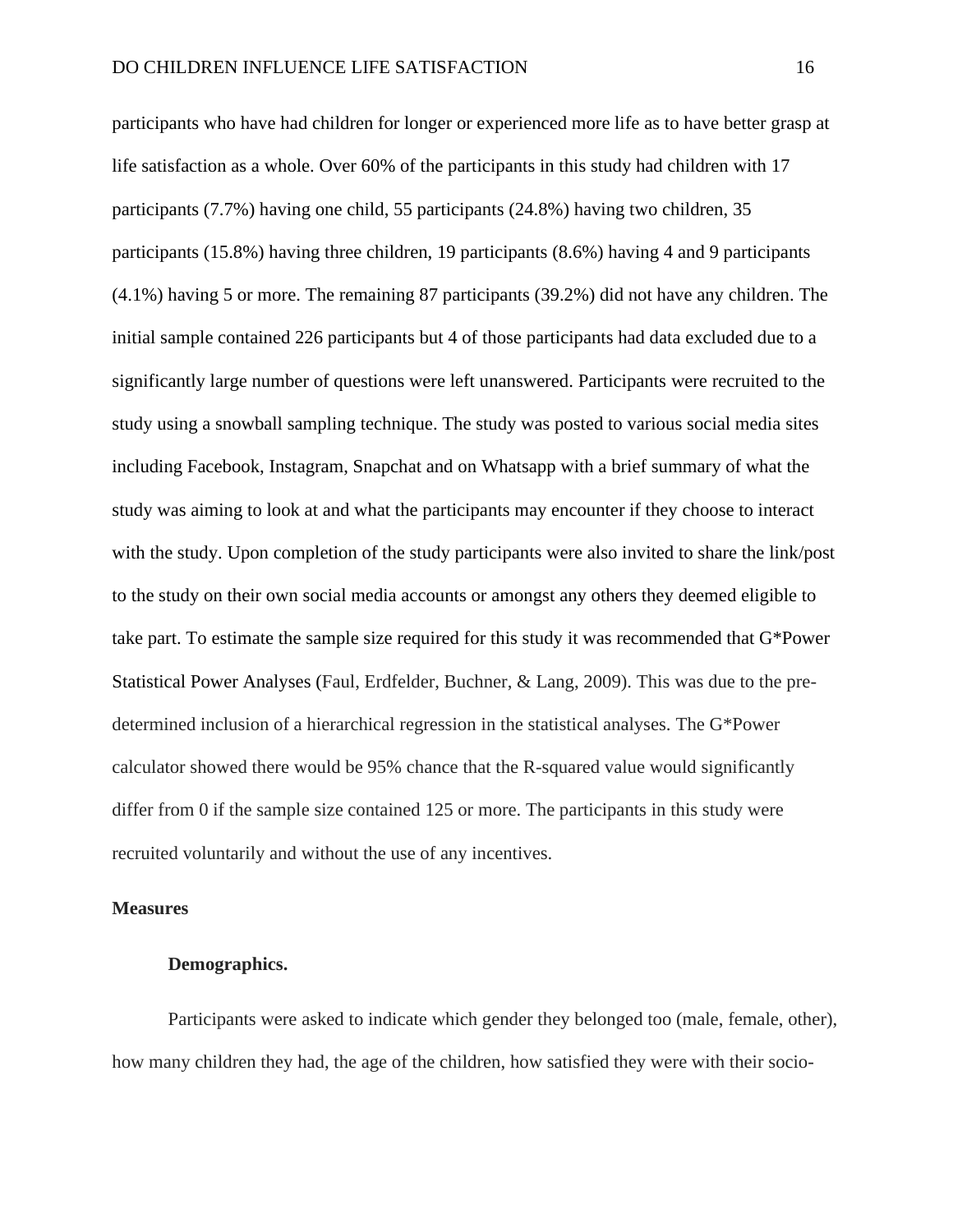economic status and to provide their marital status (married, single, co-habitating, widowed, divorced and in a relationship).

#### **Satisfaction with Life Scale.**

The satisfaction with life scale (Diener, Emmons, Larsen & Griffin, 1985) was used to assess overall life satisfaction amongst participants as it does not focus on one domain of life and the satisfaction felt towards that but helps to focus on life satisfaction as whole (Pavot & Diener, 2009). This scale is a short 5-item instrument designed to measure global cognitive judgements of satisfaction with one's life. For example, if completing this questionnaire, you would come across questions such as, "In most ways my life is close to ideal" and "I am satisfied with my life" these are to be answered by selection a of numbers on a Likert scale ranging from 1 (strongly disagree) to 7 (strongly agree). Higher scores indicate higher levels of overall life satisfaction. This scale also works well in conjunction with other scales of subjective wellbeing as stated in the review above. The satisfaction with life scale is shown to have strong internal consistency reliability with the Cronbach alpha coefficient showing at 0.82 in a study of over 1700 healthy participants (Arrindell, Heesink & Feij, 1999) and again showing a cronbachs alpha coefficient of 0.87 in a study done years later in relation to emotional intelligence and life satisfaction (Palmer, Donaldson & Stough,  $(2002)$ . The Cronbachs alpha from this scale for this study was .86.

#### **Subjective Happiness Scale.**

The subjective happiness scale (Lyubomirsky & Lepper, 1999) is a 4-item scale used to measure global subjective happiness. Two items ask respondents to characterize themselves using absolute ratings and relative to peers, whereas the other two items offer brief descriptions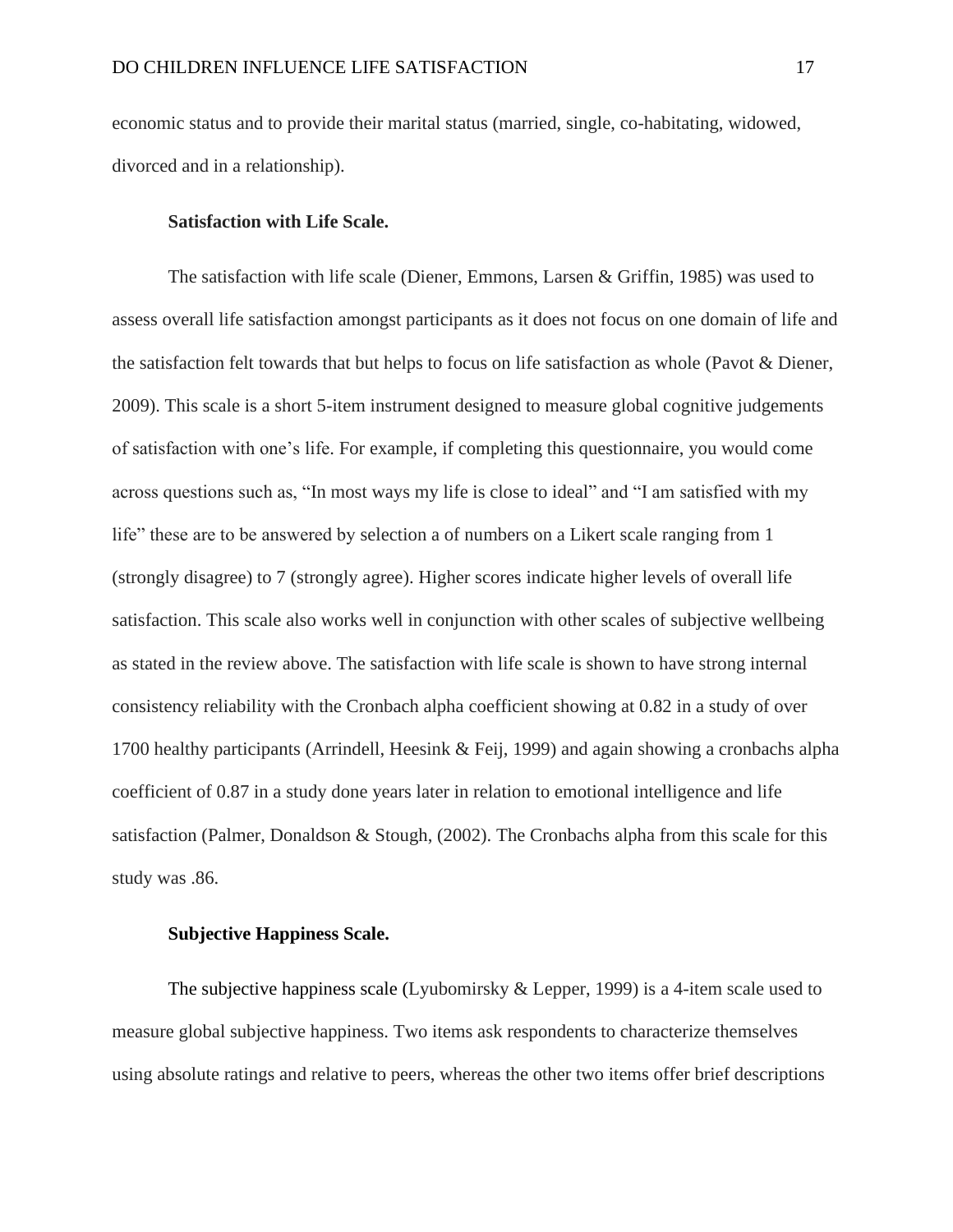of happy and unhappy individuals and asks respondents the extent to which each characterization describes them. If encountering the study, you would come across statements such as "In general I consider myself" in which they can answer on a Likert scale 1 (not a very happy person) to 7 (a very happy person), with question 4 (Some people are generally not very happy. Although they are not depressed, they never seem as happy as they might be. To what extent does this characterization describe you?) Being reverse scored. This test has also been shown to have good internal reliability consistency with Cronbach alpha coefficients ranging from 0.73 to 0.89 [\(Demir, Ozdemir, & Marum, 2011;](https://journals.sagepub.com/doi/full/10.1177/0739986316681298?casa_token=M-Mp64ipzEAAAAAA%3AAktBXes1H7_ybc0-jNkKRpgRUogYs3wuUhHAEpO5A-fRNYrLLbxnroQm3Ox3qKdfxx6kh3kFHOp7) [Segrin & Taylor, 2007;](https://journals.sagepub.com/doi/full/10.1177/0739986316681298?casa_token=M-Mp64ipzEAAAAAA%3AAktBXes1H7_ybc0-jNkKRpgRUogYs3wuUhHAEpO5A-fRNYrLLbxnroQm3Ox3qKdfxx6kh3kFHOp7) [Vela et al., 2015\)](https://journals.sagepub.com/doi/full/10.1177/0739986316681298?casa_token=M-Mp64ipzEAAAAAA%3AAktBXes1H7_ybc0-jNkKRpgRUogYs3wuUhHAEpO5A-fRNYrLLbxnroQm3Ox3qKdfxx6kh3kFHOp7). The Cronbachs alpha from this scale for this study was .78.

#### **Riverside Life Satisfaction Scale.**

A modified version of the the Riverside life satisfaction scale (Margolis, Schwitzgebel, Ozer & Lyubomirsky, 2019) was used. Instead of a 6-item scale it was decided to use a 5-item scale as the satisfaction with life scale used in the lead up to this had the exact same question ("if I could live my life over, I would change almost nothing) which was question 6 on the RLSS and question 5 on the SWLS, so instead of having it reappear later in the questionnaire it was removed to avoid any confusion and as it was unnecessary to have the question twice. Otherwise, it is a 5-item scale with statements for example "I am content with my life" ranging from 1 (strongly disagree) to 7 (strongly agree). In the study conducted by Margolis and colleagues mentioned above it was stated to work best in conjunction with other life satisfactions scales such as SWLS and other subjective well-being scales. The scale itself has previously been identified to have good internal validity consistency with Margolis finding a 0.92 Cronbachs alpha coefficient and a 0.79 coefficient in a recent study in Holland regarding social media and mental health (Sensoy, 2020). The Cronbachs alpha from this scale for this study was .84.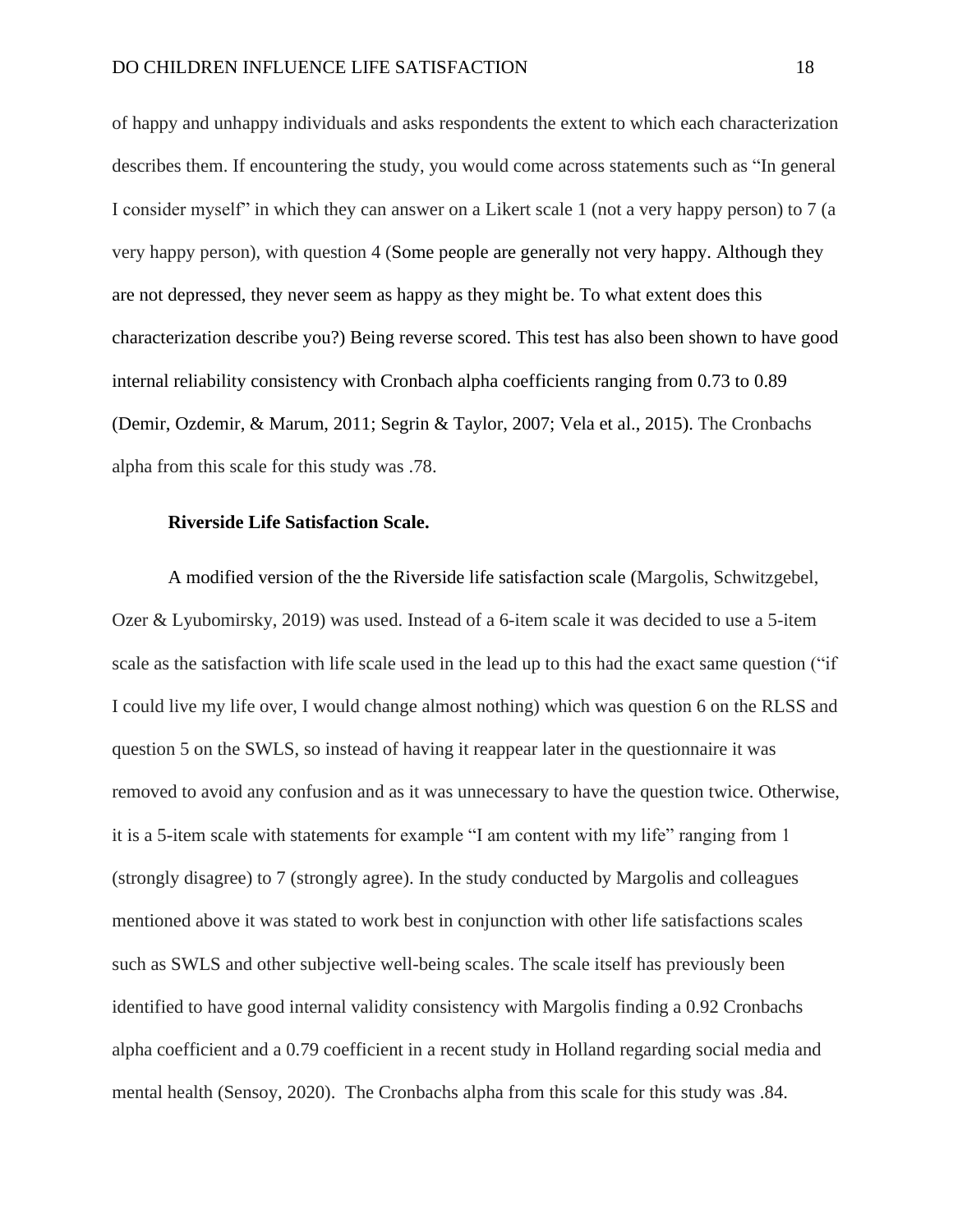#### **Design**

The present study used a quantitative approach with a correlational design that attempts to look at the relationship between the independent variables such as age of children, number of children and socio-economic status. It will also look at the relationship these variables have with the dependent variable which is parental life satisfaction. The independent variables will be number of children, age of child and socio-economic satisfaction and the dependent variable for this study will be life satisfaction. Other extraneous variables that we may have to try control for could be the difference in single parents opposed to co-habitating parents.

#### **Procedure**

Data for this study was collected through an online Google Forms survey. In the beginning this survey was piloted on two separate occasions to 2 individuals to determine if there were any issues with questions or structure or the time it took to complete the survey. The time taken to complete the survey ranged from 5-8 minutes and no structural or grammatical errors were encountered. Participants would have come across the study through various social media sites. The study was distributed to Facebook both on a personal page and in final year university forums, through various Instagram stories with a link attached, through many snapchat stories again with the link attached and in whatsapp group chats passed on by those who have completed the survey. Along with the link there was a brief description of the study stating what it was about and who was conducting the study and invited anyone eligible to complete the study and share it on to those who they deemed eligible to complete also. When entering the study, you are faced with a participant information sheet which details the purpose of the study, the author, organization and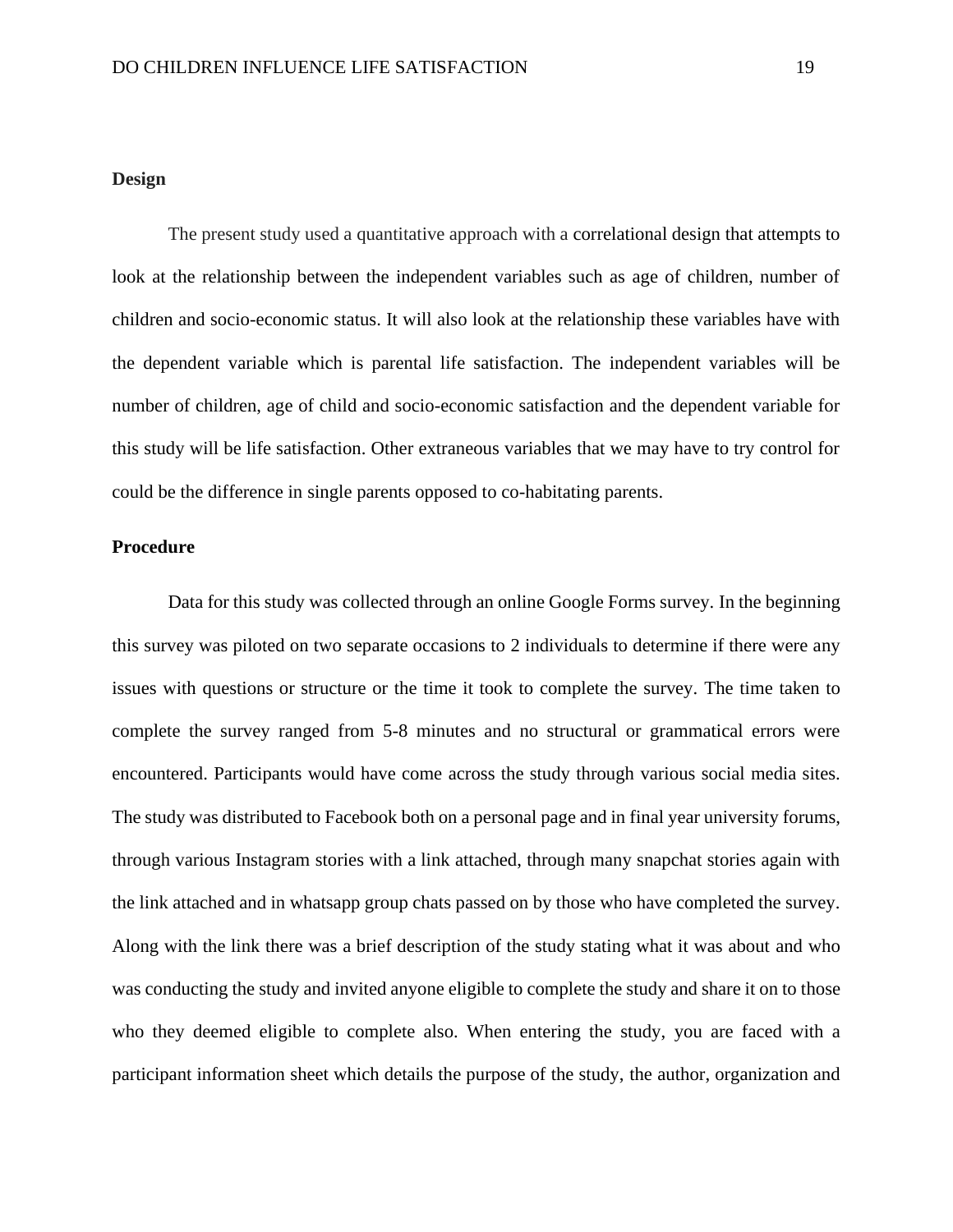supervisor to which they can pose any queries prior to the starting the survey, also the requirements for which you are eligible to take part (Appendix A). Participants were shown that to take part in this study it was voluntary and they could withdraw consent at any moment up until they had submitted the survey, as after they had submitted, they would be indistinguishable from the rest of the anonymous data.

The Following page of the survey contained the consent form which outlines again the nature of the study (Appendix B). To continue into the survey participants were asked to make sure they were eligible and have read through the nature of the study and then when satisfied they may consent to the study by clicking proceed to next page. The following page asked for demographic information regarding gender, marital status, number of children and child age (see Appendix C). The next page was contained the Satisfaction with Life Scale (SWLS) (see Appendix D) then followed by the Subjective Happiness Scale (see Appendix E) then lastly followed by the Riverside Life Satisfaction (see Appendix F). The last page of this survey shows a debriefing sheet (see Appendix G), this again informs the participant the nature of the study and thanks them for participating before encouraging them to pass this study on to whoever them deem eligible to take part. There are also various helpline numbers if the participant becomes distressed and the email of the appropriate people involved with the study if any questions arise.

#### **Results**

#### **Descriptive Statistics**

Descriptive statistics for demographic variables show that out of the 222 participants that completed the survey 17 participants (7.7%) have one child, 55 participants (24.8%) have two children, 35 participants (15.8%) have three children, 19 participants (8.6%) have 4 children and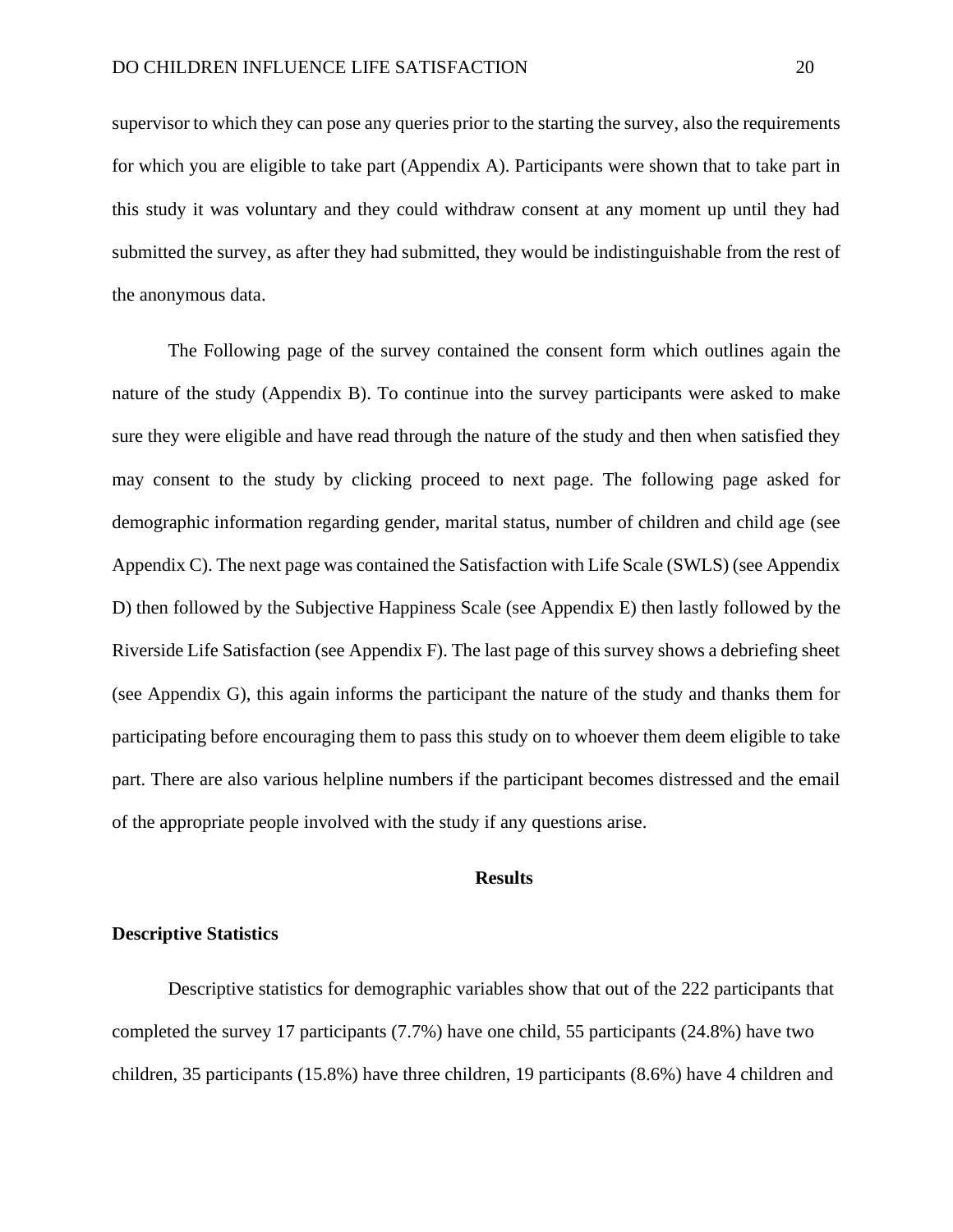| 9 participants (4.1%) have 5 or more. The remaining 87 participants (39.2%) did not have any      |
|---------------------------------------------------------------------------------------------------|
| children. The marital status of the participants was taken and was shown that $62$ (27.9%) people |
| are single, $42$ (18.9%) were in a relationship, 87 (39.2%) were married, 13 (5.9%) were co-      |
| habitating, 12 (5.4%) were divorced and 6 (2.7%) were widowed. The gender split of the sample     |
| was 159 females (71.6%) compared to 63 males (28.4%). These can be seen below in Table 1 (N       |
| $= 222$ ).                                                                                        |

| Variable                   | ${\bf N}$ | Valid % |
|----------------------------|-----------|---------|
| <b>Gender</b>              |           |         |
| Male                       | 63        | 28.4    |
| Female                     | 159       | 71.6    |
| <b>Marital Status</b>      |           |         |
| Single                     | 62        | 27.9    |
| In a Relationship          | 42        | 18.9    |
| Married                    | 87        | 39.2    |
| Co-habitating              | 13        | 5.9     |
| Divorced                   | 12        | 5.4     |
| Widowed                    | 6         | 2.7     |
| No. of Children per Family |           |         |
| None                       | 87        | 39.2    |
| One                        | 17        | 7.7     |
| Two                        | 55        | 24.8    |
| Three                      | 35        | 15.8    |
| Four                       | 19        | 8.6     |
| Five                       | 9         | 4.1     |

**Table 1:** *Frequencies for the current studies demographic variables including gender, marital status and number of children per family (N = 222)*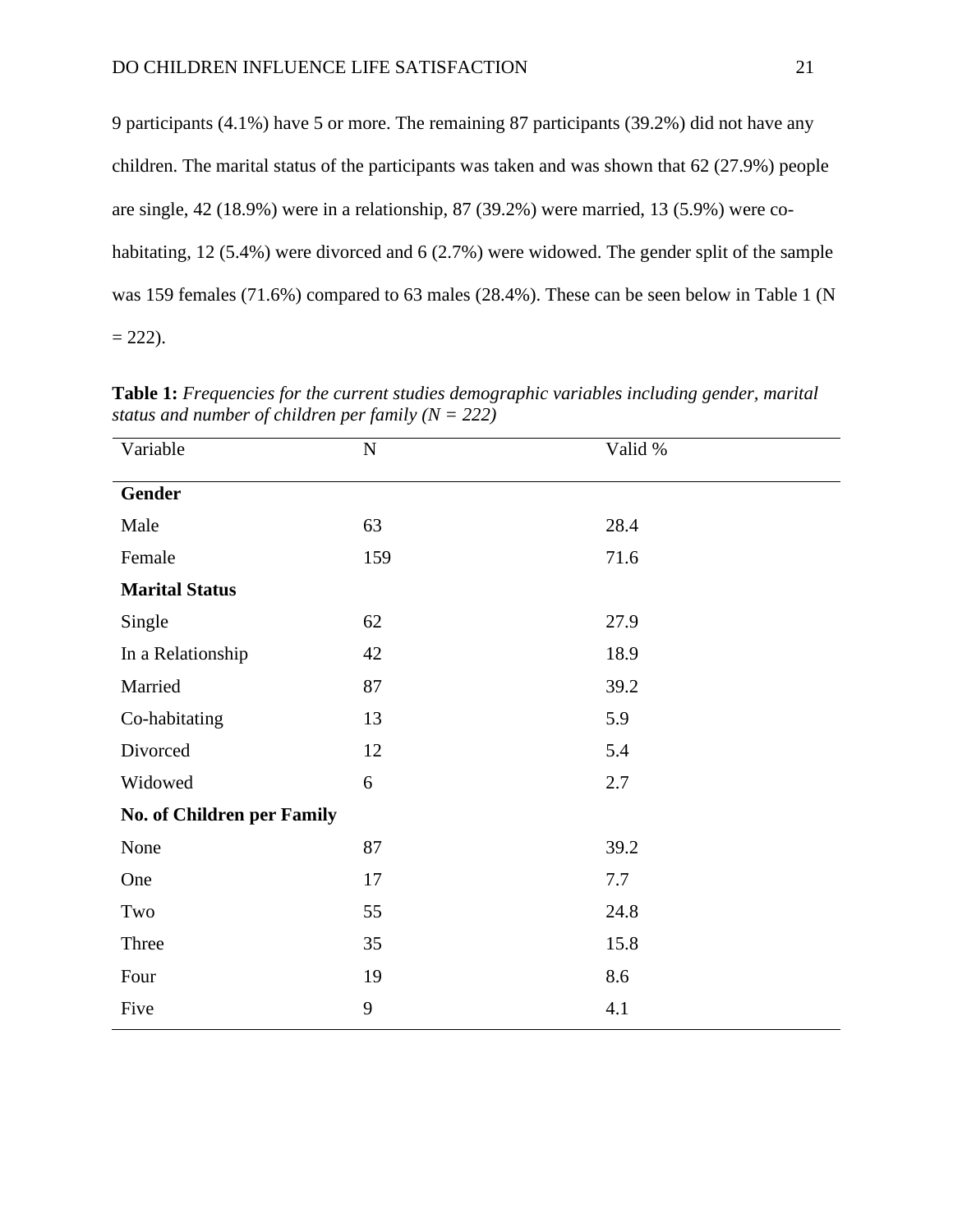Means (M) and standard deviations (SD) for all continuous variables are presented in Table 2. Participants had a mean satisfaction with their socio-economic status of 3.52 (SD=0.91) ranging from 1-5 and a subjective happiness average of 19.46 (SD=4.45). There was however a significant result ( $p < .05$ ) of the Kolmogorov-Smirnov statistic for all continuous variables meaning that the data is non-normally distributed. Further is inspections of the histograms show that the data are positively skewed. Eight outliers were found when interpreting the data and after inspecting the data it was shown that the responses were within the possible boundaries of scores for the scales used, the homogeneity of the sample may have caused these scores to show as outliers. When conducting the analysis of the data without the outliers it did not show any significant variation to the results, so they were included in the final analyses.

| $\overline{N}$ | $M[95\%CI]$         | SD   | Range          |
|----------------|---------------------|------|----------------|
| 222            | $3.52[3.40 - 3.64]$ | 0.91 | $\overline{4}$ |
|                |                     |      |                |
|                |                     |      |                |
| 222            | 19.46[18.87-        | 4.45 | 24             |
|                | 20.05]              |      |                |
| 222            | 23.62[22.84-        | 5.87 | 30             |
|                | 24.39]              |      |                |
| 222            | 22.9[22.46-         | 3.35 | 23             |
|                | 23.35]              |      |                |
|                |                     |      |                |
|                |                     |      |                |

**Table 2:** *Descriptive statistics for all continuous variables (N=222)*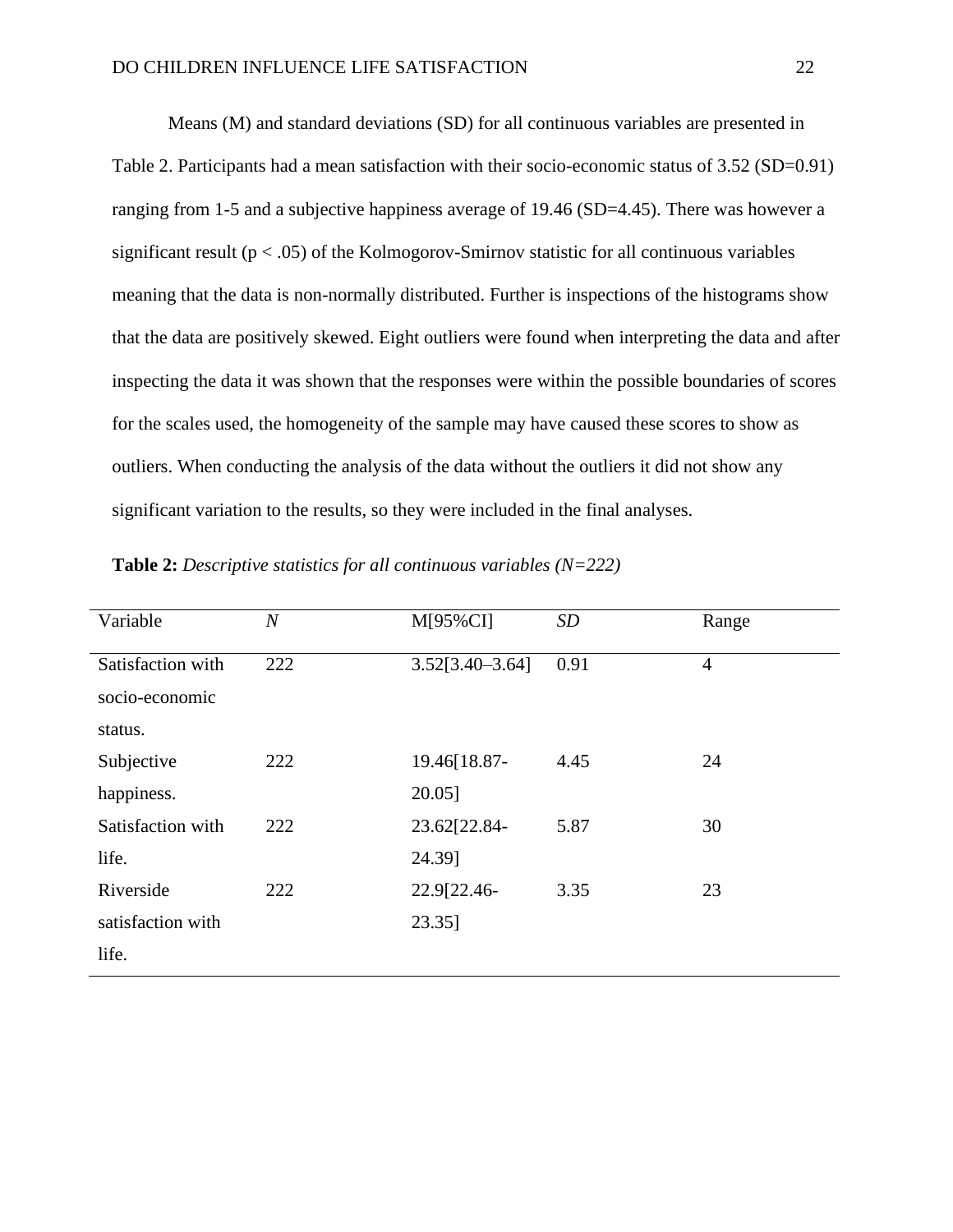#### **Inferential Statistics**

#### **Hypothesis 1.**

As stated above, tests for normality and homogeneity of variance were seen to be nonnormally distributed amongst the variables indicating that instead of an Independent Samples T-Test a Mann Whitney U Test was to be conducted to compare life satisfaction and subjective happiness amongst participants. Mann Whitney U Tests were conducted to compare levels of life satisfaction and happiness in participants who either had children aged 0-4 or did not. There was no significant difference in the life satisfaction between parents of children aged  $0-4$ (Md = 25, n  $= 24$ ) and participants with no child aged 0-4 (Md = 24, n = 198), U = 2683.5, z = 1.04, p = .3. There was also no significant difference in the subjective happiness between parents of children aged 0-4(Md = 20) and participants with no child aged 0-4 (Md = 20), U = 2390, z = .05, p = .96.

Mann Whitney U Tests were conducted to compare levels of life satisfaction and happiness in participants who either had children aged 5-16 or did not. There was a significant difference in life satisfaction with parents of children aged 5-16 scoring higher (Md = 25, n = 71) than participants with no child aged 5-16 (Md = 23, n = 151), U = 6455, z = 2.46, p = .014. According to Cohen (2013) this significant result is shown to be a small effect size (.17). There was no significant difference in the subjective happiness between parents of children aged 5-  $16(Md = 20)$  and participants with no child aged 5-16 (Md = 20), U = 5767, z = .91, p = .36.

Mann Whitney U Tests were conducted to compare levels of life satisfaction and happiness in participants who either had children aged 17+ or did not. There was a significant difference in life satisfaction with parents of children aged  $17+$  scoring higher (Md = 26, n = 89) than participants with no child aged 5-16 (Md = 23, n = 133), U = 7405, z = 3.18, p = .002.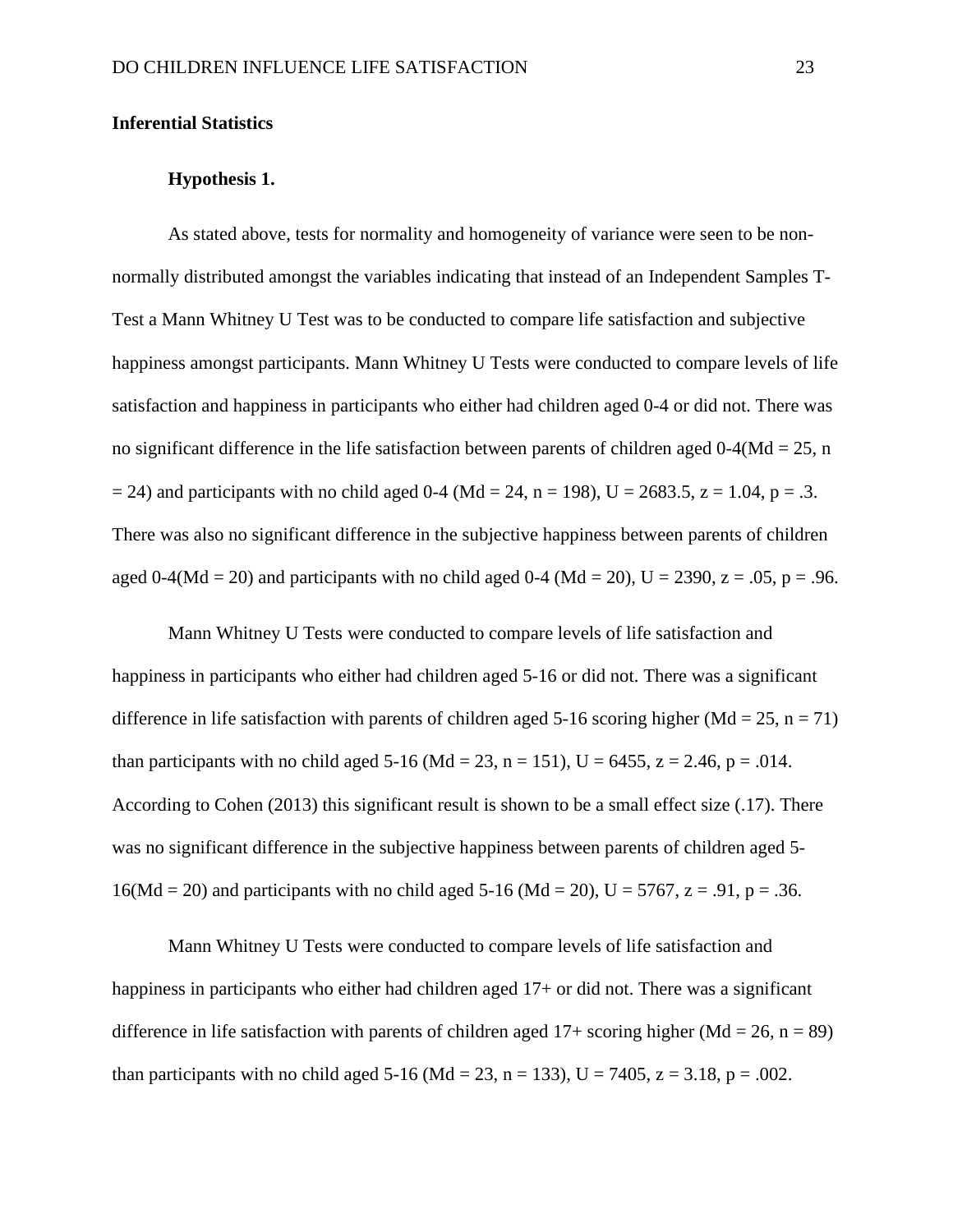According to Cohen (2013) this significant result is shown to be a small effect size (.21). There was no significant difference in the subjective happiness between parents of children aged 17+  $(Md = 20)$  and participants with no child aged  $17 + (Md = 20)$  even though they share the same median score,  $U = 6835$ ,  $z = .1.96$ ,  $p = .05$ .

#### **Hypothesis 2.**

A Spearman's Rank Order correlation coefficient was computed to assess the relationship between number of children and life satisfaction (SWLS) in order to adjust for the preliminary test violations of the assumptions of normality, linearity and homoscedasticity. There was a significant small, positive correlation between the two variables ( $rs = .29$ ,  $n = 222$ ,  $p < .001$ ). Results indicate that higher numbers of children are associated with higher levels of life satisfaction.

A Spearman's Rank Order correlation coefficient was computed to assess the relationship between number of children and life satisfaction (RLSS) in order to adjust for the preliminary test violations of the assumptions of normality, linearity and homoscedasticity. There was a significant, positive correlation between the two variables ( $rs = .18$ ,  $n = 222$ ,  $p = .006$ ). Results indicate that higher numbers of children are associated with higher levels of life satisfaction when using RLSS scores.

A Spearman's Rank Order correlation coefficient was computed to assess the relationship between number of children and subjective happiness in order to adjust for the preliminary test violations of the assumptions of normality, linearity and homoscedasticity. There was a significant small, positive correlation between the two variables ( $rs = .18$ ,  $n = 222$ ,  $p = .009$ ).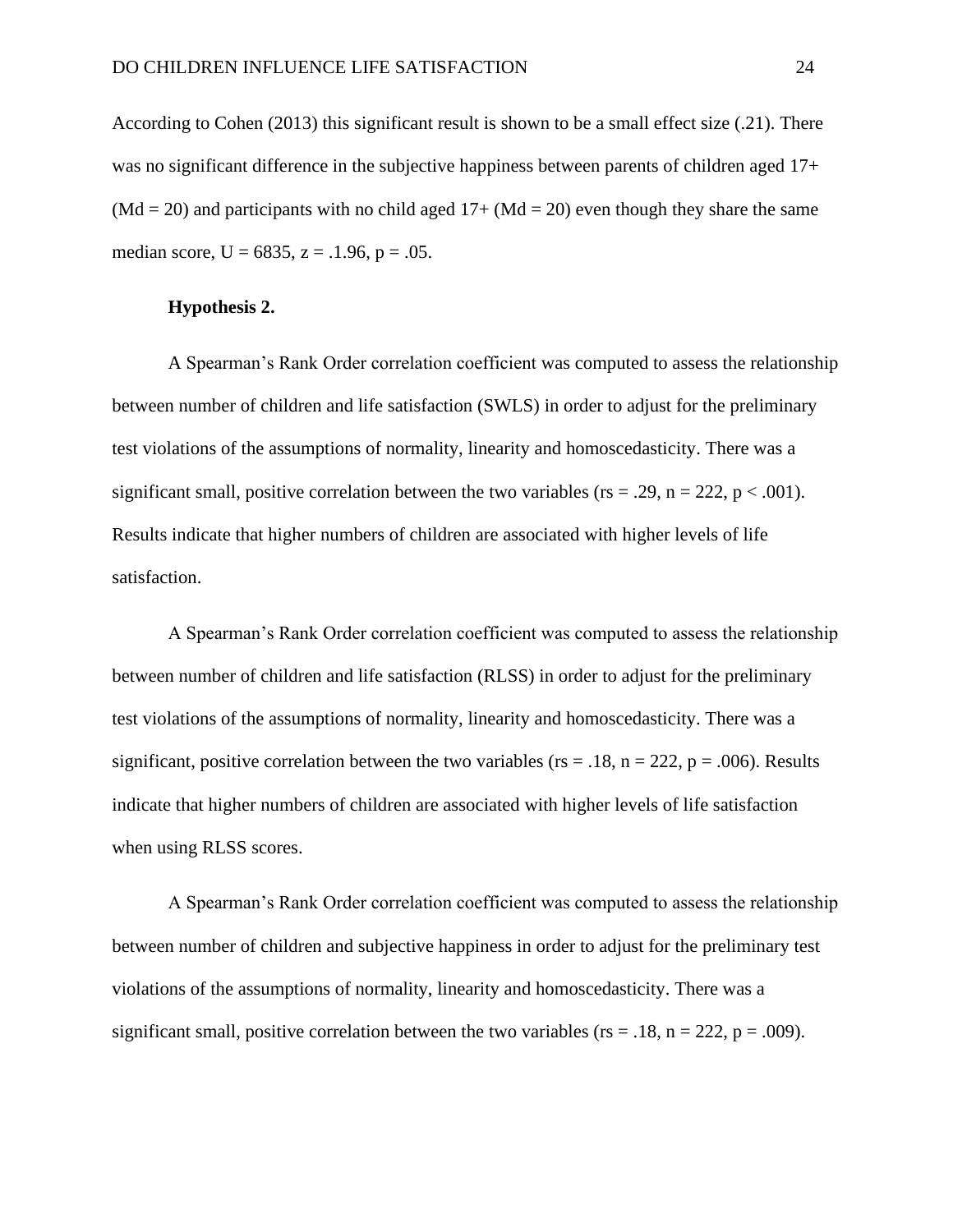Results indicate that higher numbers of children are associated with higher levels of subjective happiness (see table 3).

**Table 3:** *Spearman' Rank Order correlation coefficient between continuous variables*

| Variable      | 1      | $\overline{2}$ | 3      | $\overline{4}$ |
|---------------|--------|----------------|--------|----------------|
|               |        |                |        |                |
| 1. Number of  | $\sim$ |                |        |                |
| children      |        |                |        |                |
| 2. Life       | $.29*$ |                |        |                |
| satisfaction  |        |                |        |                |
| (SWLS)        |        |                |        |                |
| 3. Life       | $.18*$ | $.76*$         |        |                |
| satisfaction  |        |                |        |                |
| (RLSS)        |        |                |        |                |
| 4. Subjective | $.18*$ | $.56*$         | $.67*$ |                |
| happiness     |        |                |        |                |
|               |        |                |        |                |

 $N = 222$ ; Statistical significance: \*p < .01

#### **Hypothesis 3.**

A Spearman's Rank Order correlation coefficient was computed to assess the relationship between satisfaction with socio-economic status and life satisfaction (SWLS) in order to adjust for the preliminary test violations of the assumptions of normality, linearity and homoscedasticity. There was a significant moderate, positive correlation between the two variables (rs = .47, n = 222, p < .001). Results indicate that higher satisfaction with socioeconomic status is associated with higher levels of life satisfaction.

A Spearman's Rank Order correlation coefficient was computed to assess the relationship between satisfaction with socio-economic status and life satisfaction (RLSS) in order to adjust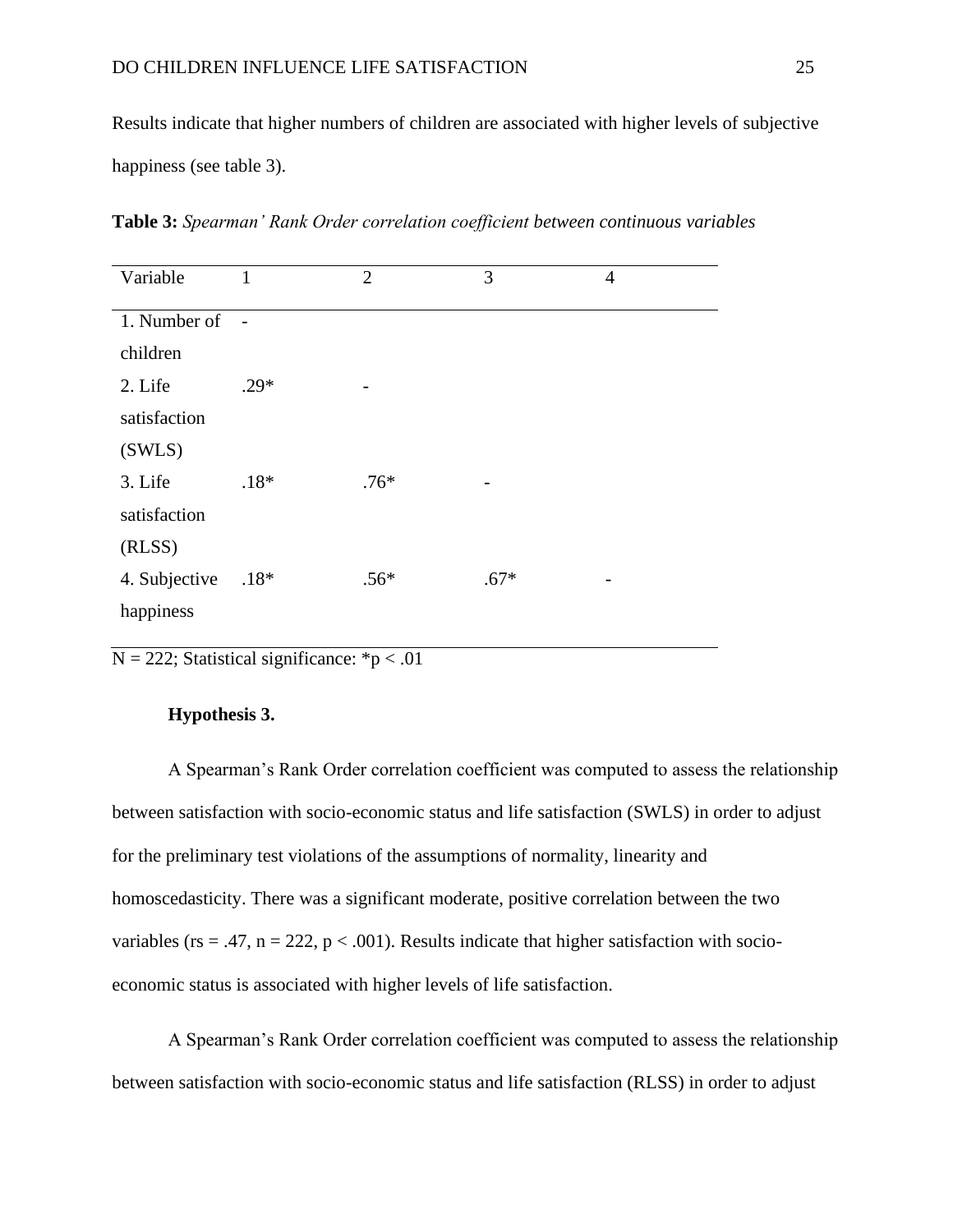for the preliminary test violations of the assumptions of normality, linearity and homoscedasticity. There was a significant small, positive correlation between the two variables  $(rs = .43, n = 222, p < .001)$ . Results indicate that higher satisfaction with socio-economic status is associated with higher levels of life satisfaction.

A Spearman's Rank Order correlation coefficient was computed to assess the relationship between satisfaction with socio-economic status and subjective happiness in order to adjust for the preliminary test violations of the assumptions of normality, linearity and homoscedasticity. There was a significant moderate, positive correlation between the two variables ( $rs = 0.2$ ,  $n =$ 222,  $p = .003$ ). Results indicate that higher satisfaction with socio-economic status is associated with higher levels of subjective happiness (see table 4).

| Variable      | $\mathbf{1}$ | $\overline{2}$ | 3      | $\overline{4}$ |
|---------------|--------------|----------------|--------|----------------|
| 1.            |              |                |        |                |
| Satisfaction  |              |                |        |                |
| with socio-   |              |                |        |                |
| economic      |              |                |        |                |
| status        |              |                |        |                |
| 2. Life       | $.47*$       |                |        |                |
| satisfaction  |              |                |        |                |
| (SWLS)        |              |                |        |                |
| 3. Life       | .43*         | $.76*$         |        |                |
| satisfaction  |              |                |        |                |
| (RLSS)        |              |                |        |                |
| 4. Subjective | $.2*$        | $.56*$         | $.67*$ |                |
| happiness     |              |                |        |                |

**Table 4:** *Spearman' Rank Order correlation coefficient between continuous variables*

 $N = 222$ ; Statistical significance: \*p < .01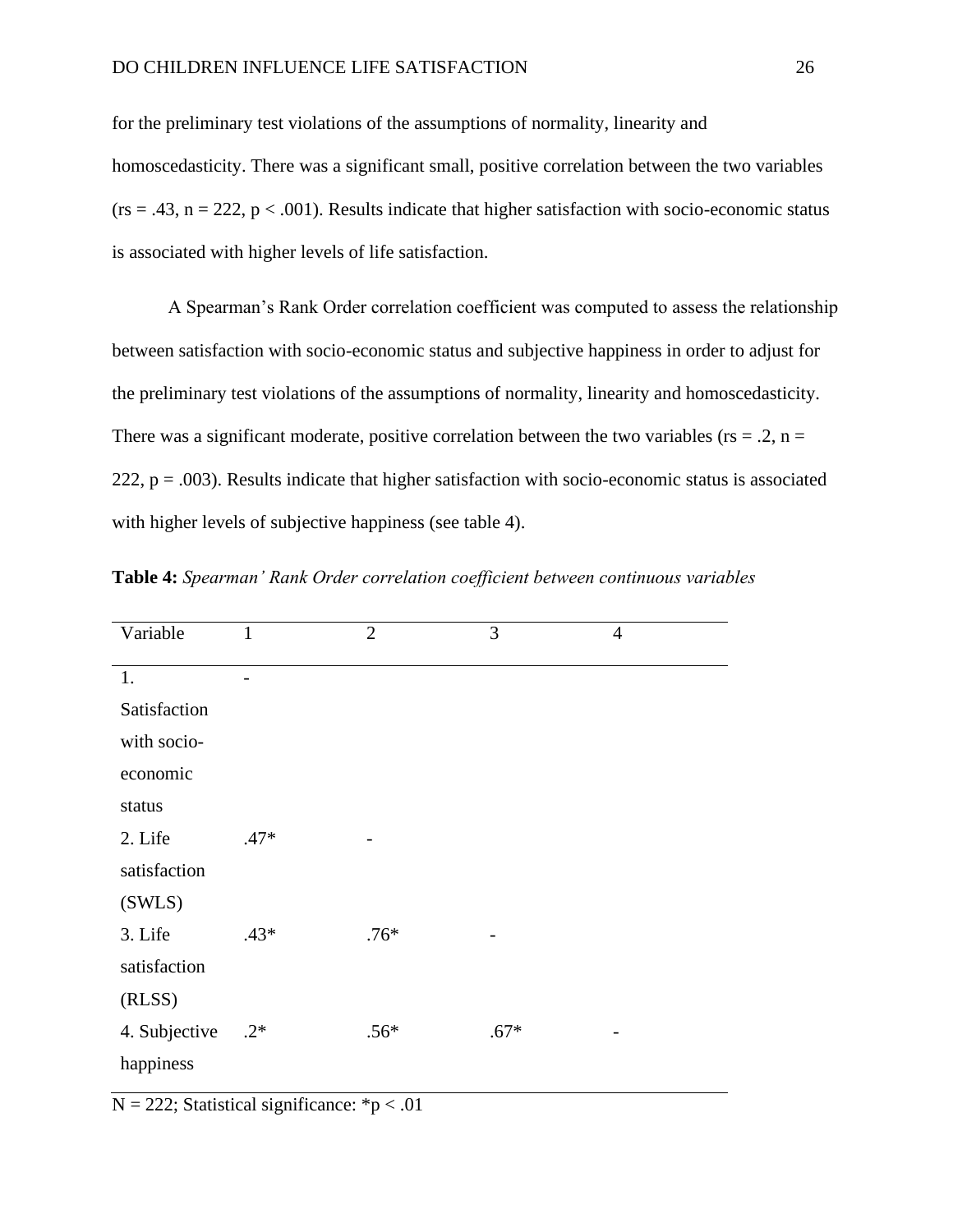#### **Hypothesis 4.**

Multiple regression analysis was performed to determine how well life satisfaction levels could be explained by four variables including gender (male, female), marital status, number of children and satisfaction with socio-economic status.

Preliminary analyses were conducted to ensure no violation of the assumptions of normality, linearity, and homoscedasticity. The correlations between the predictor variables and the criterion variable included in the study were examined (see Table 5 for full details). Three of the four predictor variables were significantly correlated with the criterion variable. Tests for multicollinearity also indicated that all Tolerance and VIF values were in an acceptable range. These results indicate that there was no violation of the assumption of multicollinearity and that the data was suitable for examination through multiple linear regression analysis.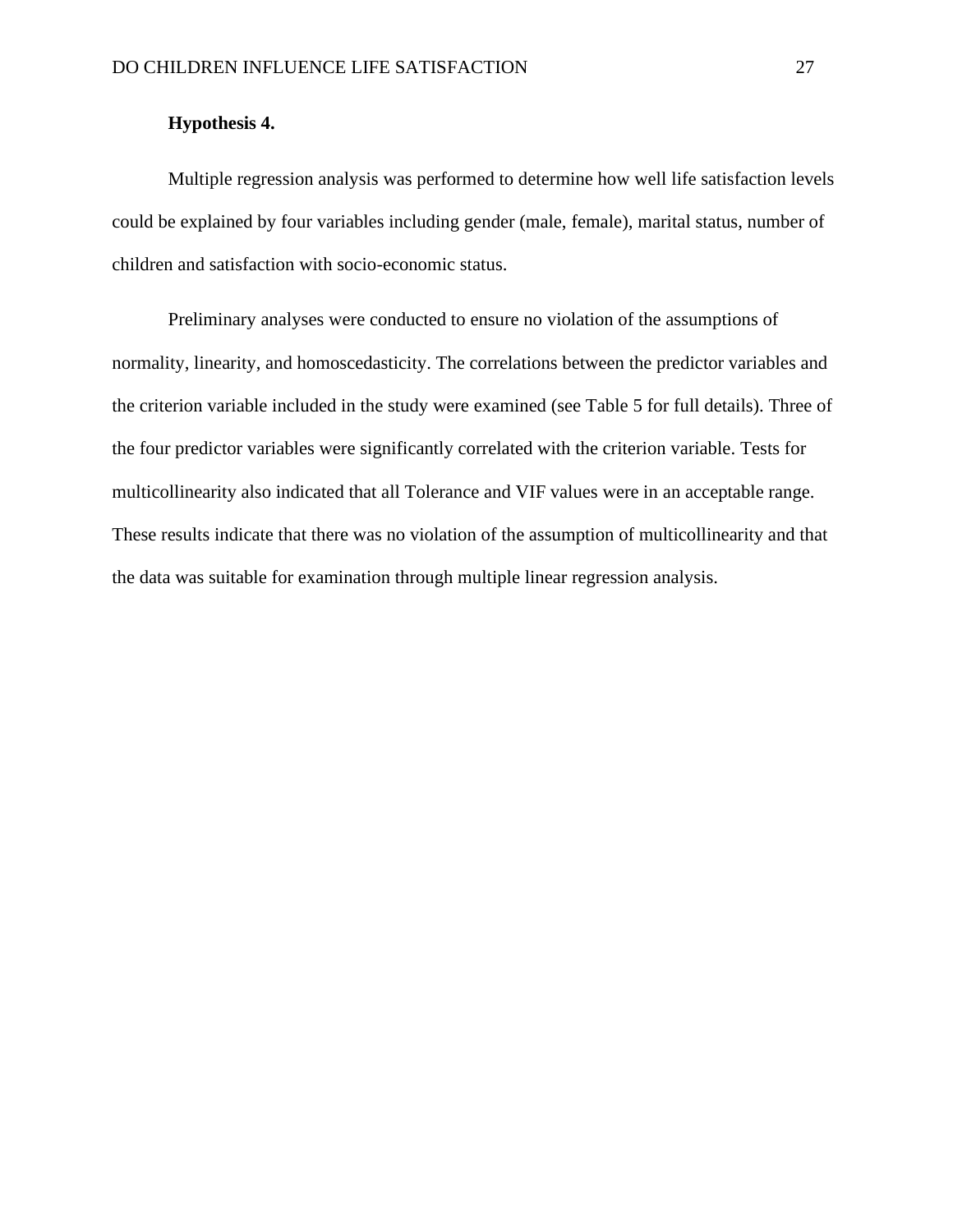| Variable                                                | $\mathbf{1}$ | $\overline{2}$ | 3        | $\overline{4}$ |  |
|---------------------------------------------------------|--------------|----------------|----------|----------------|--|
| 1. Life<br>satisfaction                                 |              |                |          |                |  |
| 2. Gender                                               | .03          | -              |          |                |  |
| 3. Marital<br>status                                    | $.27***$     | .03            | -        |                |  |
| 4.<br>Satisfaction<br>with socio-<br>economic<br>status | $.51***$     | .01            | $.13*$   |                |  |
| 5. Number of<br>children                                | $.28***$     | .02            | $.50***$ | .14            |  |

**Table 5:** *Spearman' Rank Order correlation coefficient between predictor variables*

Note:  ${}^*p < .05$ ;  ${}^*{}^p < .01$ ;  ${}^*{}^*p < .001$ 

Since no a priori hypotheses had been made to determine the order of entry of the predictor variables, a direct method was used for the analysis. The four predictor variables explained 32% of variance in life satisfaction levels  $(F(4, 215) = 25.02, p < .001)$ . Three of the four variables were found to uniquely predict life satisfaction levels to a statistically significantly level: marital status (β = .14, p = .03), satisfaction with socio economic status (β = .47, p < .001), and number of children ( $\beta$  = .14, p = .034) (see Table 6 for full details).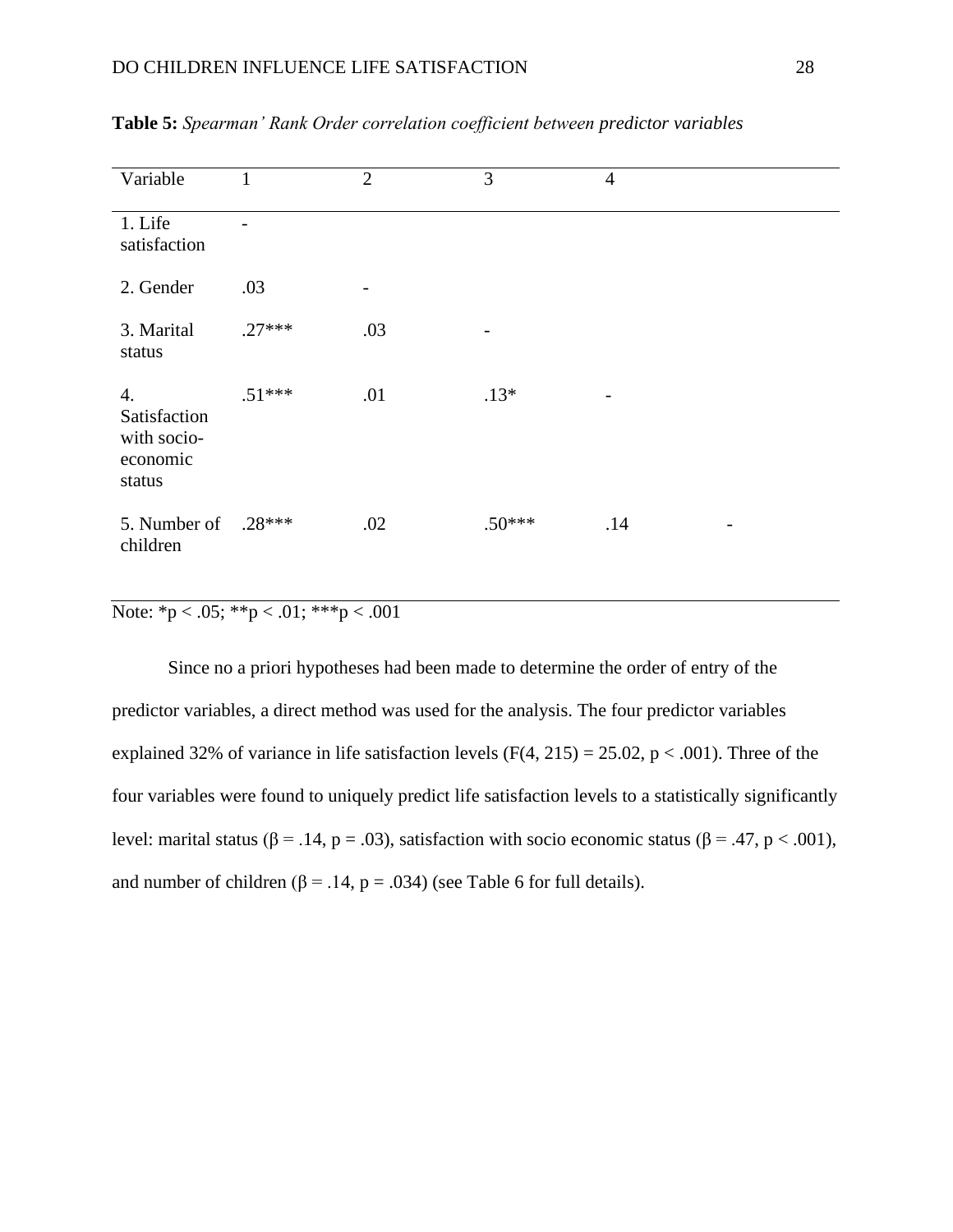#### DO CHILDREN INFLUENCE LIFE SATISFACTION 29

| Variable                                                                                             | $\rm R^2$ | B    | <b>SE</b> | β    | t    | $\boldsymbol{p}$ |
|------------------------------------------------------------------------------------------------------|-----------|------|-----------|------|------|------------------|
| Model                                                                                                | $.32***$  |      |           |      |      |                  |
| Gender                                                                                               |           | 0.2  | 0.71      | 0.02 | 0.28 | .78              |
| Marital status                                                                                       |           | 0.57 | 0.26      | 0.14 | 2.18 | .03              |
| Satisfaction with socio-                                                                             |           | 3    | 0.37      | 0.47 | 8.28 | < 0.001          |
| economic status                                                                                      |           |      |           |      |      |                  |
| Number of children                                                                                   |           | 0.52 | 0.24      | 0.14 | 2.13 | .03              |
| Note: $R =$ standardized beta value: $R =$ unstandardized beta value: $SE =$ Standard emons of $R$ . |           |      |           |      |      |                  |

**Table 6:** *Multiple regression table for predictors of life satisfaction*

*Note*: *β = standardized beta value; B = unstandardized beta value; SE = Standard errors of B; CI 95% (B) = 95% confidence intervals for B; N = 120; Statistical significance: \*p < .05; \*\*p < .01; \*\*\*p < .001*

#### **DISCUSSION**

In the current study, factors that impact life satisfaction were investigated to provide a better understanding of how life satisfaction and in particular parental life satisfaction can be impacted by variables such as number of children, age of children, how they viewed their own socio-economic status and marital status. Some of these being common variables that impact life satisfaction and some not as thoroughly researched as the others.

The first hypothesis investigated whether or not the age of children impacted on life satisfaction and it found that there was no significant difference between parents of children aged 0-4 and those who had no child aged 0-4. It was also shown that there was no significant difference in subjective happiness scores between these groups. When comparing whether parents of children aged 5-16 differed from those who had no child aged 5-16 it was found that there was significant differences between these groups with the parents of children aged 5-16 having higher life satisfaction, however when comparing these two groups on subjective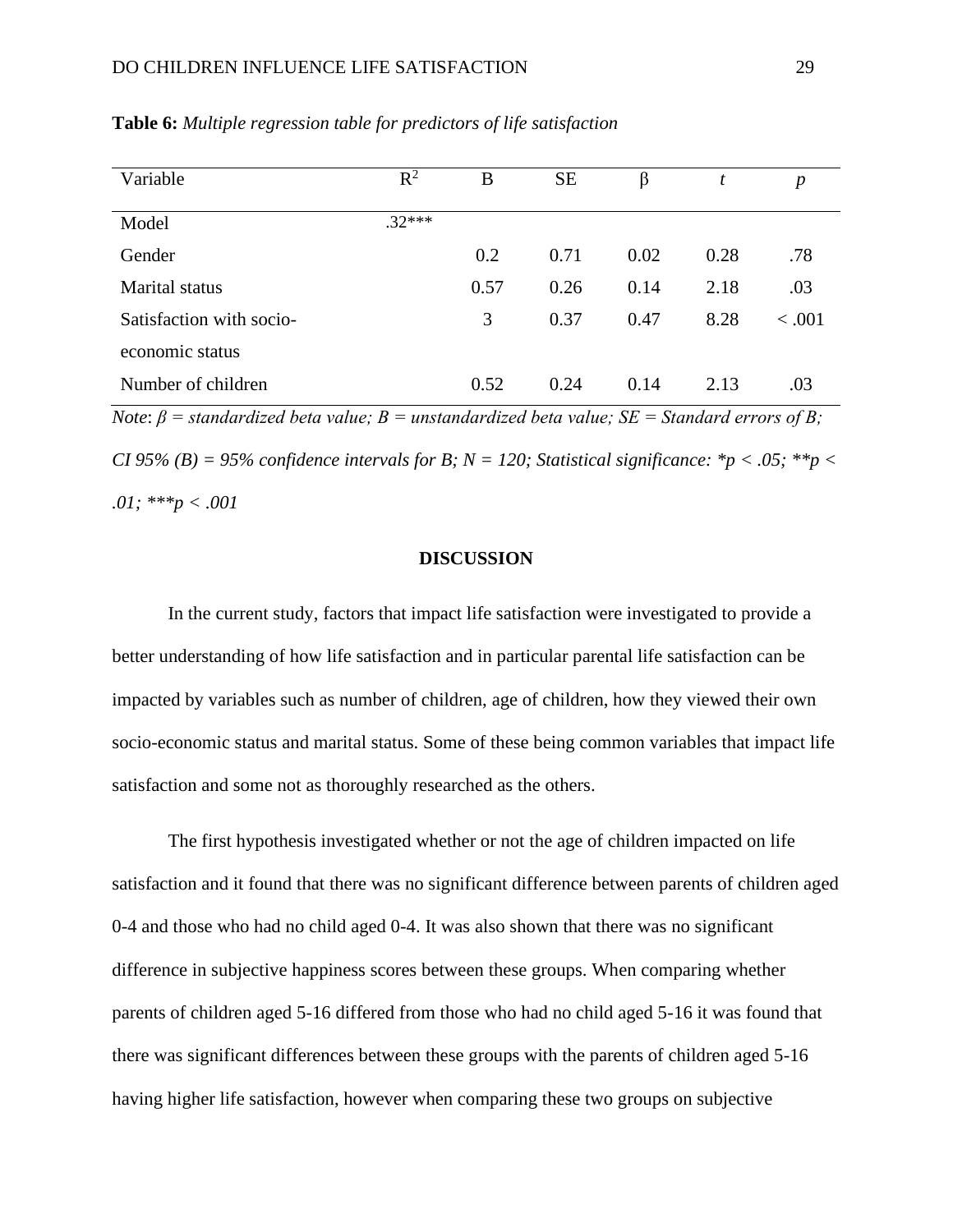happiness there was no significant difference present. Lastly when comparing participants who had children aged 17+ and participants who did not there was significant difference in life satisfaction scores with parents of children 17+ scoring higher those who did not. This group was the highest scoring group for life satisfaction scores. and it was also found that there was no significant difference in subjective happiness scores again with parents of children aged 17+ scoring equal median values than those who did not have children 17 or above however, this was directly on the significance level of .05 so that may need to be taken into account later on.

The second study intended to see if the number of children a person has impacts on their life satisfaction. When using scores on both the SWLS and the RLSS it was found that higher life satisfaction scores were correlated with individuals having higher numbers of children. It was also found that higher scores on the subjective happiness scale correlated with higher numbers on children. This can be seen as somewhat contradictory to the previous literature as higher numbers of children can often indicate greater financial strain and thus lead to lower happiness and life satisfaction in parents.

The third study aimed to investigate whether higher perceived satisfaction with socioeconomic status impacted on life satisfaction. It was found that for both life satisfaction and subjective happiness that the higher perceived socio-economic status an individual has is correlated to higher life satisfaction, inferring that the lower perceived economic status an individual has correlates with lower overall life satisfaction and subjective happiness which would fit in with the previous literature which puts so much of an emphasis on financial stability and socio-economic status as a predictor of life satisfaction.

The fourth and final study aimed to see what was the best predictor of life satisfaction amongst the variables in this study which included gender, marital status, perceived socio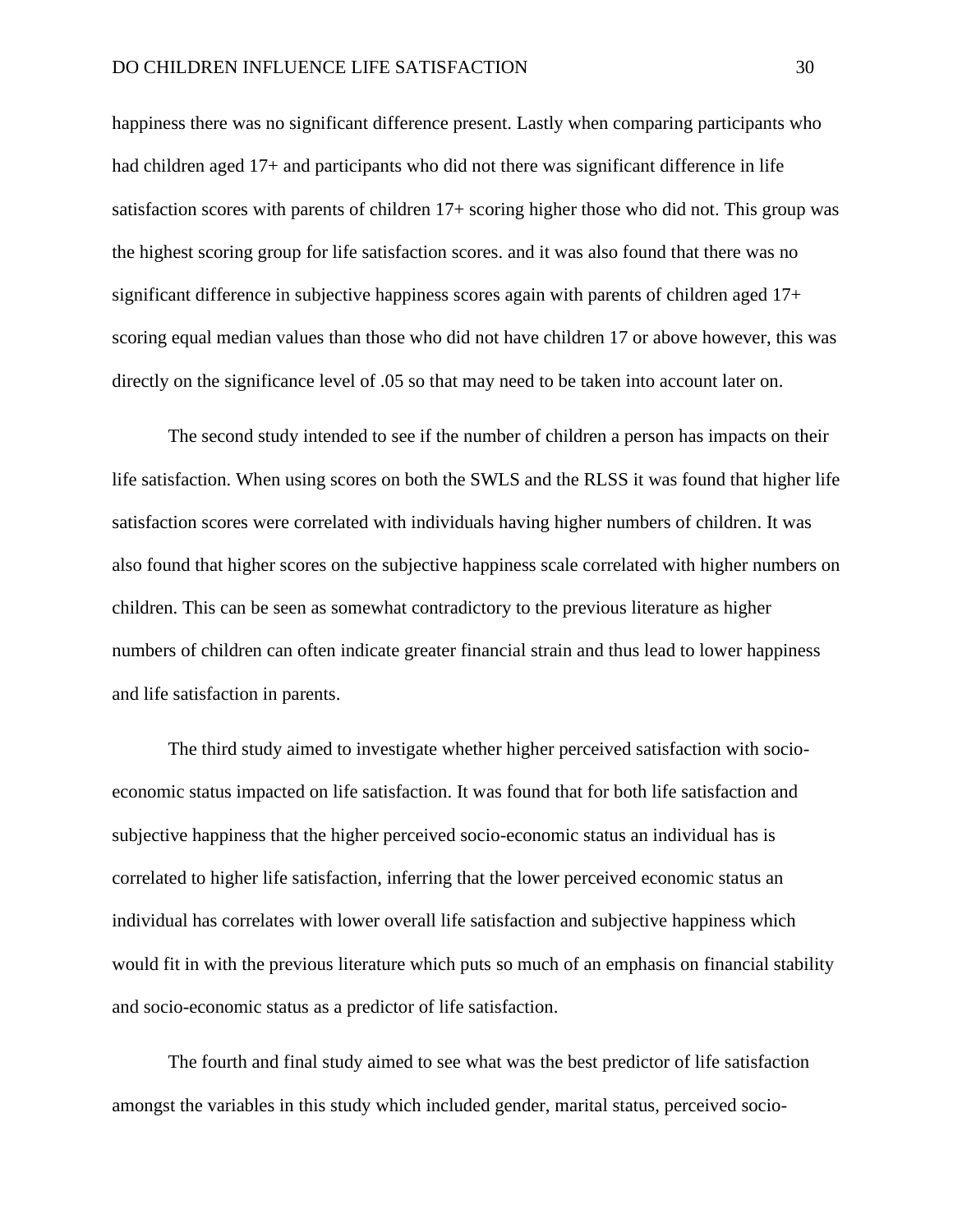economic status and number of children. The model accounted for 32% of the variance in life satisfaction levels with gender being the only variable that was not a significant predictor of life satisfaction. Marital status and number of children were equally as strong at predicting life satisfaction levels but the best predictor of life satisfaction was perceived socio-economic status. This again is consistent with the literature and shows why there is such an emphasis on socioeconomic status and financial strain as variables when looking at the life satisfaction of individuals.

When looking at life satisfaction and happiness it was shown that there were no significant differences between participants who had extremely young children (0-4) and those who did not. The older the children get however, the greater life satisfaction participants have increases compared to those who do not have older children. The parents of the children from the ages of 5 all the way up until adulthood had significantly different life satisfaction. This may be attributed to the sleepless nights and new lifestyle that a parent has to take on when having a child and this could be the reason for no difference in life satisfaction as they may look at how their life was previously and compared to what it is like now. This finding goes against previous research such as Nomaguchi (2012) as it found life satisfaction to be significantly higher when the child is under 5. This finding does however fit in with other previous research such as Krämer and Rodgers (2019) as similar to what they found children under the age of 5 give no boost to life satisfaction apart from in the months following birth. This can quickly return to baseline and pre-baseline from what it shows in that and this study, they show the change to life pre and post child can lower or fail to raise life satisfaction. When comparing the other groups of children 5-16 and 17+ they both showed significantly higher scores for parents compared to those who did not have kids of this age. This looks to be attributed to the fact that young to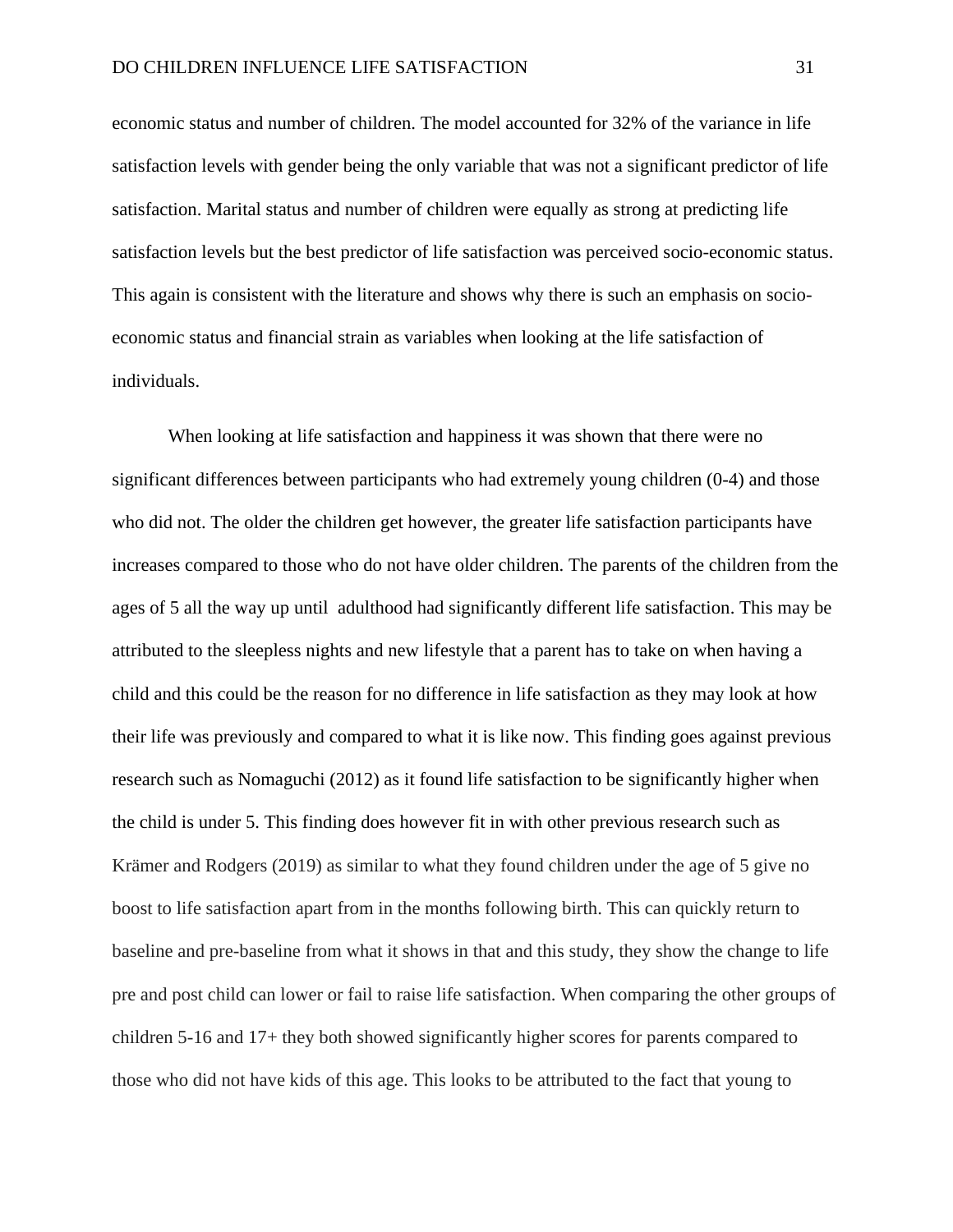teenage children are now engaging with friends and school/sports so there is less of a demand on the parent's life socially so they may be able to regain some "freedom" through this as when the care of a child becomes too demanding as in the case of parents with disabled children life satisfaction is significantly lower, although these are not identical situations a similar explanation would seemingly suit. When looking at the highest scores it is parents of adult children, this comes as no shock as much of the literature points to middle aged to elderly people having on average higher life satisfaction. By this time, they are now free of any demand on their life to feed, wash and house their child and maybe the biggest component they are now free from the monetary strain which life satisfaction can greatly depend on. There were no significant differences in subjective happiness which came as a surprise even though happiness is a small overall part of life satisfaction it seemed strange that no groups showed significant differences. This demonstrates that theories of life satisfaction have truth in them that either life satisfaction is the sum of all domains or that overall life satisfaction may feed into each domain. It may be worth noting that the 17+ group of parents sat on the significance line of .05 but again nothing can be drawn from this. Along with age of children showing an impact on life satisfaction number of children was investigated and this showed again somewhat contradictory findings to what would be expected due to prior research. In the current study it was found that higher numbers of children significantly correlated with higher life satisfaction on two separate scales and also with subjective happiness. As mentioned at the beginning of this study past research has shown that life satisfaction either may not appear to increase at all when having children or may increase after one child but for subsequent children there will be no increase in life satisfaction. When looking at this it would make perfect sense to assume the previous literature would be correct, so a reasoning for this finding could include the individuals already satisfied life. It was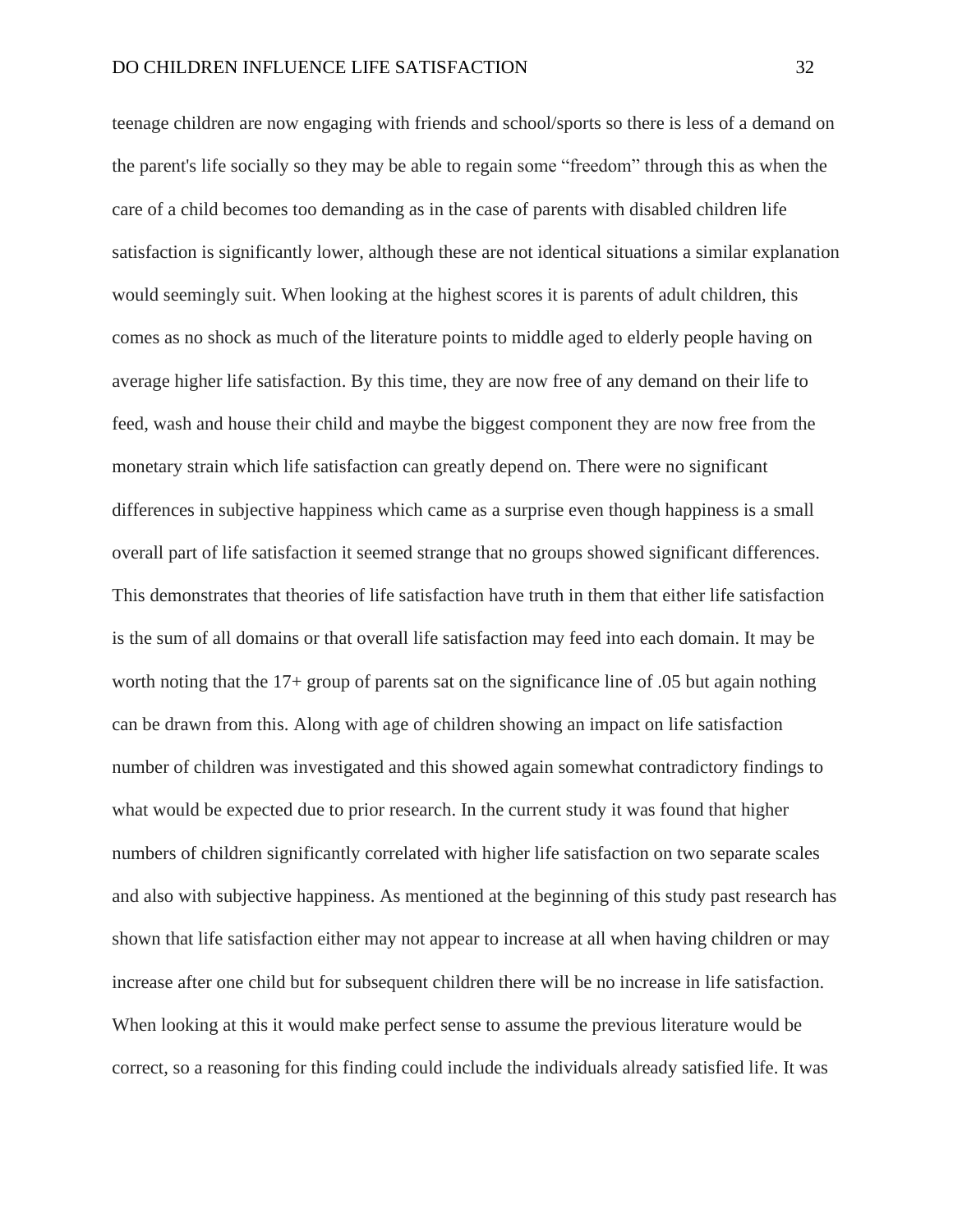concluded in previous research that parents of 2 or more children scored higher on life satisfaction then those who had less but there was no causation found so it was concluded that individuals with higher life satisfaction can be more willing to have multiple children (Obradović, 2001). Many parents whether it be stay at home parents or not could view their children as a separate career and seeing them grow up and accomplish little things whether it be from a young age or as they grow older find jobs, find partners and have children of their own as an accomplishment because they have got them to that point. Multiple children may act as a greater social circle which can greatly improve life satisfaction in older adults and rids them of loneliness they may be experiencing in old age (Yunong, 2012).

Hypothesis three and four can be looked at in a similar context as the main point of interest from these results is the significance of satisfaction with socio-economic status. It was no surprise to see higher satisfaction with socio economic status being positively correlated with higher life satisfaction and subjective happiness as this is what the vast majority of literature would point too how individuals view their own wealth or financial status affects the satisfaction they feel in different domains in their lives. However, it was interesting to finally see what was the biggest predictor when looking at some of the common variables from the previous research. There was no difference across genders for predicting life satisfaction but marital status and number of children both showed to be significant predictors but not to the level of satisfaction with socio economic status. Socio-economic status has shown to be a major component to life satisfaction for reasons such as financial freedom, career flexibility and overall feeling of selfefficacy. It is interesting to note that life satisfaction can be more strongly associated with socioeconomic status in more developed countries (Oishi, Diener, Lucas & Suh, 2009). This may be the reason as to why it's such a big contributor to predicting the model in this study and within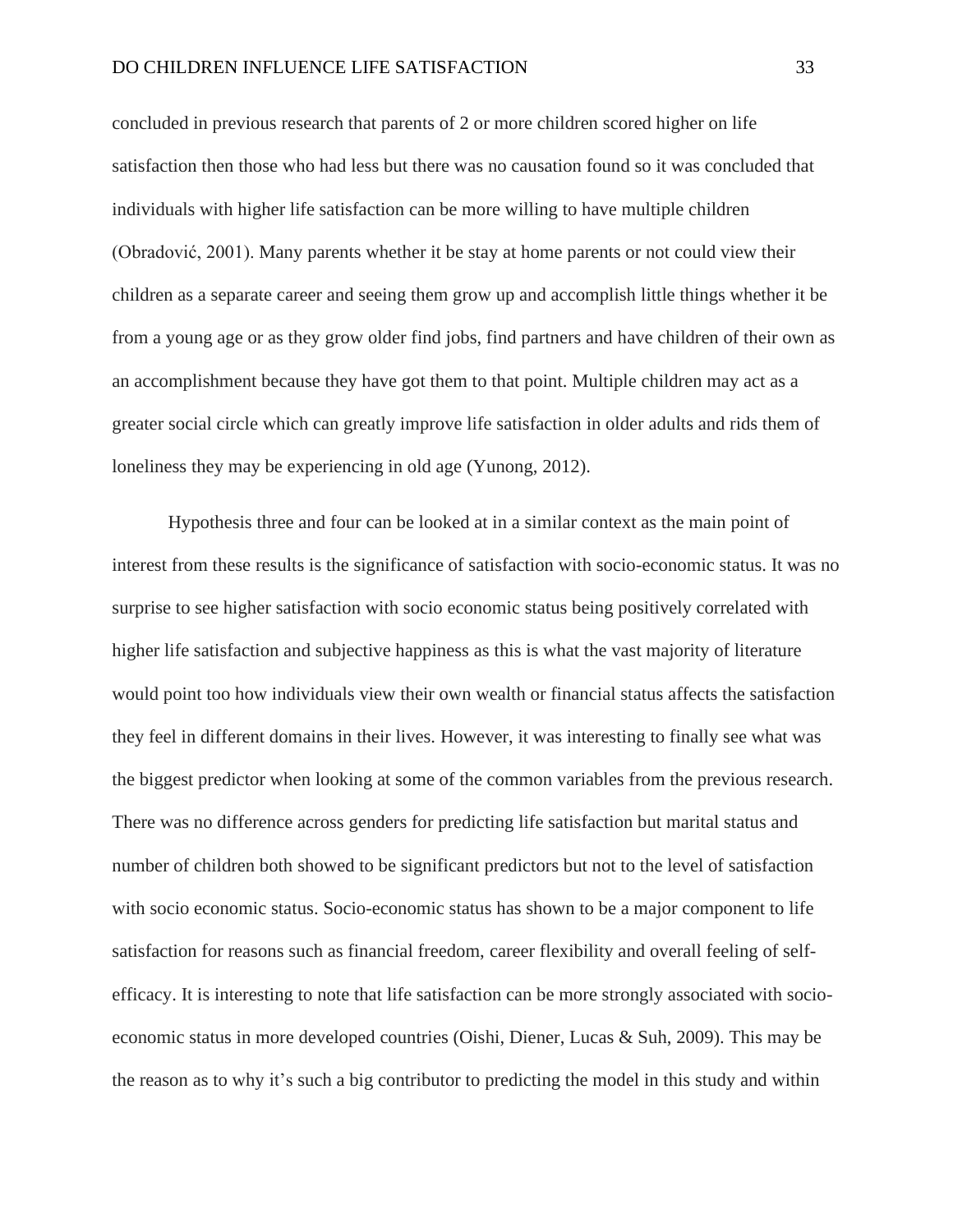the previous research as it holds more significance to in more developed countries. It is also worth noting this affect may not be as strong in lesser developed countries. Lastly it strikes me as almost saddening to see the effect to which wealth and socio-economic status can have on an individual's satisfaction in their life. When seeing that on average up until the age of between 30-39 individuals will be earning in and around minimum wage in Ireland it is not until late adulthood where the majority of people earn over 600 euro a week (CSO, 2018).

#### **Practical Implications**

The practical implications of this study show that individuals with older children have a greater chance at having higher life satisfaction and it can also be implied that depending on how much value an individual places on money and socio-economic status instead of being satisfied and enjoying life and becoming satisfied with what you have that they may have lower life satisfaction when compared to someone who is already satisfied with their socio-economic status. Another practical implication that is present is that there seems to be a relationship between bigger family sizes leading to more satisfied parents as they may have a larger social circle in old age which can be evidently improve morale and life satisfaction. What can also be implied from this study is that parents of younger children may feel the strain on resources a child has but this can be seen to lighten over the lifetime of the children as they evidently become less dependent socially and financially allowing the parent to have more time to themselves. This may then be used to express themselves to a better extent then would have been possible with a young child.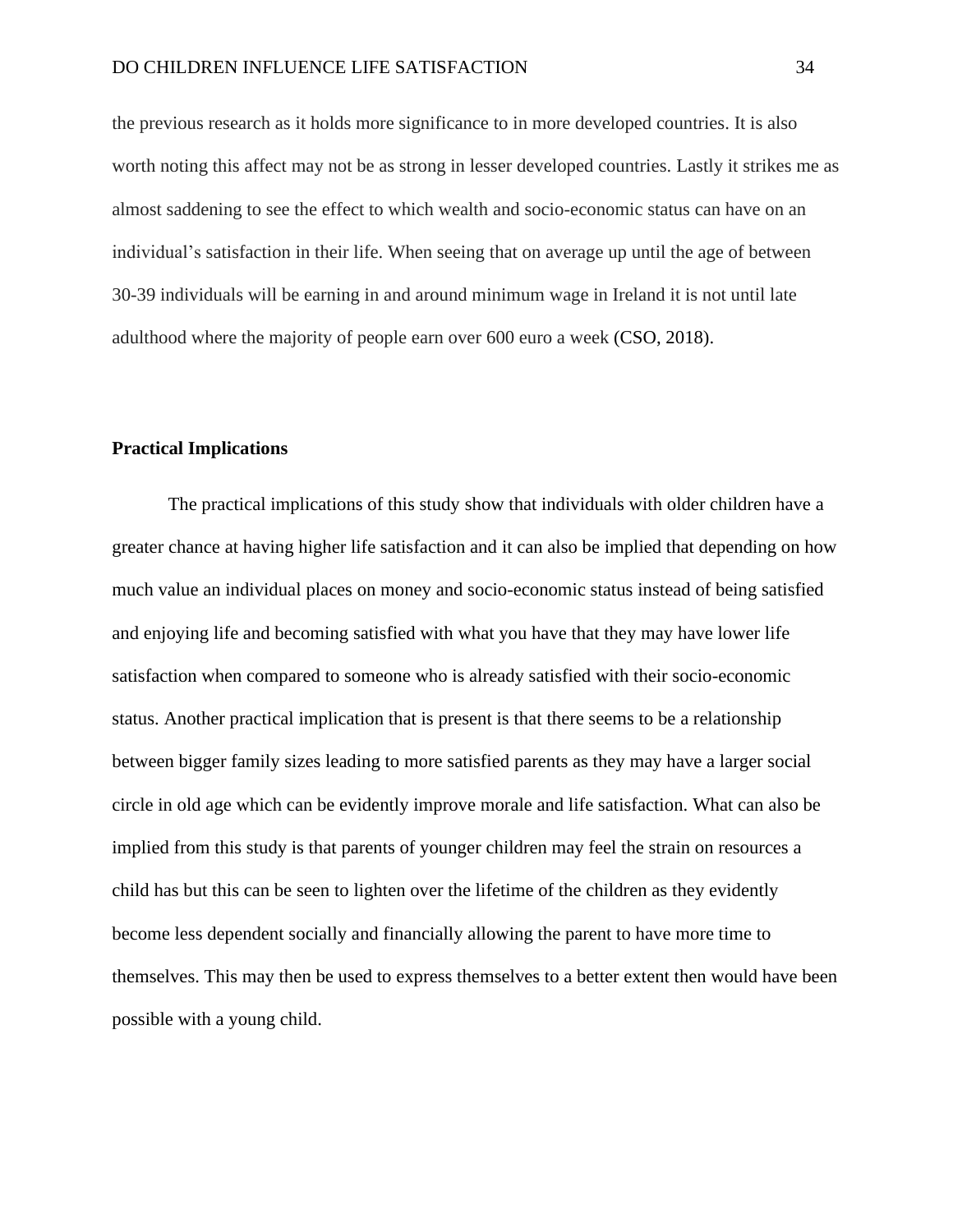#### **Limitations and Future Research**

A strength of this study could be it was one of few studies of this nature conducted on a purely Irish sample. Although other studies may measure certain aspects of what was measured in this study none quite match what this study has done and in particular being conducted in an Irish context.

When looking at what could be done for future research it would be interesting to see more predictor variable added to the analysis to gather a better overall picture and also to see if any other variables reach the impact as socio economic status or maybe enter the variables into a hierarchical multiple regression to control variables first and see just how significant predictors can be when. It would also be interesting to see how very young parents react to becoming parents either by their own accord or unexpectedly. This may move the rise in life satisfaction from 50 onwards to an earlier point with the children being adults when the parents are in their thirties or forties or it may show that there is other variables at play to explain this effect.

One limitation of the study was that the number of males and females was quite disproportionate with there being almost 3 females to every one male. Although this is not a major limitation it would have been more acceptable to have an even number of each.

Another limitation is that the scales used for measuring life satisfaction where quite similar, because they measure the same variable you imagine them to be quite similar but there may not have been a need to use the two of them and another scale to measure a different outcome could have been used in place.

A third limitation of this study could be that there was data taken regarding to child age that should have been used in hypothesis 4 as well as the first hypothesis although due to the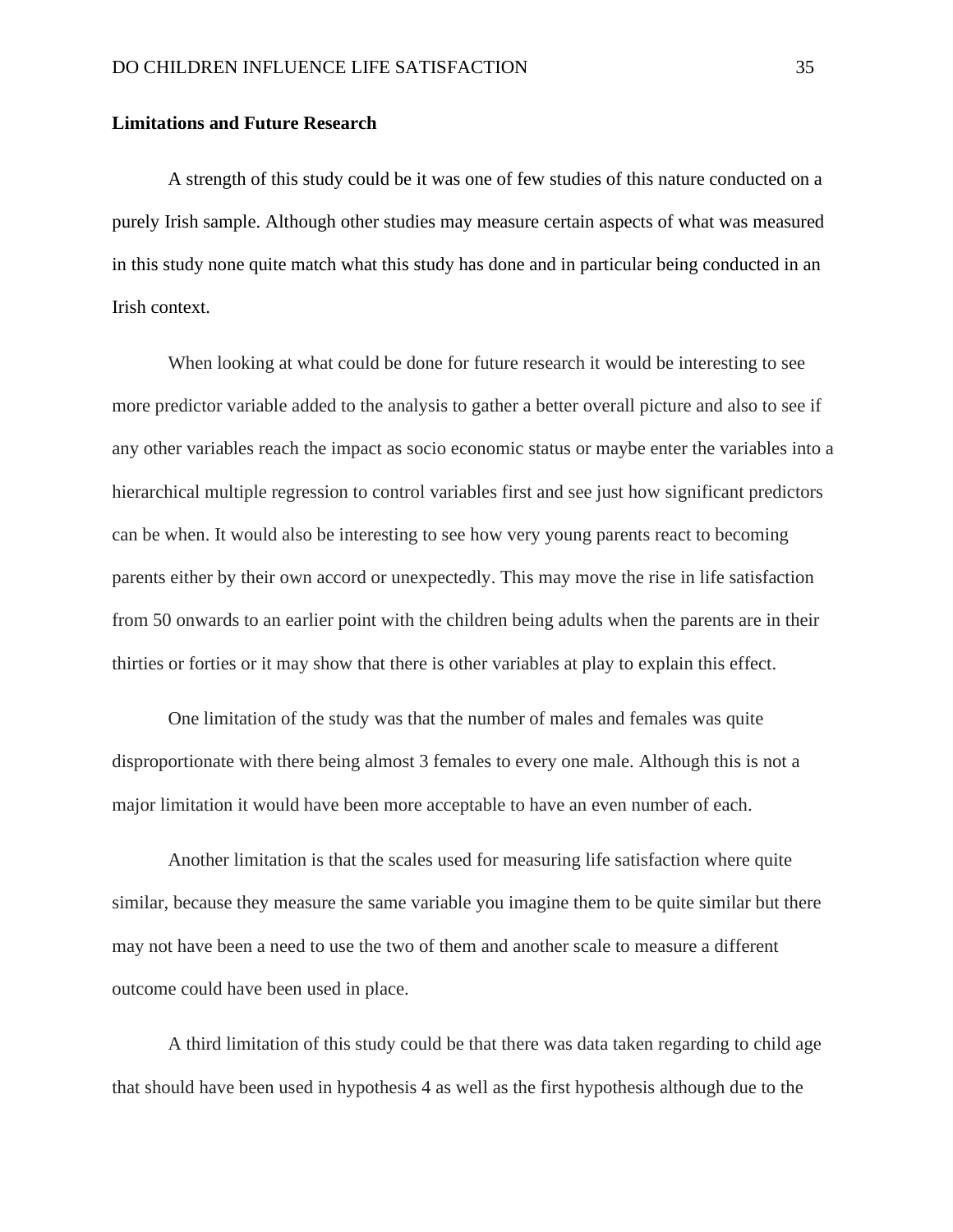manner in which the data was collected it made this task very tricky and in the end, it was unable to be completed. Lastly a limitation of the sampling itself in that questions such age of participant in particular was left as at the time it felt unnecessary. These later could have been used to gain a better understanding of the findings.

#### **CONCLUSION**

The present study found there was a significant effect of child age on life satisfaction. These being from 5-16 and 17+, with young children under 4 having no significant effect on life satisfaction in either direction. There were however no effects of child age on subjective happiness. It was also discovered contrary to what previous studies have found that higher numbers of children are positively associated with higher life satisfaction scores. This came as somewhat of a surprise and it would be interesting if future research could try to understand the reasoning behind such a finding or even if this result is replicable. Lastly the current study found that not just a person's actual socio-economic status impacts life satisfaction but also how they feel about it as to whether or not they are satisfied and building on what previous literature had suggested we looked at which variable best predicted life satisfaction and what variables could significantly predict. Gender failed to significantly predict but marital status, number of children and satisfaction with socio-economic status all predicted life satisfaction significantly with satisfaction with socio-economic status as the best predictor which came as no surprise. This study aimed to build on what previous research had suggested or glanced over and also conduct this particular type of research in an Irish context which has not been explored enough. All in all, this study shows that regardless of gender other factors will influence how satisfied you are in life a major one being satisfaction with SES. Other than this it demonstrates how the older your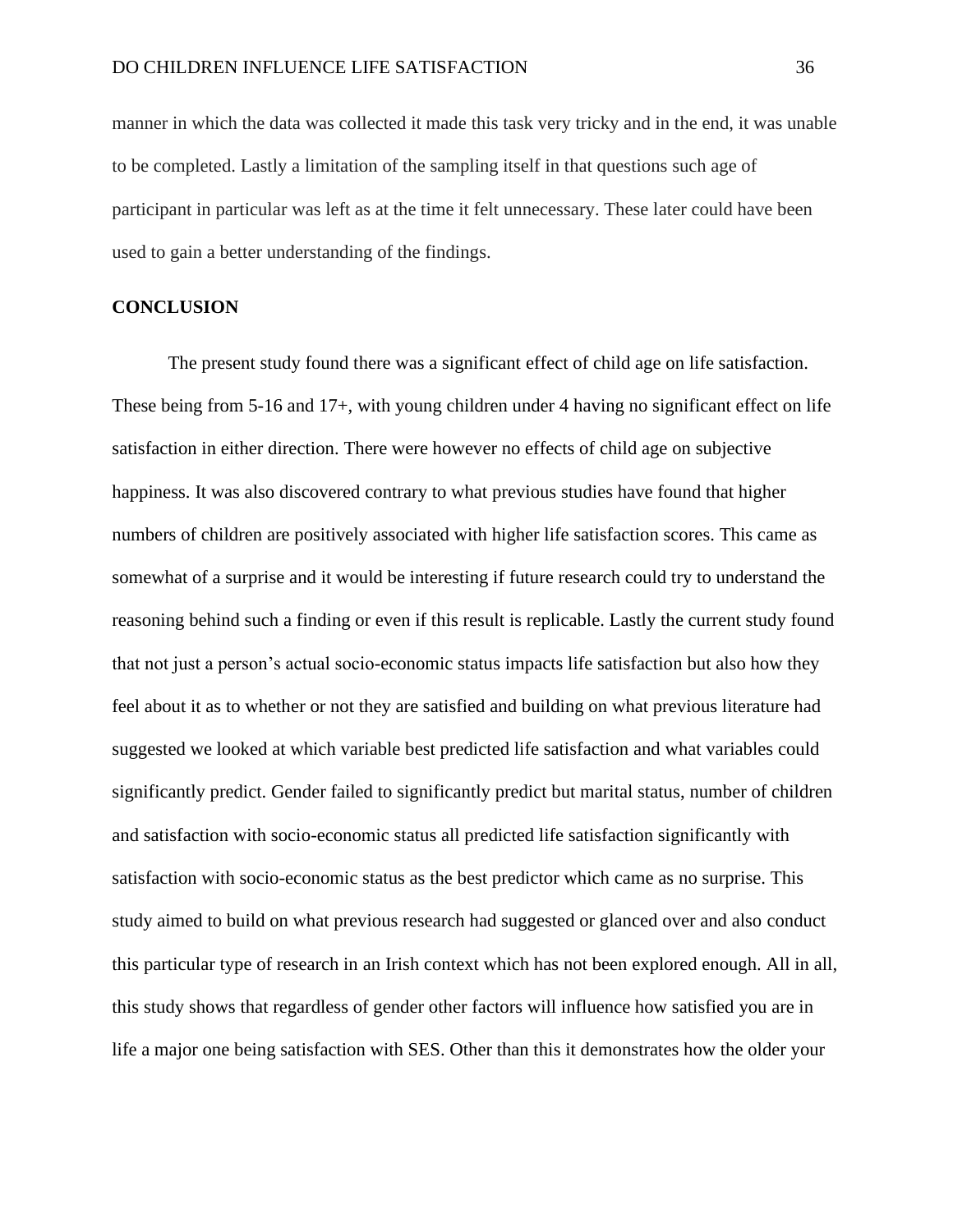children get the better your life then becomes and surprisingly the more children you have may influence your life for the better.

#### **References**

- Anand, P. (2016). *Happiness explained: What human flourishing is and what we can do to promote it*. Oxford University Press.
- Antaramian, S. P., Huebner, E. S., & Valois, R. F. (2008). Adolescent life satisfaction. *Applied Psychology*, *57*, 112-126.
- Arrindell, W. A., Heesink, J., & Feij, J. A. (1999). The satisfaction with life scale (SWLS): Appraisal with 1700 healthy young adults in The Netherlands. *Personality and individual differences*, *26*(5), 815-826.
- Ashworth, M., Palikara, O., & Van Herwegen, J. (2019). Comparing parental stress of children with neurodevelopmental disorders: The case of Williams syndrome, Down syndrome and autism spectrum disorders. *Journal of Applied Research in Intellectual Disabilities*, *32*(5), 1047-1057.
- Ayele, H., Mulligan, T., Gheorghiu, S., & Reyes‐Ortiz, C. (1999). Religious activity improves life satisfaction for some physicians and older patients. *Journal of the American Geriatrics Society*, *47*(4), 453-455.
- Blanchflower, D., & Oswald, A. (2008). Is well-being U-shaped over the life cycle?. *Social Science & Medicine*, *66*(8), 1733-1749. doi: 10.1016/j.socscimed.2008.01.030
- Bourassa, K. J., Sbarra, D. A., & Whisman, M. A. (2015). Women in very low quality marriages gain life satisfaction following divorce. *Journal of Family Psychology*, *29*(3), 490.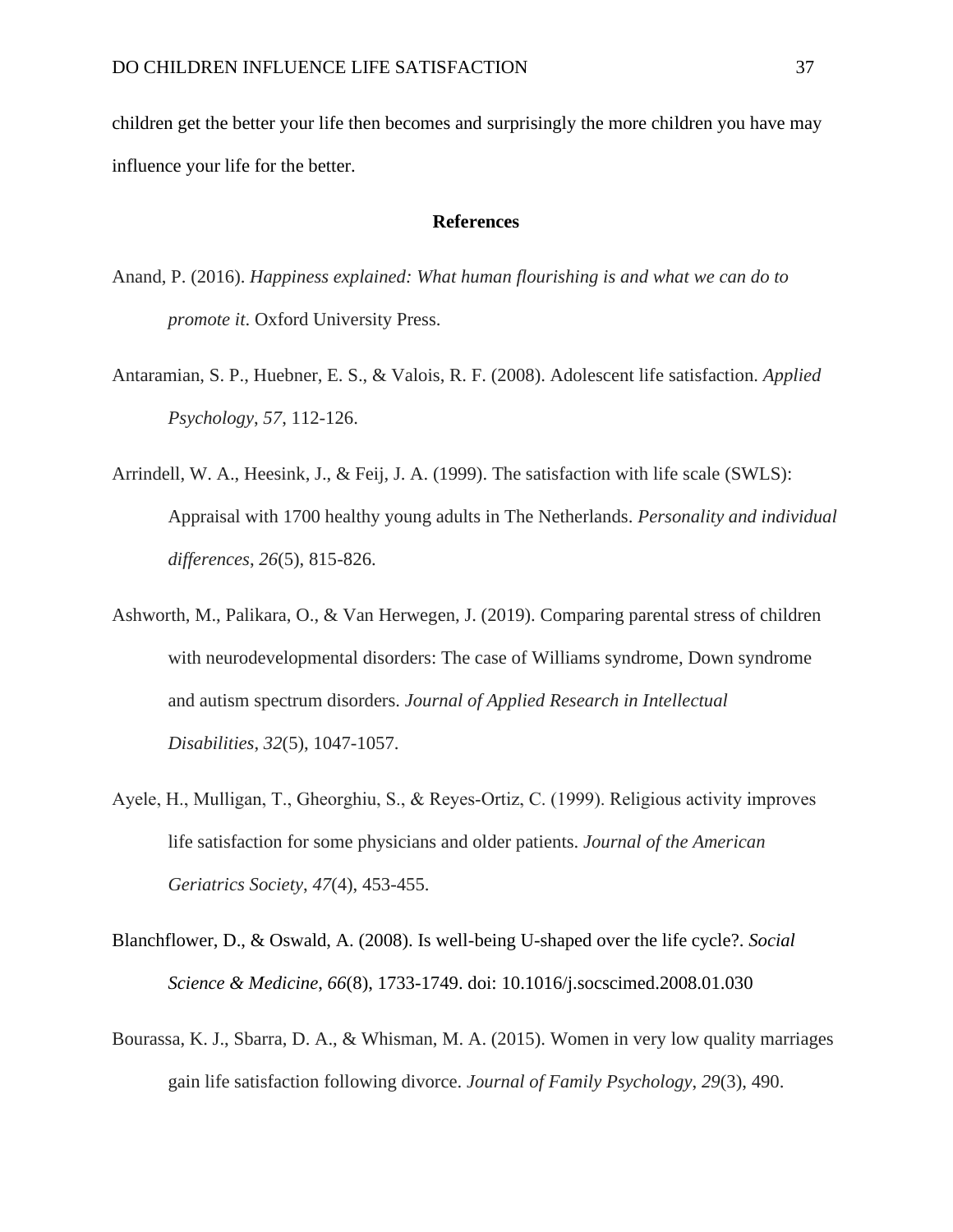- Brown, B. A., & Frankel, B. G. (1993). Activity through the years: Leisure, leisure satisfaction, and life satisfaction. *Sociology of Sport Journal*, *10*(1), 1-17.
- Clair, A. (2012). The relationship between parent's subjective well-being and the life satisfaction of their children in Britain. *Child Indicators Research*, *5*(4), 631-650.

Cohen, J. (2013). *Statistical power analysis for the behavioral sciences*. Academic press.

- CSO. (2018). Age CSO Central Statistics Office. Retrieved 9 March 2021, from [https://www.cso.ie/en/releasesandpublications/ep/p](https://www.cso.ie/en/releasesandpublications/ep/p-eaads/earningsanalysisusingadministrativedatasources2018/age/)[eaads/earningsanalysisusingadministrativedatasources2018/age/](https://www.cso.ie/en/releasesandpublications/ep/p-eaads/earningsanalysisusingadministrativedatasources2018/age/)
- Darling, C. A., Senatore, N., & Strachan, J. (2012). Fathers of children with disabilities: Stress and life satisfaction. *Stress and health*, *28*(4), 269-278.
- De Ree, J., & Alessie, R. (2011). Life satisfaction and age: Dealing with underidentification in age-period-cohort models. *Social Science & Medicine*, *73*(1), 177-182.
- Demir, M., Özdemir, M., & Marum, K. P. (2011). Perceived autonomy support, friendship maintenance, and happiness. *The Journal of psychology*, *145*(6), 537-571.
- Diener, E. D., Emmons, R. A., Larsen, R. J., & Griffin, S. (1985). The satisfaction with life scale. *Journal of personality assessment*, *49*(1), 71-75.
- Faul, F., Erdfelder, E., Buchner, A., & Lang, A. G. (2009). Statistical power analyses using G\* Power 3.1: Tests for correlation and regression analyses. *Behavior research methods*, *41*(4), 1149-1160.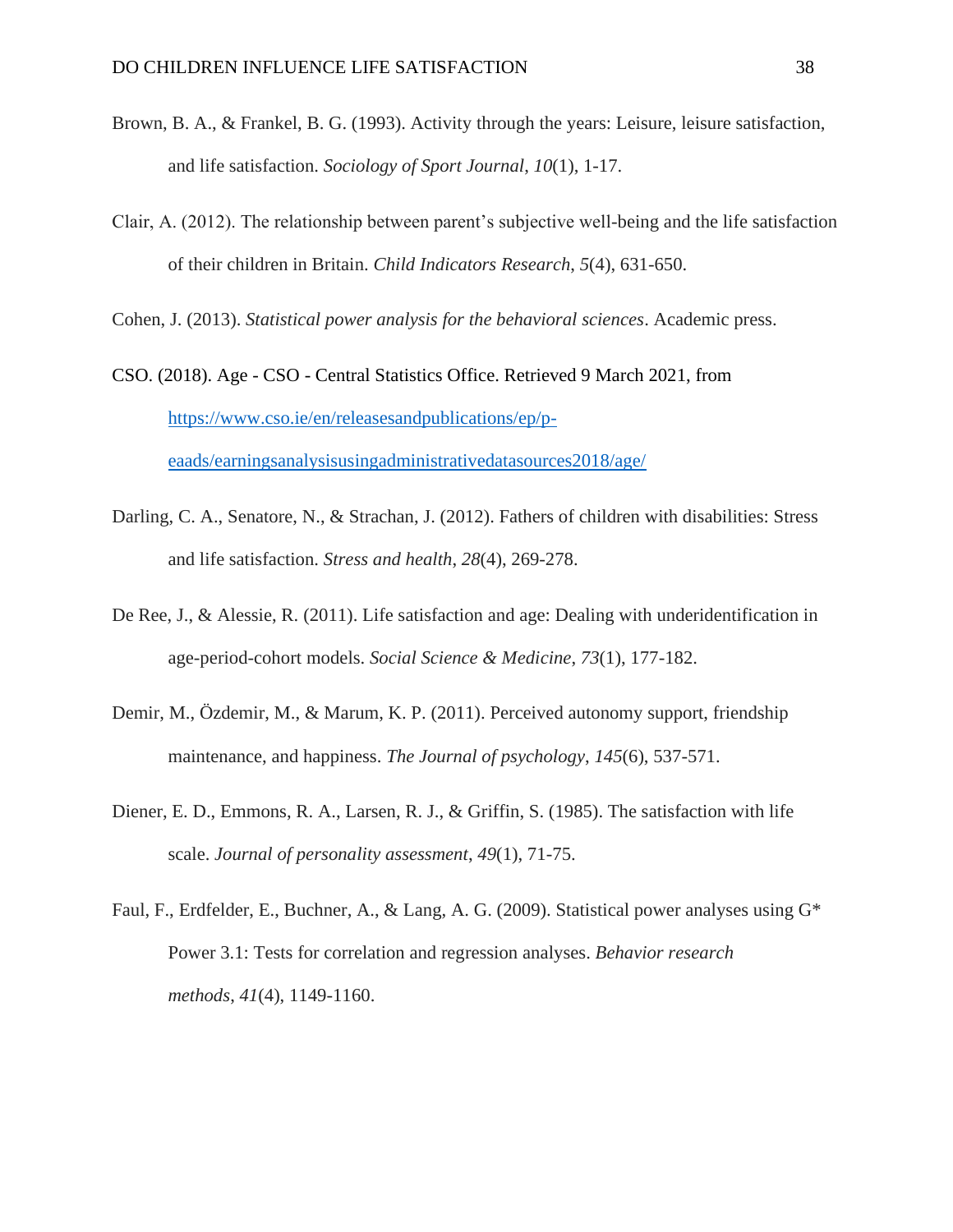- Frijters, P., Haisken-DeNew, J. P., & Shields, M. A. (2004). Money does matter! Evidence from increasing real income and life satisfaction in East Germany following reunification. *American Economic Review*, *94*(3), 730-740.
- Goldbeck, L., Schmitz, T. G., Besier, T., Herschbach, P., & Henrich, G. (2007). Life satisfaction decreases during adolescence. *Quality of Life Research*, *16*(6), 969-979.
- Gustavson, K., Røysamb, E., von Soest, T., Helland, M. J., & Mathiesen, K. S. (2012). Longitudinal associations between relationship problems, divorce, and life satisfaction: Findings from a 15-year population-based study. *The Journal of Positive Psychology*, *7*(3), 188-197.
- Hagmaier, T., Abele, A., & Goebel, K. (2018). How do career satisfaction and life satisfaction associate?. *Journal Of Managerial Psychology*, *33*(2), 142-160. doi: 10.1108/jmp-09- 2017-0326
- Hamarat, E., Thompson, D., Steele, D., Matheny, K., & Simons, C. (2002). Age Differences in Coping Resources and Satisfaction With Life Among Middle-Aged, Young-Old, and Oldest-Old Adults. *The Journal Of Genetic Psychology*, *163*(3), 360-367. doi: 10.1080/00221320209598689
- Headey, B. (2014). Bottom-Up Versus Top-Down Theories of Life Satisfaction. *Encyclopedia of quality of life and well-being research*, 423-426.
- Heller, D., Watson, D., & Ilies, R. (2004). The role of person versus situation in life satisfaction: A critical examination. *Psychological bulletin*, *130*(4), 574.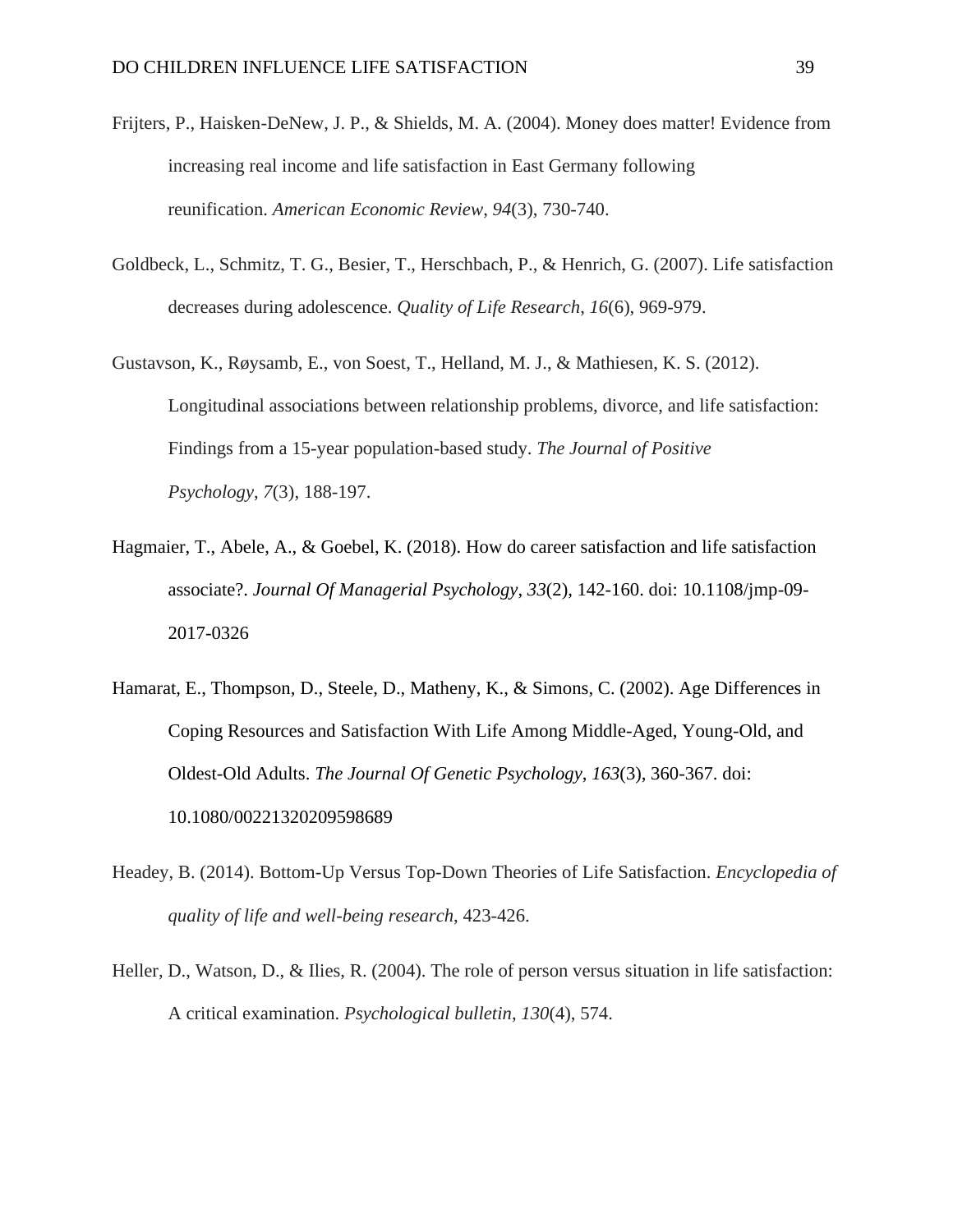- Hirschi, A. (2009). Career adaptability development in adolescence: Multiple predictors and effect on sense of power and life satisfaction. *Journal of Vocational Behavior*, *74*(2), 145-155.
- Johnson, W., & Krueger, R. F. (2006). How money buys happiness: genetic and environmental processes linking finances and life satisfaction. *Journal of personality and social psychology*, *90*(4), 680.
- Krämer, M. D., & Rodgers, J. L. (2019). The impact of having children on domain-specific life satisfaction: A quasi-experimental longitudinal investigation using the Socio-Economic Panel (SOEP) data. *Journal of Personality and Social Psychology*.
- Küçük, E. E., & Alemdar, D. K. (2018). Life satisfaction and psychological status of mothers with disabled children: a descriptive study. *Community mental health journal*, *54*(1), 102- 106.
- Levin, K. A., & Currie, C. (2010). Family structure, mother‐child communication, father‐child communication, and adolescent life satisfaction. *Health Education*.
- Lowenstein, A., Katz, R., & Gur‐Yaish, N. (2007). Reciprocity in parent–child exchange and life satisfaction among the elderly: a cross‐national perspective. *Journal of Social Issues*, *63*(4), 865-883.
- Lucas, R. E. (2004). Top-down and bottom-up models of life satisfaction judgments. In *Paper presented at the 6th International German Socio-Economic Panel Study User Conference*.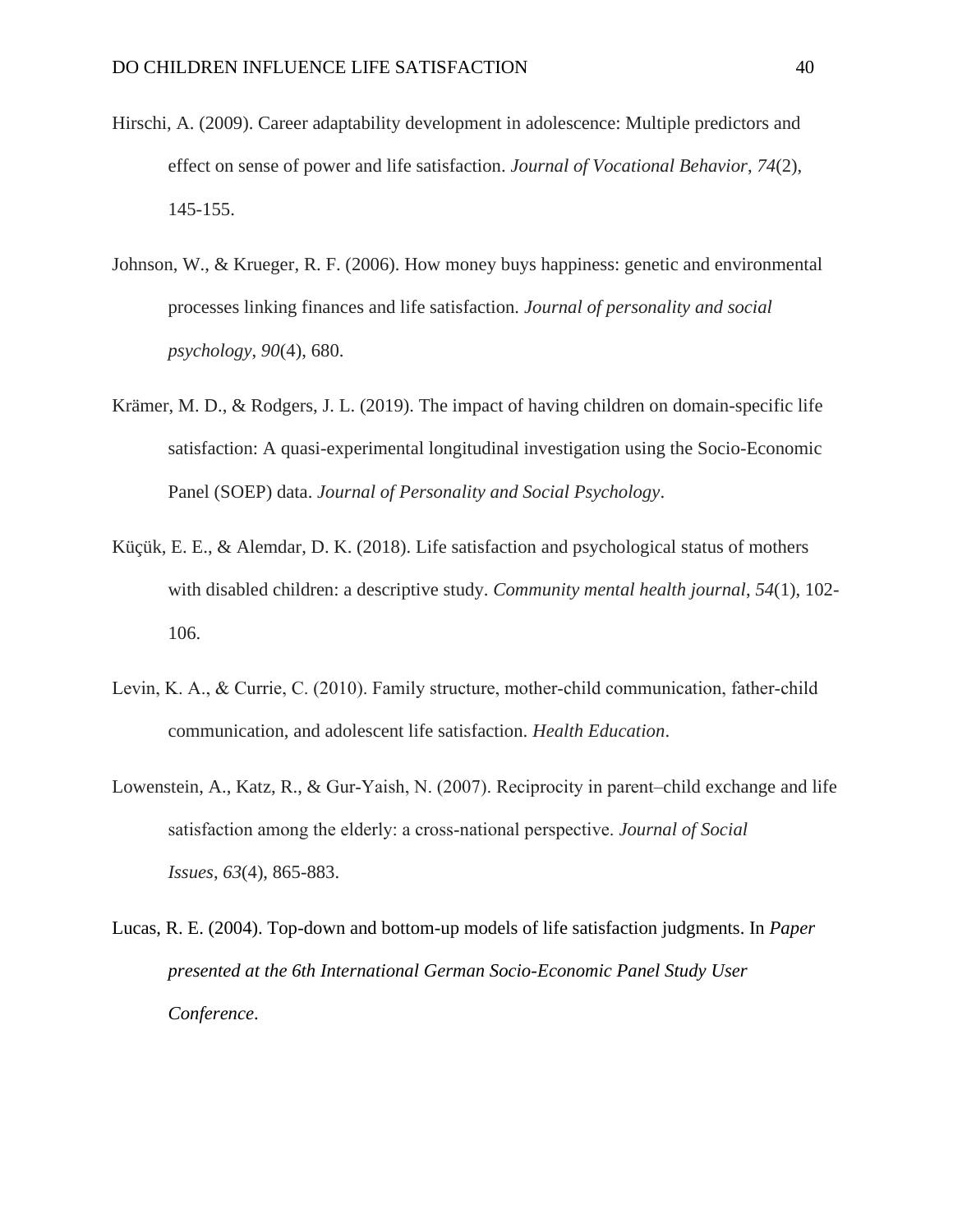- Lyubomirsky, S., & Lepper, H. S. (1999). A measure of subjective happiness: Preliminary reliability and construct validation. *Social indicators research*, *46*(2), 137-155.
- Margolis, S., Schwitzgebel, E., Ozer, D. J., & Lyubomirsky, S. (2019). A new measure of life satisfaction: The Riverside Life Satisfaction Scale. *Journal of personality assessment*, *101*(6), 621-630.
- Nauck, B. (2007). Value of children and the framing of fertility: Results from a cross-cultural comparative survey in 10 societies. European Sociological Review, 23, 615–629. doi:10.1093/esr/jcm028
- Nomaguchi, K. (2012). Parenthood and psychological well-being: Clarifying the role of child age and parent–child relationship quality. *Social Science Research*, *41*(2), 489-498. doi: 10.1016/j.ssresearch.2011.08.001
- Obradović, J. (2001). NUMBER OF CHILDREN IN THE FAMILY AS A PREDICTOR OF PARENTS'LIFE SATISFACTION. *Društvena istraživanja-Časopis za opća društvena pitanja*, *10*(54-55), 685-707.
- Oishi, S., Diener, E., Lucas, R. E., & Suh, E. M. (2009). Cross-cultural variations in predictors of life satisfaction: Perspectives from needs and values. In *Culture and well-being* (pp. 109- 127). Springer, Dordrecht.
- Öz, B., Yüksel, T., & Nasiroğlu, S. (2020). Depression-Anxiety Symptoms and Stigma Perception in Mothers of Children with Autism Spectrum Disorder. *Archives of Neuropsychiatry*, *57*(1), 50.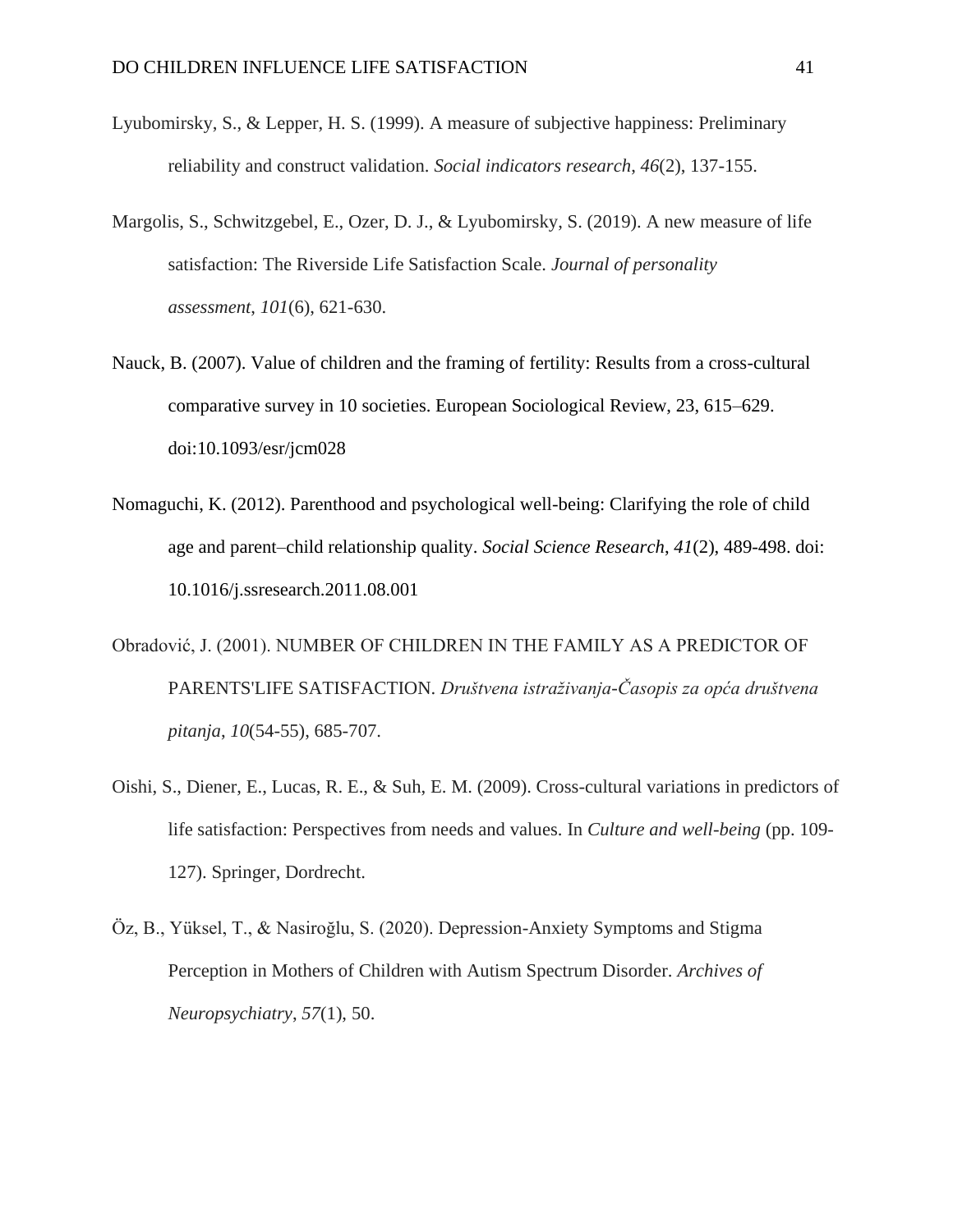- Palmer, B., Donaldson, C., & Stough, C. (2002). Emotional intelligence and life satisfaction. *Personality and individual differences*, *33*(7), 1091-1100.
- Pavot, W., & Diener, E. (2009). Review of the satisfaction with life scale. In *Assessing wellbeing* (pp. 101-117). Springer, Dordrecht.
- Peronne, K. M. (2000). Balancing life roles to achieve career happiness and life satisfaction. *Career Planning and Adult Development Journal*, *15*(4), 49-58.
- Peterson, C., Ruch, W., Beermann, U., Park, N., & Seligman, M. E. (2007). Strengths of character, orientations to happiness, and life satisfaction. *The journal of positive psychology*, *2*(3), 149-156.
- Pollmann‐Schult, M. (2014). Parenthood and life satisfaction: Why don't children make people happy?. *Journal of Marriage and Family*, *76*(2), 319-336.
- Ragheb, M. G., & Griffith, C. A. (1982). The contribution of leisure participation and leisure satisfaction to life satisfaction of older persons. *Journal of leisure research*, *14*(4), 295- 306.
- Rapkin, B. D., & Fischer, K. (1992). Framing the construct of life satisfaction in terms of older adults' personal goals. *Psychology and aging*, *7*(1), 138.
- Schalembier, B. (2019). An evaluation of common explanations for the impact of income inequality on life satisfaction. *Journal of Happiness Studies*, *20*(3), 777-794.
- Segrin, C., Taylor, M. (2007). Positive interpersonal relationships mediate the association between social skills and psychological well-being. Personality and Individual Differences, 43, 637-646. doi[:10.1016/j.paid.2007.01.017](https://doi.org/10.1016/j.paid.2007.01.017)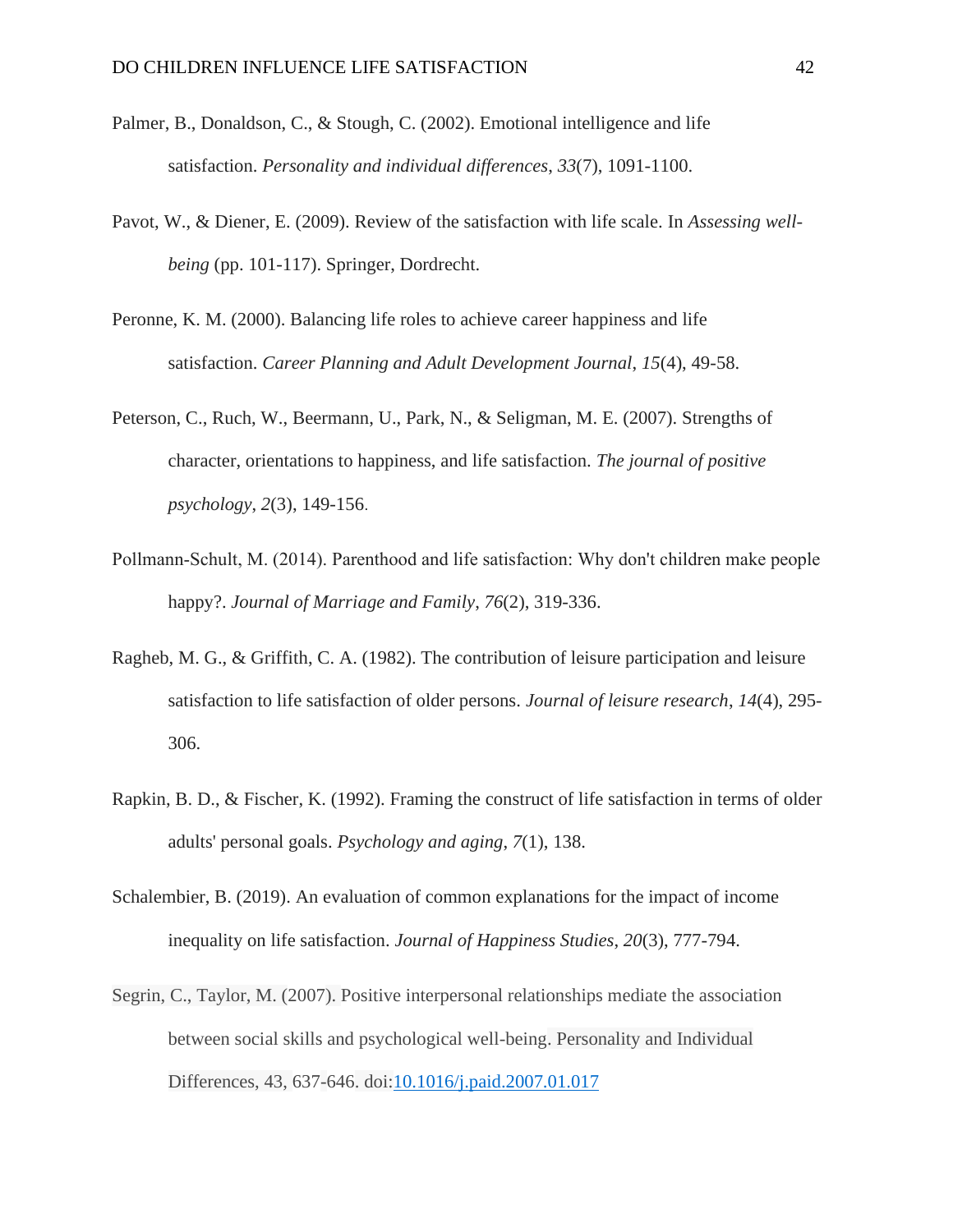- Sensoy, M. A. (2020). *Social media and mental health: narcissism's association with well-being is moderated by posting behaviour and received attention in social media* (Bachelor's thesis, University of Twente).
- Stutzer, A., & Frey, B. (2006). Does marriage make people happy, or do happy people get married?. *The Journal Of Socio-Economics*, *35*(2), 326-347. doi: 10.1016/j.socec.2005.11.043
- Vela, J., Castro, V., Cavazos, L., Cavazos, M., Gonzalez, S. (2015). Understanding Latina/o students' meaning in life, spirituality, and subjective happiness. Journal of Hispanic Higher Education, 14, 171-184. doi[:10.1177/1538192714544524](https://doi.org/10.1177/1538192714544524)
- Wei, H., & Chen, J. (2013). The Relationships Between Family Financial Stress, Mental Health Problems, Child Rearing Practice, and School Involvement Among Taiwanese Parents with School-Aged Children. *Journal Of Child And Family Studies*, *23*(7), 1145-1154. doi: 10.1007/s10826-013-9772-8
- Yunong, H. (2012). Family relations and life satisfaction of older people: a comparative study between two different hukous in China. *Ageing and Society*, *32*(1), 19.

## **Appendices**

(A)

Participant Information Leaflet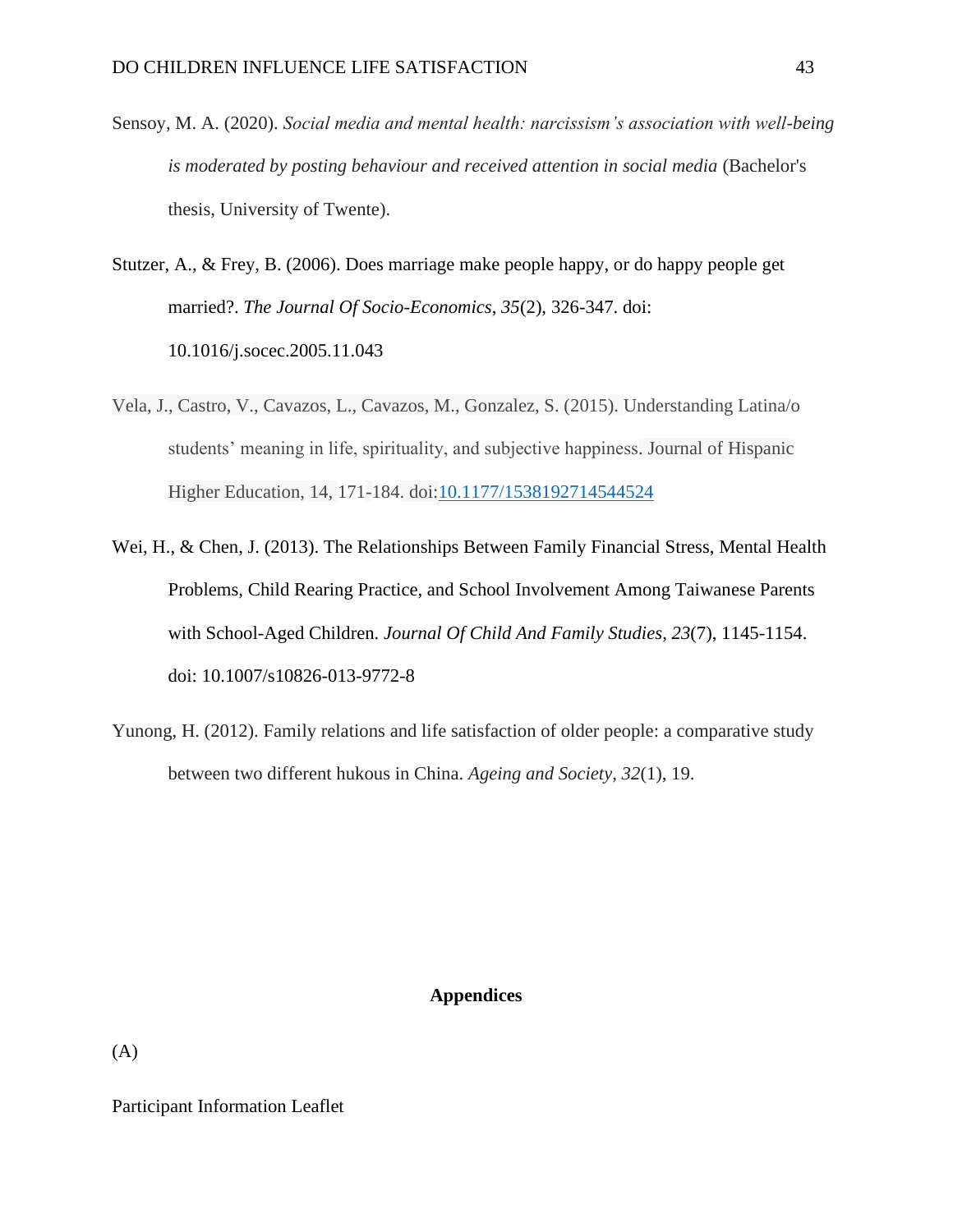Does having children impact life satisfaction?

You are being invited to take part in a research study. Before deciding whether to take part, please take time to read this document which explains why the research is being done and what it would involve for you. If you have any questions about the information provided, please do not hesitate to contact me using the details at the end of this sheet.

#### What is this study about?

I am a final year student in the BA in Psychology programme at National College of Ireland. As part of our degree we must carry out an independent research project.

I am aiming to look the effect having children has on life satisfaction.

#### What will taking part involve?

If you decide to take part in this research, you will be asked to complete questions about age brackets, number of children if any and then asked to complete the satisfaction with life scale. This can range from anywhere between 5 minutes to just over 10 minutes no longer should be needed. This study can be taken part in from home or on the go once someone has access of a smart phone or laptop/computer. There will be no breaks as this will be completed in the one sitting.

Who can take part?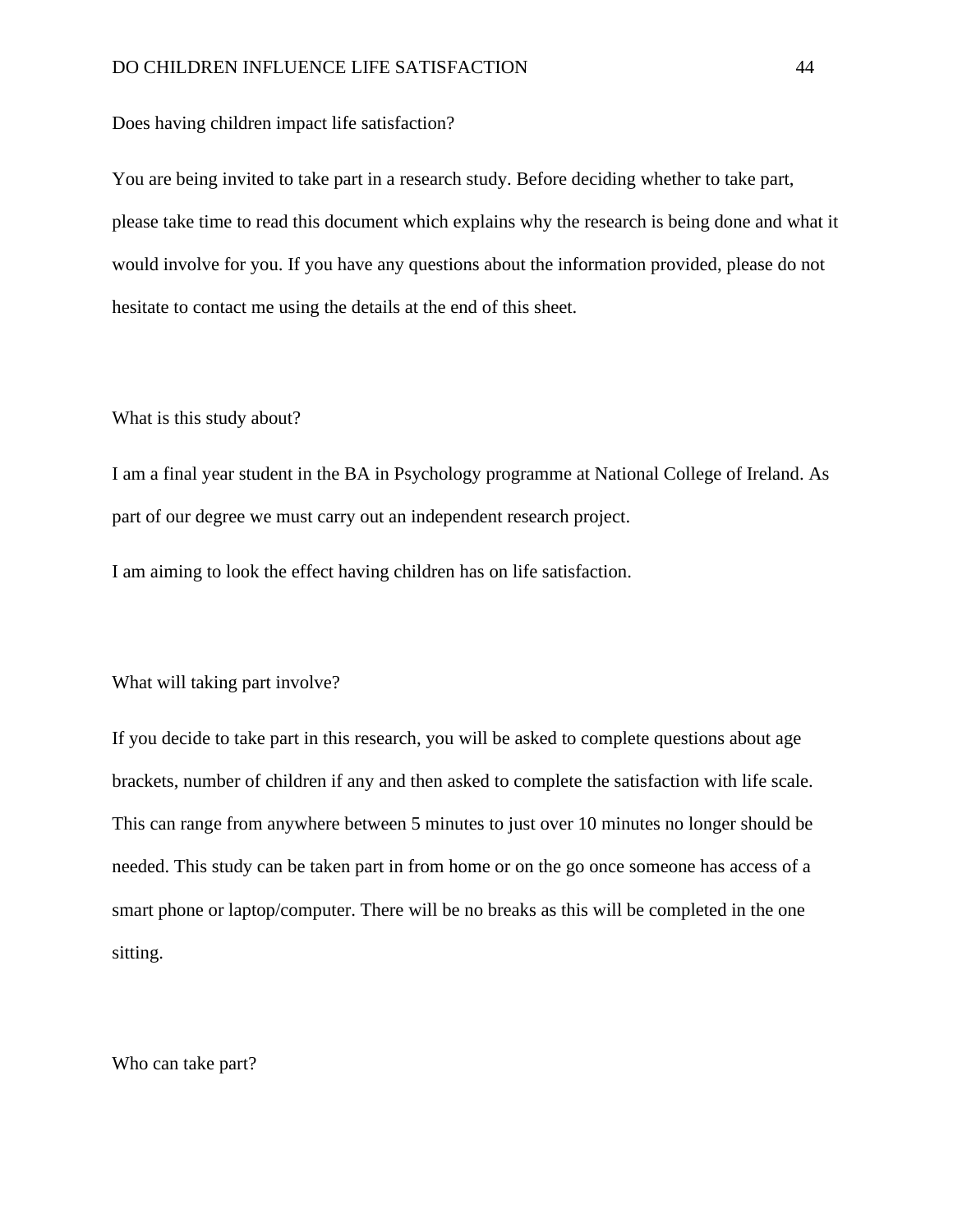This questionnaire is open to both parents and non-parents. You are eligible to complete this study if you are above the age of 18 are not seeking clinical help regarding your mental health and have a child or number of children.

#### Do I have to take part?

Participation in this research is voluntary; you do not have to take part, and a decision not to take part will have no consequences for you. If you do decide to take part, you can withdraw from participation at any time by simply closing or exiting the questionnaire before completing and submitting. One you have submitted your questionnaire, it will not be possible to withdraw your data from the study, because the questionnaire is anonymous and individual responses cannot be identified.

#### What are the possible risks and benefits of taking part?

There is a small risk that some of the questions contained within this survey may cause minor distress for some participants. If you experience this, you are free to discontinue participation and exit the questionnaire. Contact information for relevant support services are also provided at the end of the questionnaire.

Will Taking Part Be Confidential and What Will Happen to my Data?

Only the researcher and academic supervisor will have access to the data collected. However, in the unlikely event that the researcher or academic supervisor believes that there is a significant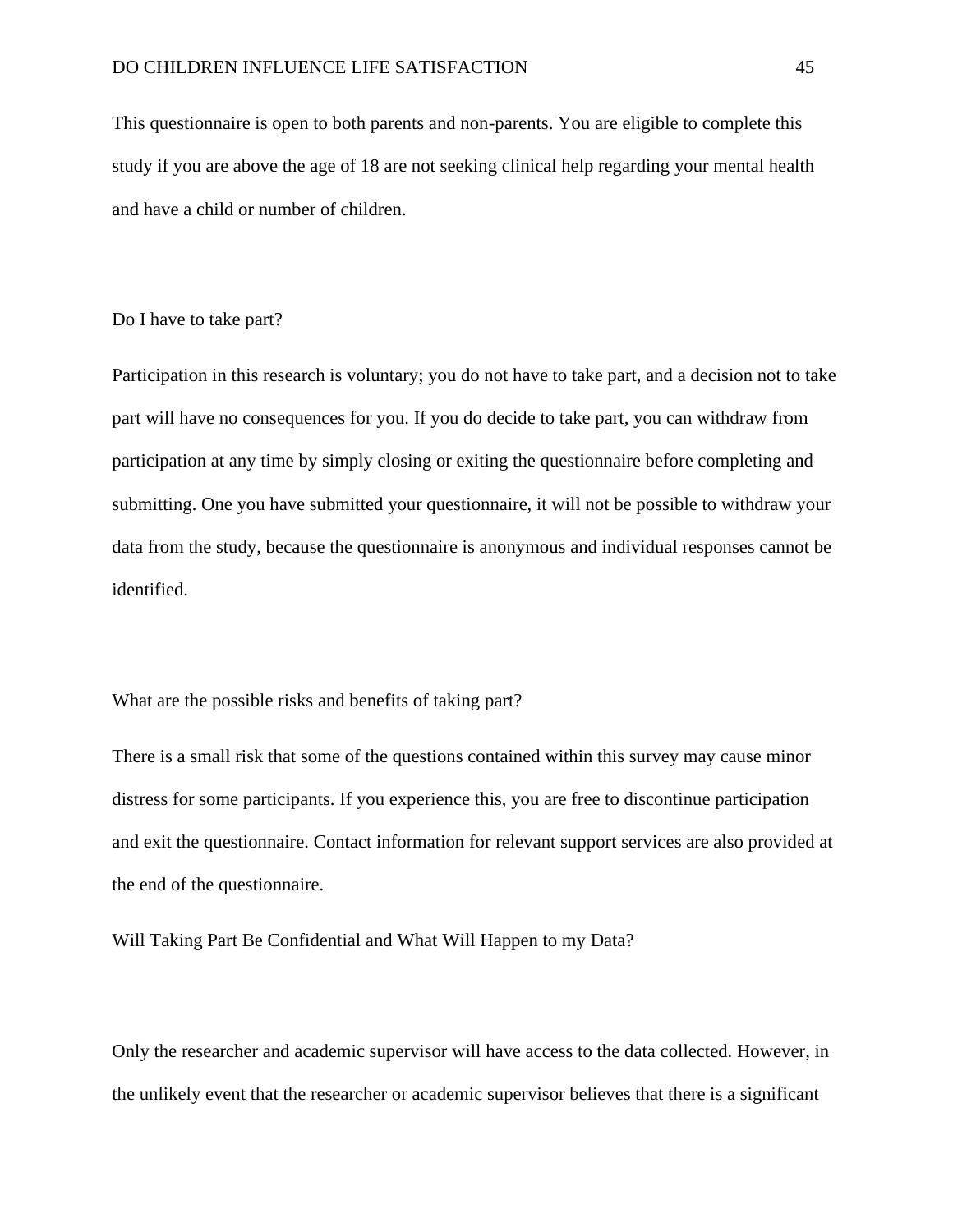#### DO CHILDREN INFLUENCE LIFE SATISFACTION 46

risk of harm or danger to the participant or another individual, or a law has been broken, they would then be required to share this information with the relevant authorities. In this very unlikely event, the researcher would discuss this with you first, but they may be required to breach confidentiality with or without your permission. Responses to the questionnaire will be stored securely in a password protected/encrypted file on the researcher's computer. Only the researcher and their supervisor will have access to the data. Data will be retained for 5 years in accordance with the NCI data retention policy.

#### What Will Happen With The Results?

The results of this study will be presented in my final dissertation, which will be submitted to National College of Ireland and the results of the project may be presented at conferences and/or submitted to an academic journal for publication.

#### Further Information

In the event of distress or any further questions feel free to contact me directly

John Rush, Undergraduate Psychology Student at National College of Ireland,

X18316411@student.ncirl.ie

Thank you.

(B)

Consent Form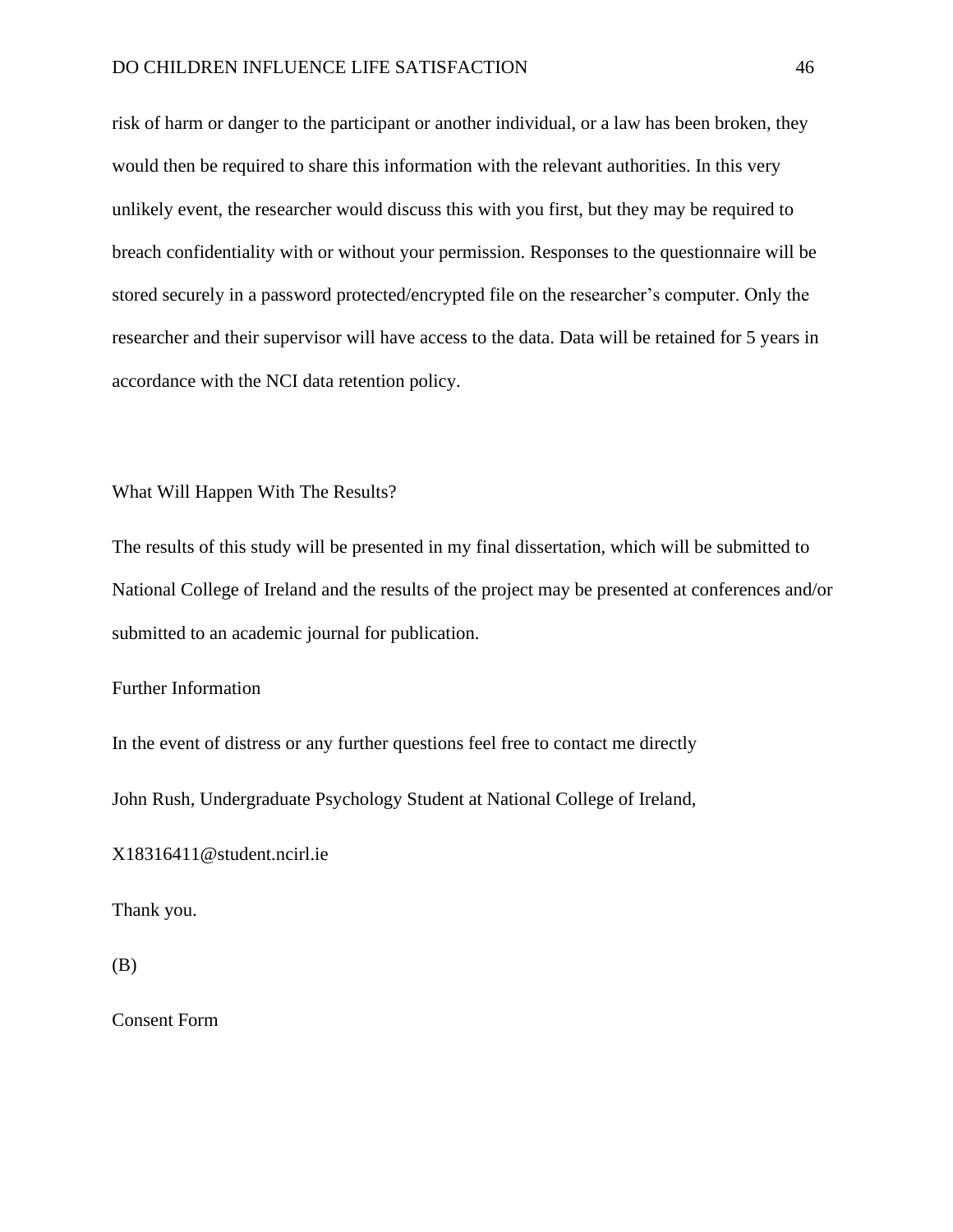By proceeding into the questionnaire you are agreeing to participate in this research and understand the following:

This research is being conducted by John Rush, an undergraduate student at the School of Business, National College of Ireland.

The method proposed for this research project has been approved in principle by the Departmental Ethics Committee, which means that the Committee does not have concerns about the procedure itself as detailed by the student. It is, however, the above-named student's responsibility to adhere to ethical guidelines in their dealings with participants and the collection and handling of data.

If I have any concerns about participation, I understand that I may refuse to participate or withdraw at any stage.

I have been informed as to the general nature of the study and agree voluntarily to participate. There are no known expected discomforts or risks associated with participation.

All data from the study will be treated confidentially. The data from all participants will be compiled, analysed, and submitted in a report to the Psychology Department in the School of Business. No participant's data will be identified by name at any stage of the data analysis or in the final report.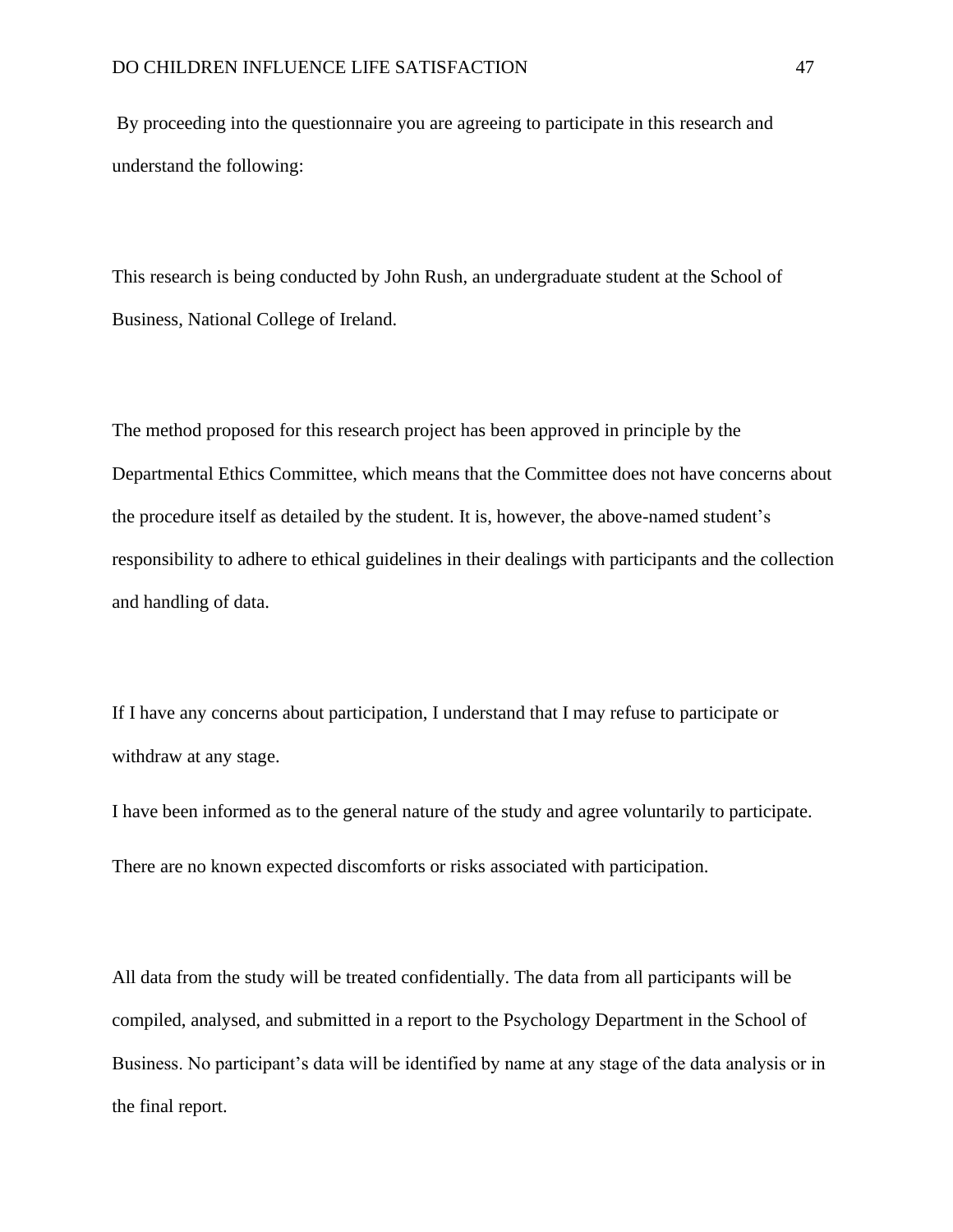At the conclusion of my participation, any questions or concerns I have will be fully addressed.

I may withdraw from this study at any time, and any unfinished data I have left will no longer be valid to this study.

Once the questionnaire is completed it will no longer be an option to remove a participants individual data set as they are anonymous and indistinguishable from one another.

By clicking next and completing the questionnaire you are agreeing to have your data used in a final year psychology research proposal.

 $(C)$ 

Below are some generic questions related to your children and you and how you feel about your socio-economic status.

How many children do you have?

( ) None.

( ) One.

 $()$  Two.

( ) Three.

( ) Four.

( ) Five.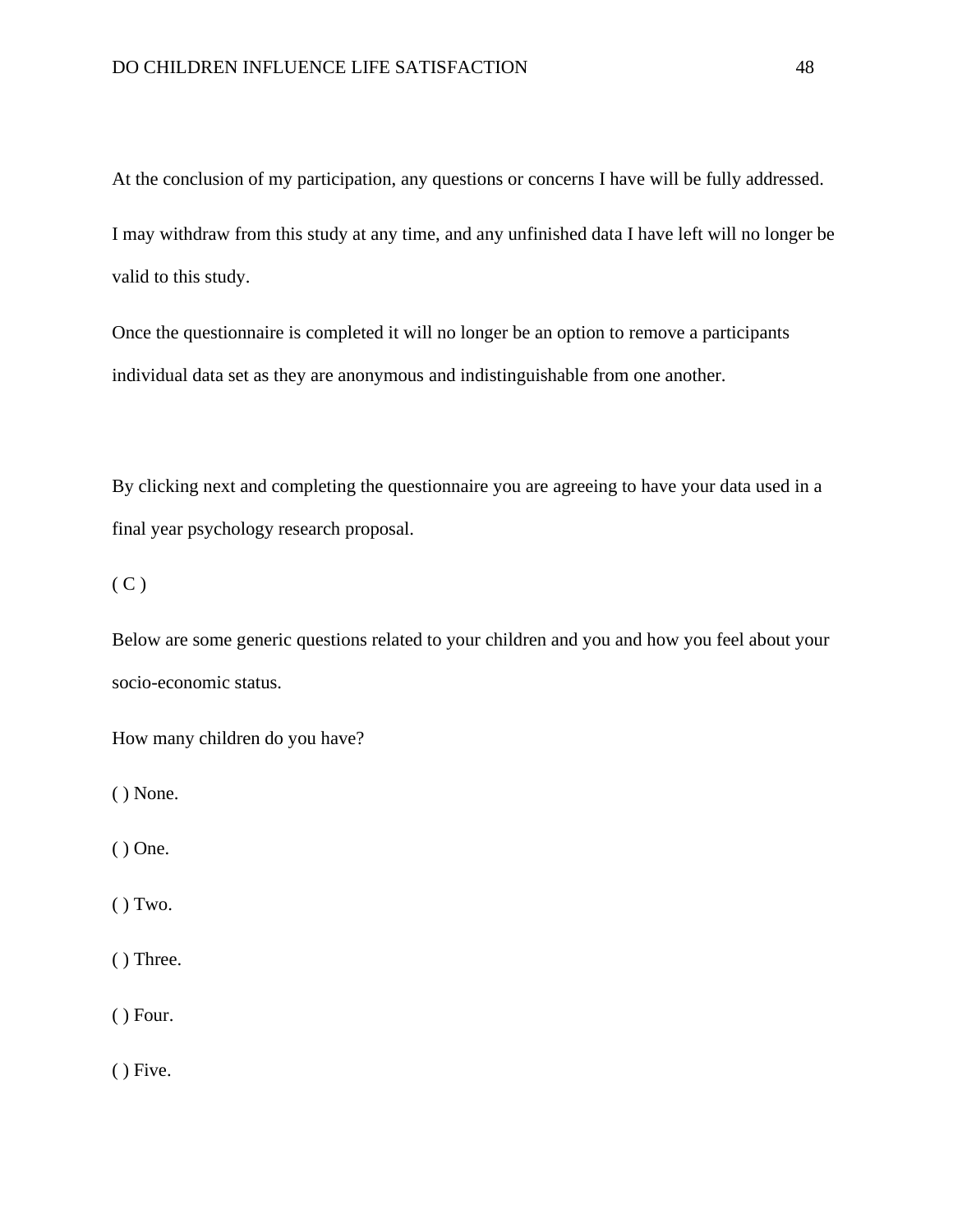( ) More than five.

Between what ages are your children? (If you have multiple please select as many ranges needed)

- $() 0 4$
- $() 5 8$
- $() 9 12$
- $() 13 16$
- $() 17 20$
- $() 21+$

On a scale of 1 - 5 how satisfied are you with your socio-economic status?

Unsatisfied 1 2 3 4 5 satisfied

What is your current marital status?

( ) Single

- ( ) Co-habitating
- ( ) In a relationship
- ( ) Married
- ( ) Divorced
- ( ) Widowed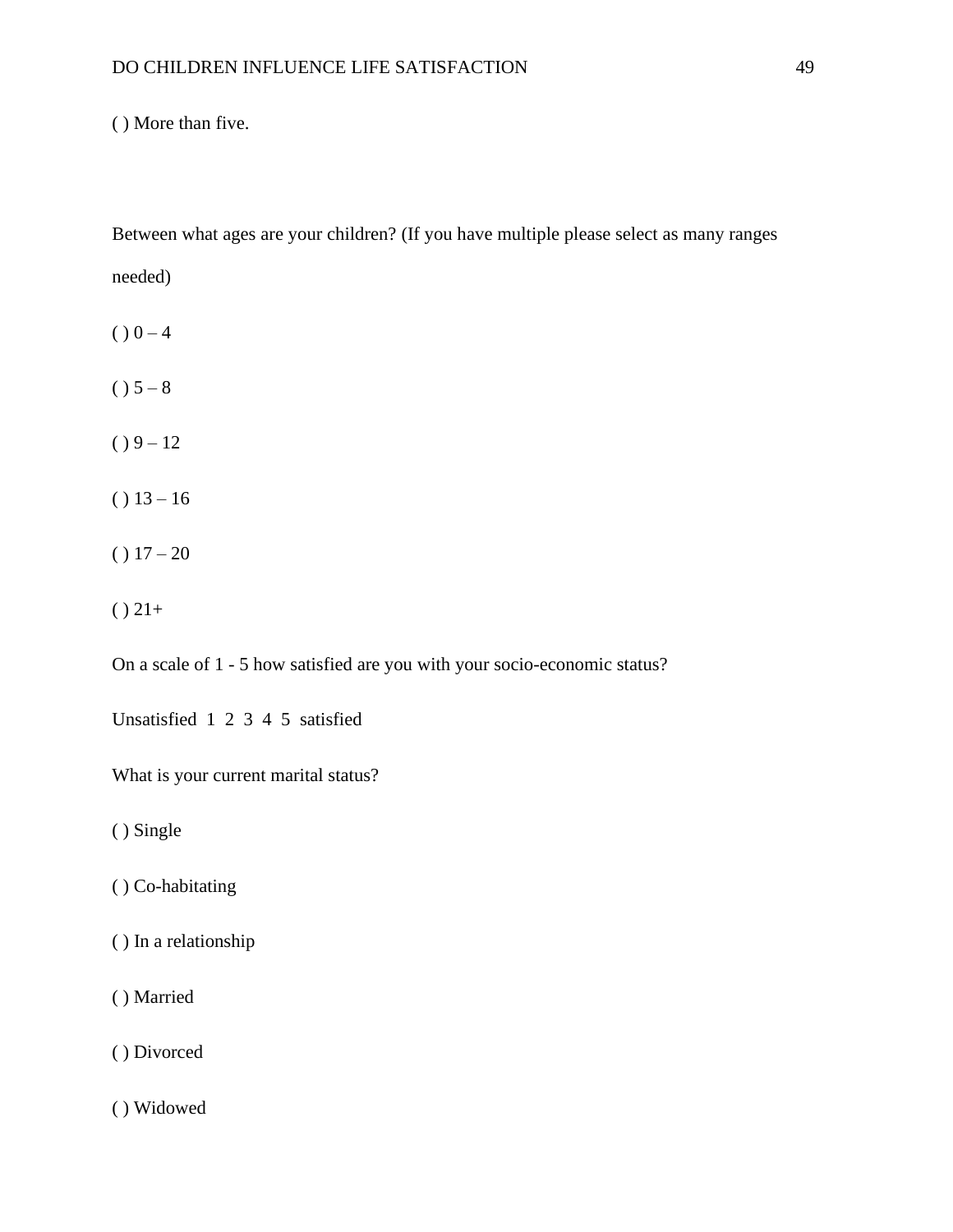What gender do you identify as?

( ) Male

( ) Female

( ) Other

 $(D)$ 

The satisfaction with life scale (Diener, Emmons, Larsen & Griffin, 1985).

Below are five statements that you may agree or disagree with. Using the 1 - 7 scale below,

indicate your agreement with each item by placing the appropriate number on the line preceding that item. Please be open and honest in your responding.

In most ways my life is close to my ideal.

Strongly disagree 1 2 3 4 5 6 7 Strongly agree

The conditions of my life are excellent.

Strongly disagree 1 2 3 4 5 6 7 Strongly agree

I am satisfied with my life

Strongly disagree 1 2 3 4 5 6 7 Strongly agree

So far I have gotten the important things I want in life.

Strongly disagree 1 2 3 4 5 6 7 Strongly agree

If I could live my life over, I would change almost nothing.

Strongly disagree 1 2 3 4 5 6 7 Strongly agree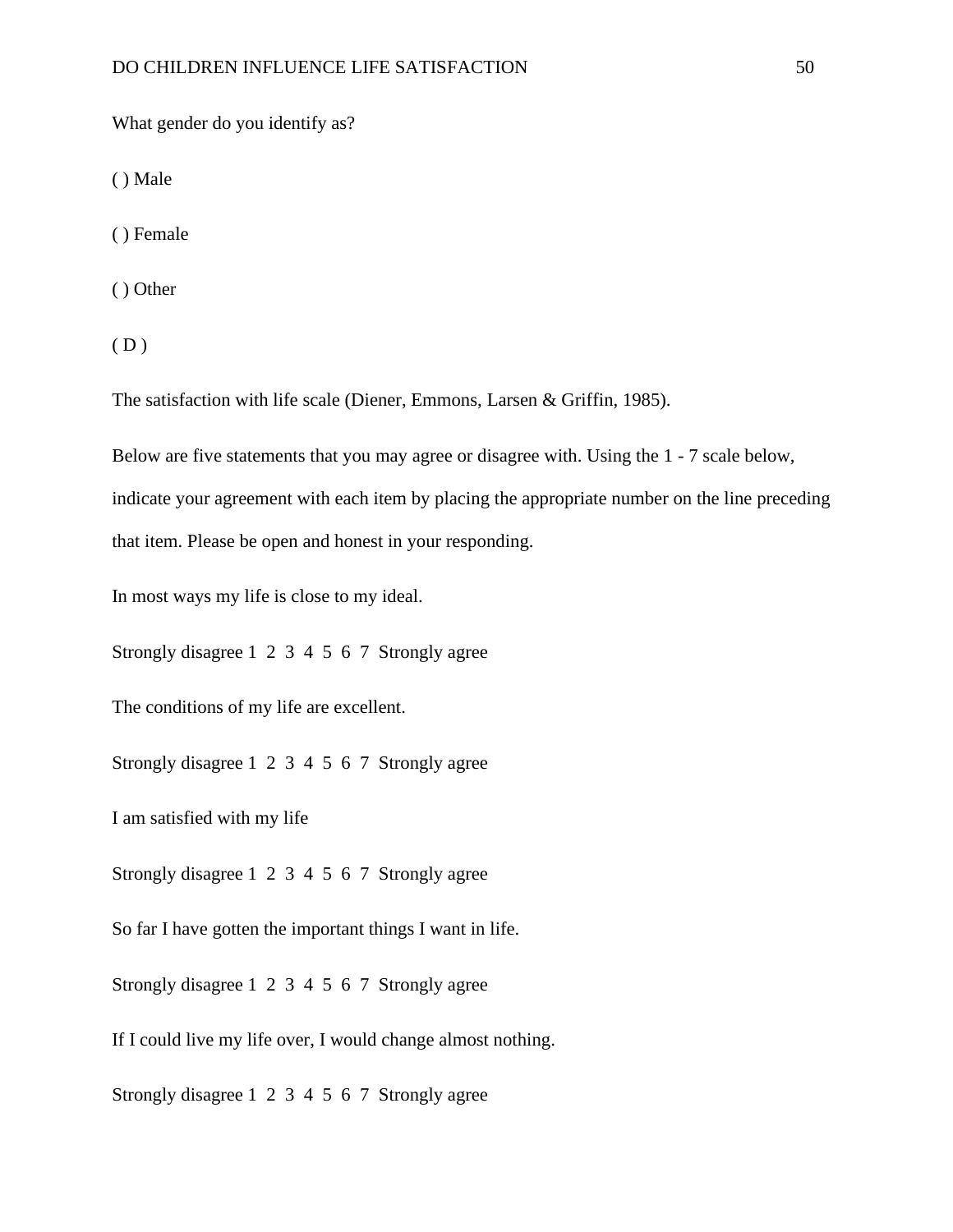$(E)$ 

#### SUBJECTIVE HAPPINESS SCALE (Lyubomirsky & Lepper, 1999).

Below are some statements that you may agree or disagree with. Using the 1 - 7 scale below, indicate your agreement with each item by placing the appropriate number on the line preceding that item. Please be open and honest in your responding.

1. In general, I consider myself:

Not a very happy person 1 2 3 4 5 6 7 A very happy person

2. Compared to most of my peers, I consider myself:

Less happy 1 2 3 4 5 6 7 More happy

3. Some people are generally very happy. They enjoy life regardless of what is going on, getting the most out of everything. To what extent does this characterization describe you?

Not at all 1 2 3 4 5 6 7 A great deal

4. Some people are generally not very happy. Although they are not depressed, they never seem as happy as they might be. To what extent does this characterization describe you?

Not at all 1 2 3 4 5 6 7 A great deal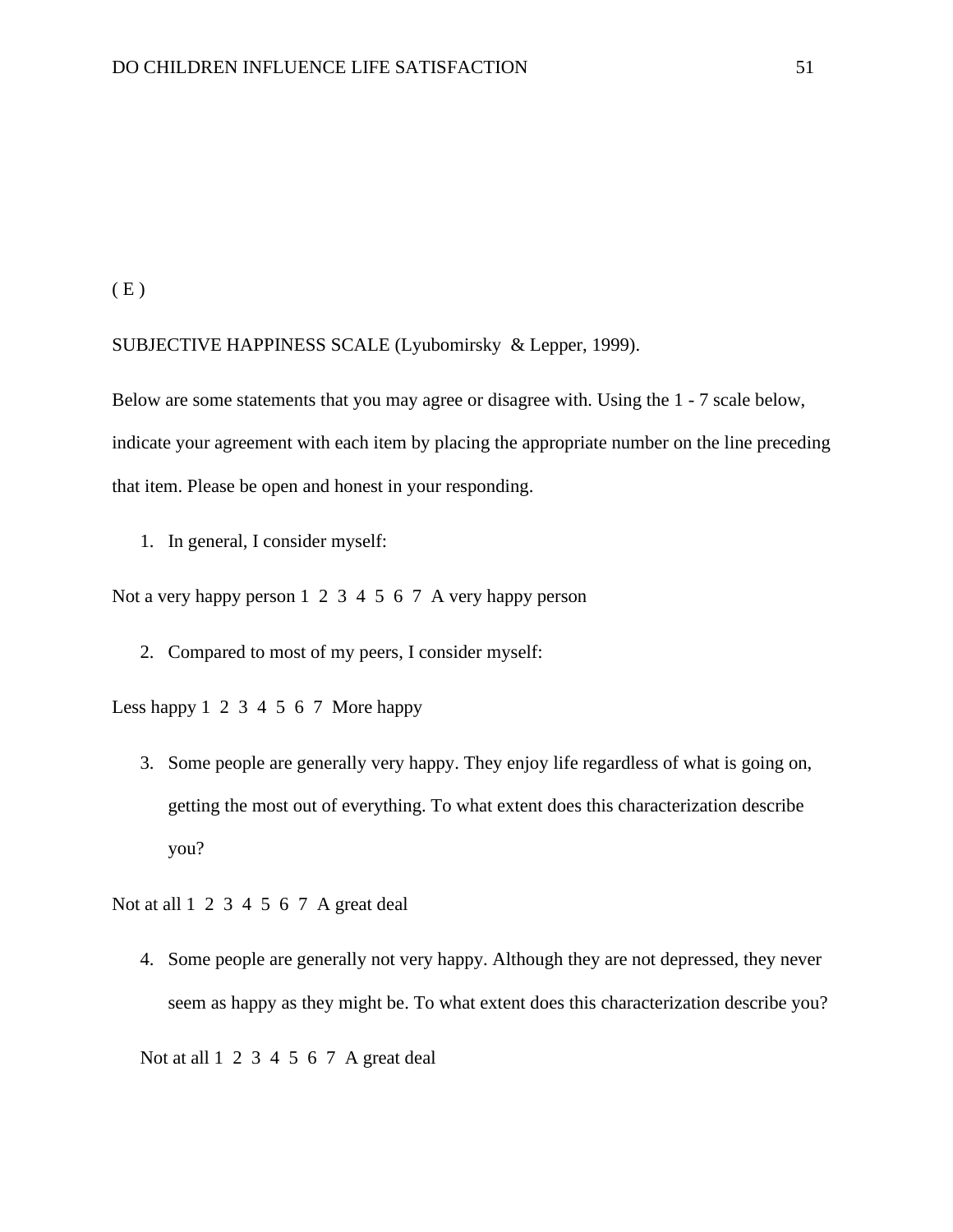$(F)$ 

A New Measure of Life Satisfaction: The Riverside Life Satisfaction Scale (Margolis, Schwitzgebel, Ozer & Lyubomirsky, 2018)

Below are some statements that you may agree or disagree with. Using the 1 - 7 scale below, indicate your agreement with each item by placing the appropriate number on the line preceding that item. Please be open and honest in your responding.

1. I like how my life is going.

Strongly disagree 1 2 3 4 5 6 7 Strongly agree

2. If I could live my life over, I would change many things.

Strongly disagree 1 2 3 4 5 6 7 Strongly agree

3. I am content with my life.

Strongly disagree 1 2 3 4 5 6 7 Strongly agree

4. Those around me seem to be living better lives than my own.

Strongly disagree 1 2 3 4 5 6 7 Strongly agree

5. I am satisfied with where I am in life right now.

Strongly disagree 1 2 3 4 5 6 7 Strongly agree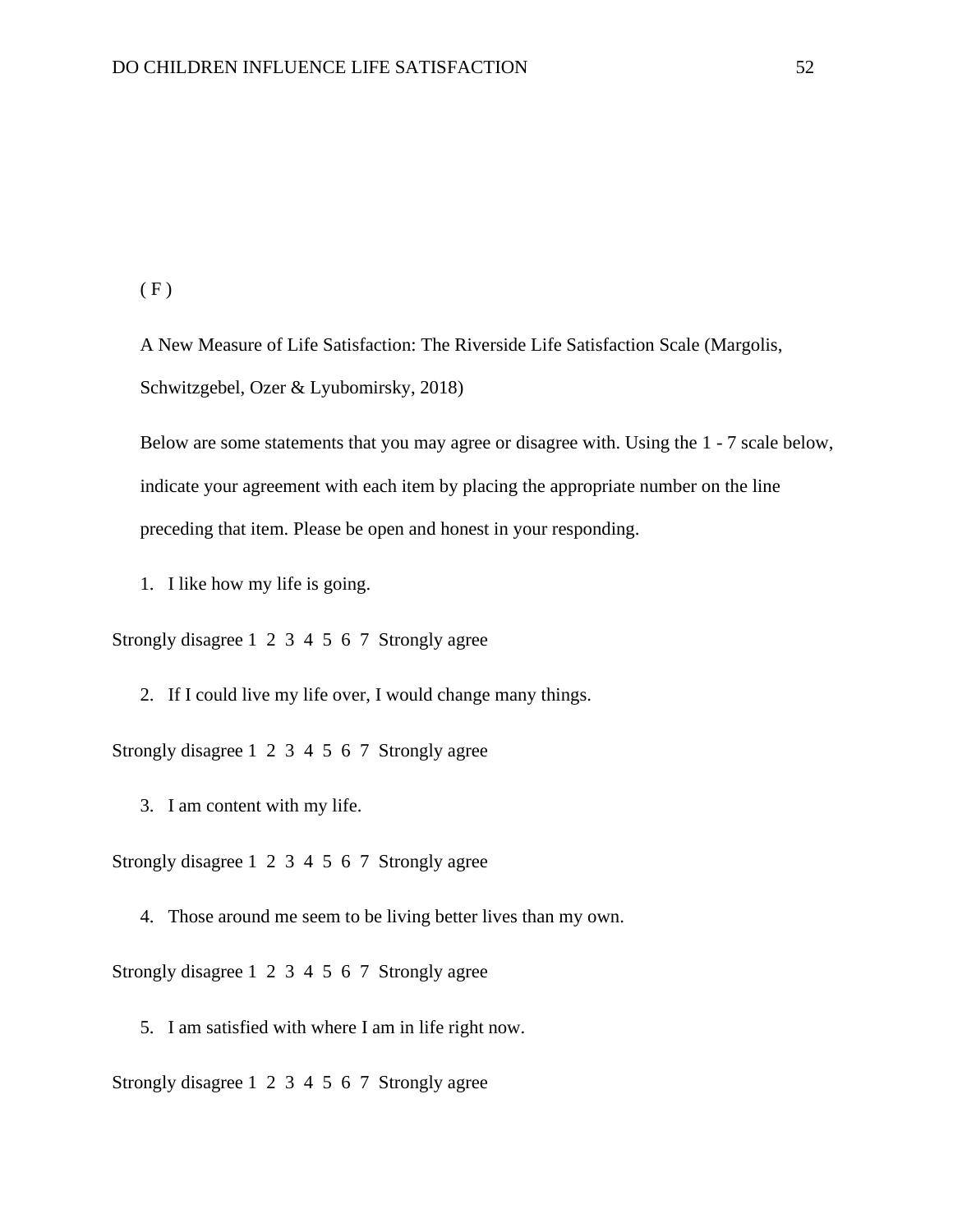#### $(G)$

#### Debriefing sheet

Thank you for participating as a research participant in the present study concerning life satisfaction of parents. The present study looked at whether the number of children has any effect on life satisfaction.

Again, we thank you for your participation in this study. If you know any others who would be willing and eligible to complete this study, I ask that you pass on the study to them so and not discuss any questions to be asked until they have completed the study. Prior knowledge of questions asked during the study may have an effect on how people answer them. We thank you in advance for your cooperation.

In the event of distress or any further questions feel free to contact me directly. John Rush, Undergraduate Psychology Student at National College of Ireland,

X18316411@student.ncirl.ie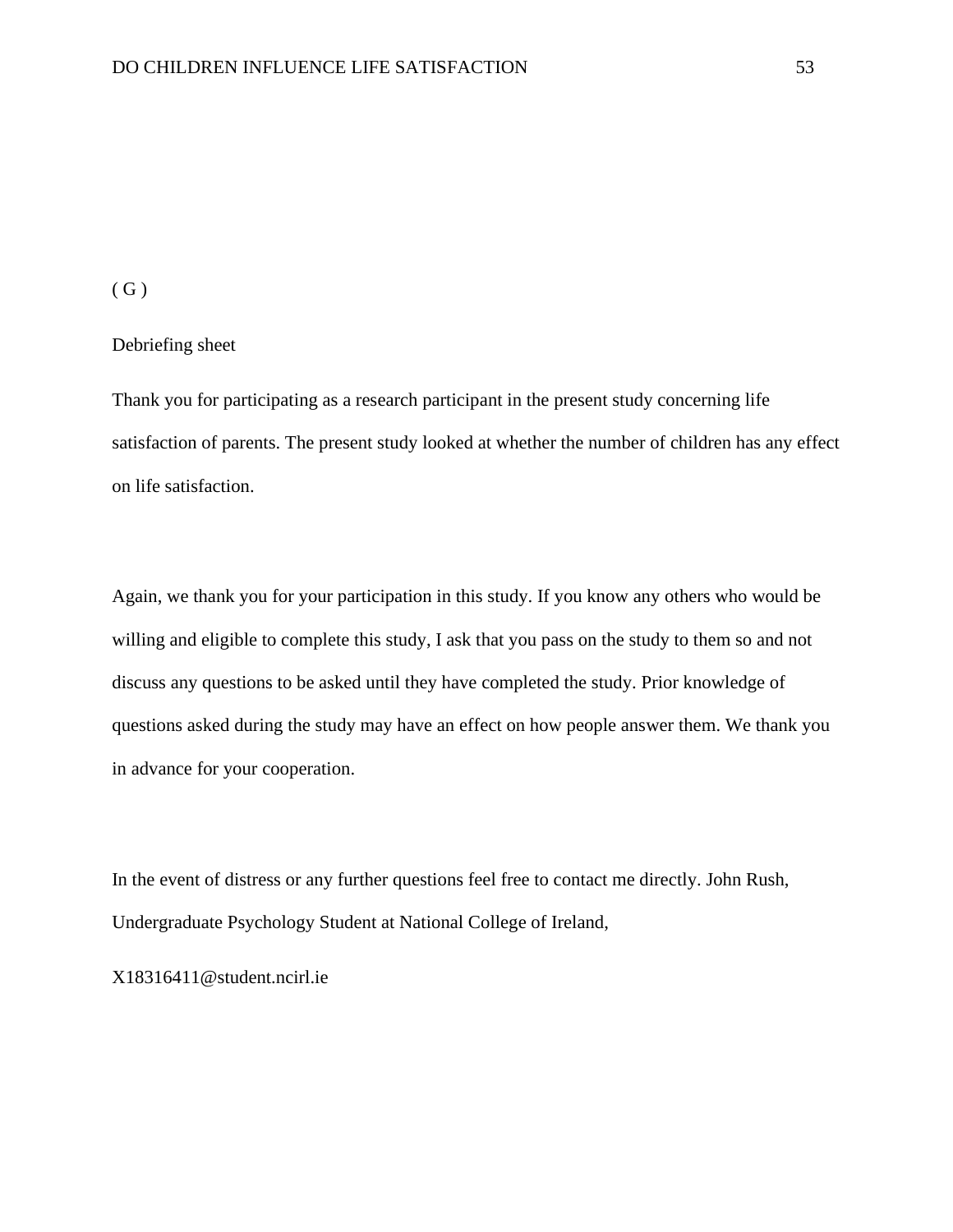### DO CHILDREN INFLUENCE LIFE SATISFACTION 54

In the event that you feel psychologically distressed by participation in this study, we ask you to make contact with me directly at the above email address or one of these mental help services listed below the first of which being specific for students.

Niteline.ie

Aware.ie

HSE.ie

Aware.ie

Mentalhealthireland.ie

Thank you again for your cooperation!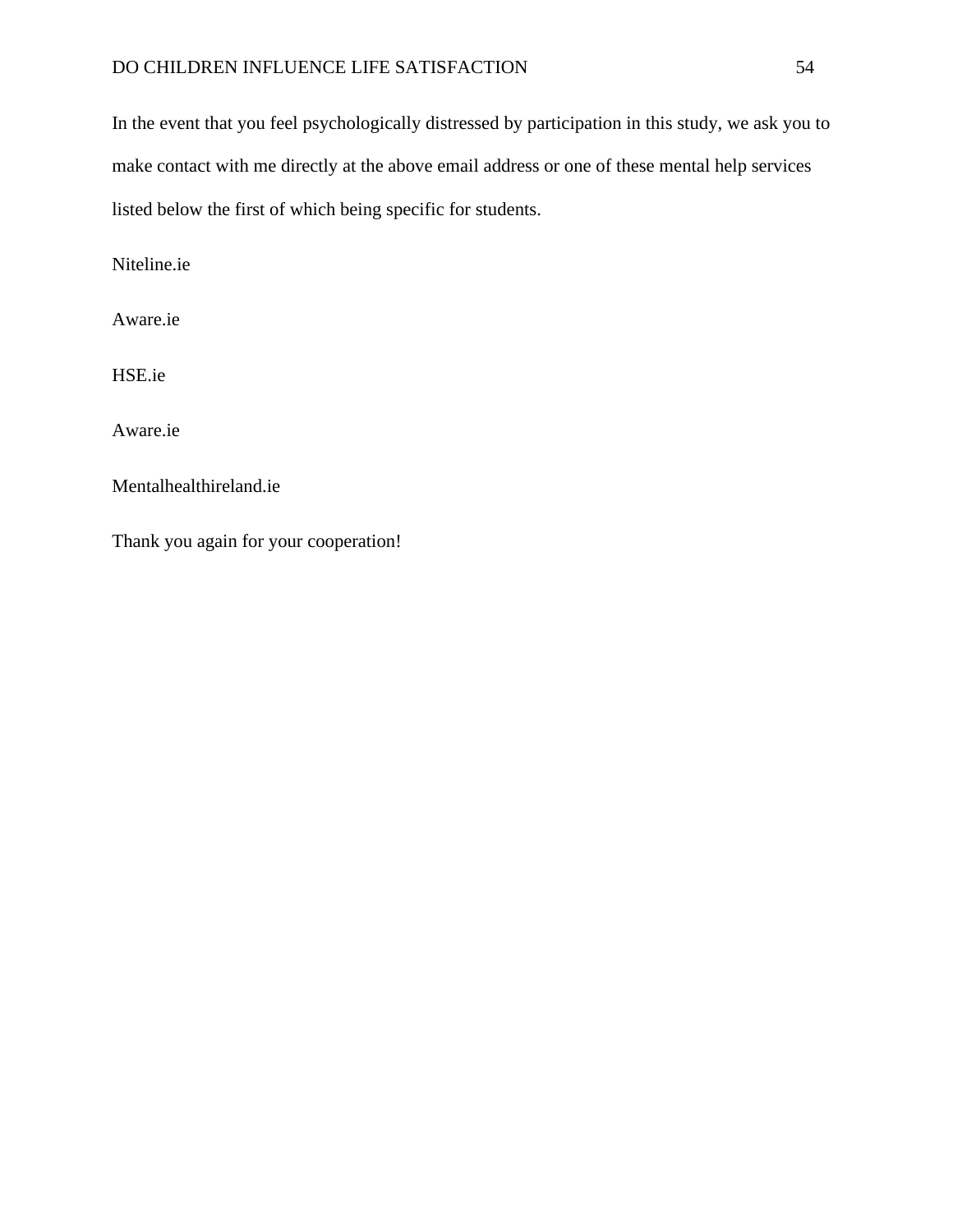#### ( H )Evidence of data

|                |                                          |           |                | THESIS VARIABLES.sav [DataSet1] - IBM SPSS Statistics Data Editor |                                  |            |                |             |                  |                     |              |                                        |                                                                               |            | σ<br>$\times$ |
|----------------|------------------------------------------|-----------|----------------|-------------------------------------------------------------------|----------------------------------|------------|----------------|-------------|------------------|---------------------|--------------|----------------------------------------|-------------------------------------------------------------------------------|------------|---------------|
| Edit<br>Eile   | View<br>Data                             | Transform | Analyze        | Graphs                                                            | Utilities<br><b>Extensions</b>   | Window     | Help           |             |                  |                     |              |                                        |                                                                               |            |               |
|                |                                          |           | 譚              |                                                                   | m                                |            | ⊞लॅ            | $\bullet$   | Q                |                     |              |                                        |                                                                               |            |               |
|                | Name                                     | Type      | Width          | <b>Decimals</b>                                                   | Label                            | Values     | <b>Missing</b> | Columns     | Align            | Measure             | Role         |                                        |                                                                               |            |               |
|                | No Of Chil                               | Numeric   | 15             | $\overline{\mathbf{0}}$                                           | How many chil.                   | {0, None.} | None           | 15          | <b>三 Right</b>   | Nominal             | Input        |                                        |                                                                               |            |               |
| $\overline{2}$ | Zero to Four                             | String    | 8              | $\overline{\mathbf{0}}$                                           |                                  | None       | None           | 8           | E Left           | Nominal             | Input        |                                        |                                                                               |            |               |
| 3              | Five to sixt                             | String    | 8              | $\overline{\mathbf{0}}$                                           |                                  | None       | None           | 8           | E Left           | & Nominal           | Input        |                                        |                                                                               |            |               |
| 4              | Seventeen                                | String    | 8              | $\overline{\mathbf{0}}$                                           |                                  | None       | None           | 8           | 三 Left           | & Nominal           | Input        |                                        |                                                                               |            |               |
| 5              | Age Of Chi                               | String    | 38             | $\overline{\mathbf{0}}$                                           | Between what                     | None       | None           | 38          | E Left           | Nominal             | Input        |                                        |                                                                               |            |               |
| 6              | Satis of so                              | Numeric   | $\overline{2}$ | $\overline{0}$                                                    | On a scale of 1                  | None       | None           | 12          | <b>三 Right</b>   | $\mathscr{P}$ Scale | Input        |                                        |                                                                               |            |               |
| $\overline{7}$ | Marital Stat Numeric                     |           | 17             | $\overline{0}$                                                    | What is your c {1, Single}.      |            | None           | 17          | <b>三 Right</b>   | Nominal             | Input        |                                        |                                                                               |            |               |
| 8              | Gender                                   | Numeric   | 6              | $\overline{\mathbf{0}}$                                           | What gender d {1, Male}          |            | None           | 6           | <b>三 Right</b>   | Nominal             | Input        |                                        |                                                                               |            |               |
| 9              | SWLS Q1                                  | Numeric   | $\overline{2}$ | $\overline{\mathbf{0}}$                                           | In most ways                     | None       | None           | 12          | <b>三 Right</b>   | $\mathscr{P}$ Scale | Input        |                                        |                                                                               |            |               |
| 10             | SWLS_Q2                                  | Numeric   | $\overline{2}$ | $\overline{0}$                                                    | The conditions                   | None       | None           | 12          | <b>III</b> Right | $\mathscr{P}$ Scale | Input        |                                        |                                                                               |            |               |
| 11             | SWLS <sub>Q3</sub>                       | Numeric   | $\overline{2}$ | $\overline{0}$                                                    | I am satisfied w                 | None       | None           | 12          | <b>■ Right</b>   | Scale               | Input        |                                        |                                                                               |            |               |
| 12             | SWLS Q4                                  | Numeric   | $\overline{2}$ | $\mathbf{0}$                                                      | So far I have go                 | None       | None           | 12          | = Right          | Scale               | Input        |                                        |                                                                               |            |               |
| 13             | SWLS Q5                                  | Numeric   | $\overline{2}$ | $\mathbf{0}$                                                      | If I could live m                | None       | None           | 12          | <b>建 Right</b>   | Scale               | Input        |                                        |                                                                               |            |               |
| 14             | SHS_Q1                                   | Numeric   | $\overline{2}$ | $\Omega$                                                          | 1. In general, I                 | None       | None           | 12          | <b>■ Right</b>   | Scale               | Input        |                                        |                                                                               |            |               |
| 15             | SHS_Q2                                   | Numeric   | $\overline{2}$ | $\overline{\mathbf{0}}$                                           | 2. Compared to                   | None       | None           | 12          | <b>三 Right</b>   | Scale               | Input        |                                        |                                                                               |            |               |
| 16             | SHS_Q3                                   | Numeric   | $\overline{2}$ | $\mathbf 0$                                                       | 3. Some people None              |            | None           | 12          | <b>三 Right</b>   | Scale               | Input        |                                        |                                                                               |            |               |
| 17             | SHS_Q4                                   | Numeric   | $\overline{2}$ | $\mathbf 0$                                                       | 4. Some people None              |            | None           | 12          | <b>三 Right</b>   | Scale               | Input        |                                        |                                                                               |            |               |
| 18             | RLSS_Q1                                  | Numeric   | $\overline{2}$ | $\mathbf 0$                                                       | 1. I like how my None            |            | None           | 12          | <b>■ Right</b>   | Scale               | $\sim$ Input |                                        |                                                                               |            |               |
| 19             | RLSS <sub>Q2</sub>                       | Numeric   | $\overline{2}$ | $\overline{\mathbf{0}}$                                           | 2. If I could live               | None       | None           | 12          | <b>三 Right</b>   | Scale               | Input        |                                        |                                                                               |            |               |
| 20             | RLSS <sub>Q3</sub>                       | Numeric   | $\overline{2}$ | $\overline{0}$                                                    | 3. I am content                  | None       | None           | 12          | <b>E</b> Right   | $\mathscr{P}$ Scale | Input        |                                        |                                                                               |            |               |
| 21             | RLSS_Q4                                  | Numeric   | $\overline{2}$ | $\overline{\mathbf{0}}$                                           | 4. Those aroun.                  | None       | None           | 12          | <b>署 Right</b>   | $\mathscr{P}$ Scale | Input        |                                        |                                                                               |            |               |
| 22             | RLSS <sub>Q5</sub>                       | Numeric   | $\overline{2}$ | $\mathbf{0}$                                                      | 5. I am satisfie.                | None       | None           | 12          | <b>三 Right</b>   | Scale               | Input        |                                        |                                                                               |            |               |
| 23             | <b>SWLS Total</b>                        | Numeric   | 8              | $\overline{2}$                                                    |                                  | None       | None           | 12          | <b>三 Right</b>   | Scale               | Input        |                                        |                                                                               |            |               |
| 24             | <b>RLSS</b> Total                        | Numeric   | 8              | $\overline{2}$                                                    |                                  | None       | None           | 12          | <b>署 Right</b>   | $\mathscr{P}$ Scale | Input        |                                        |                                                                               |            |               |
| 25             | SHS_Total                                | Numeric   | 8              | $\overline{2}$                                                    |                                  | None       | None           | 11          | 三 Right          | Scale               | Input        |                                        |                                                                               |            |               |
| 26             | LifeSatiffacti Numeric                   |           | 8              | $\overline{2}$                                                    |                                  | None       | None           | 24          | <b>三 Right</b>   | Scale               | Input        |                                        |                                                                               |            |               |
| 27             | RLSS_1Total Numeric                      |           | 8              | $\overline{2}$                                                    |                                  | None       | None           | 13          | <b>三 Right</b>   | Scale               | Input        |                                        |                                                                               |            |               |
| 28             |                                          |           |                |                                                                   |                                  |            |                |             |                  |                     |              |                                        |                                                                               |            |               |
| 29             |                                          |           |                |                                                                   |                                  |            |                |             |                  |                     |              |                                        |                                                                               |            | $\rightarrow$ |
|                |                                          |           |                |                                                                   |                                  |            |                |             |                  |                     |              |                                        |                                                                               |            |               |
|                | Data View Variable View                  |           |                |                                                                   |                                  |            |                |             |                  |                     |              |                                        |                                                                               |            |               |
|                |                                          |           |                |                                                                   |                                  |            |                |             |                  |                     |              | IBM SPSS Statistics Processor is ready |                                                                               | Unicode:ON |               |
|                | $\Box$ $\Box$ $\Box$ Type here to search |           |                |                                                                   | $\Box$ $\blacksquare$<br>$\circ$ | <b>PO</b>  | ÷.<br> a       | <b>SALE</b> | $\bullet$<br>e   | $w = 1$<br>ᅓ.       |              |                                        | $\bigcirc$ $\wedge$ $\bullet$ $\bullet$ $\bullet$ $\circ$ $\circ$ $\circ$ ENG |            | 01:23<br>民    |